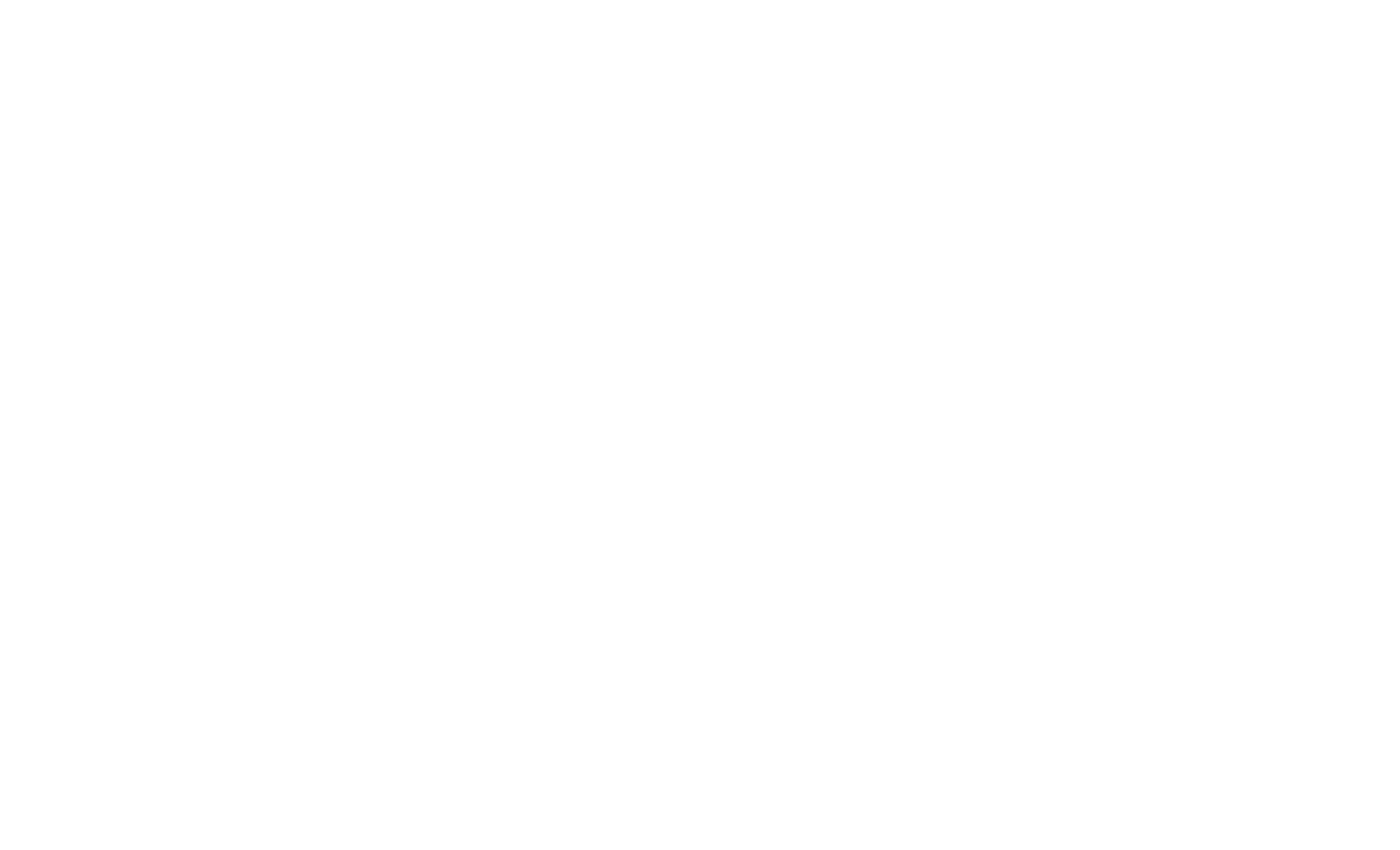## **PARKS & RECREATION ADMIN - SUMMARY**

*Department: Parks & Recreation Admin*

**Budget Year:** 2022

**Division:** Parks & Recreation Department **Tax District:** Full Town

**Cost Center #:** 7020 **Manager:** Kristen Doulos

### **Departmental Mission & Responsibilities:**

The Parks Department's Administrative Division plans, organizes and manages all phases of a full-service Parks and Recreation organization. Divisions of responsibility include Office Operations, Recreation Programming, Parks Maintenance and Seasonal Beach Operations, Poxabogue Golf Course, and the Street Lighting Districts. It is the Department's intent to manage the Department in a fair and professional manner, which will encourage public participation in the Town's parks and programs. In addition, the Department is involved with numerous capital projects, which are designed to enhance the Town's parks system and facilities.

The Town Parks Director shall also be responsible to administer the contractual obligations of the Park Districts and the Public Parking Districts for landscape maintenance and related matters. In addition, the "Hamlet Beautification" contractual obligations shall also be managed by the Parks Director.

### **Workload:**

The Department is responsible for the general supervision and administration of park facilities and recreational program offerings as follows:

- 1. Personnel administration for approximately 283 part-time/seasonal workers.
- 2. Registering participants and collecting user fees for recreation programs, sports leagues and various special events.
- 3. Supervision of beach parking permits system.
- 4. Administration of facility use permits for town beaches, parks and community centers.
- 5. Issuing commercial photo/film permits.
- 6. Administer departmental budget allocations and secure state and county reimbursements for annual youth programs.
- 7. Oversight of maintenance functions, such as building repairs and grounds maintenance.
- 8. Registration of skate park users, processing over 120 annual memberships.
- 9. Customer Service operations of the Parks and Recreation Administrative Office.

10. Administration of summer and winter leases for 64 vessels at Conscience Point Marina, 18 vessels at the Shinnecock Commercial Dock, 14 vessels at the Pine Neck Marina, and 10 leases at East Quogue Marina.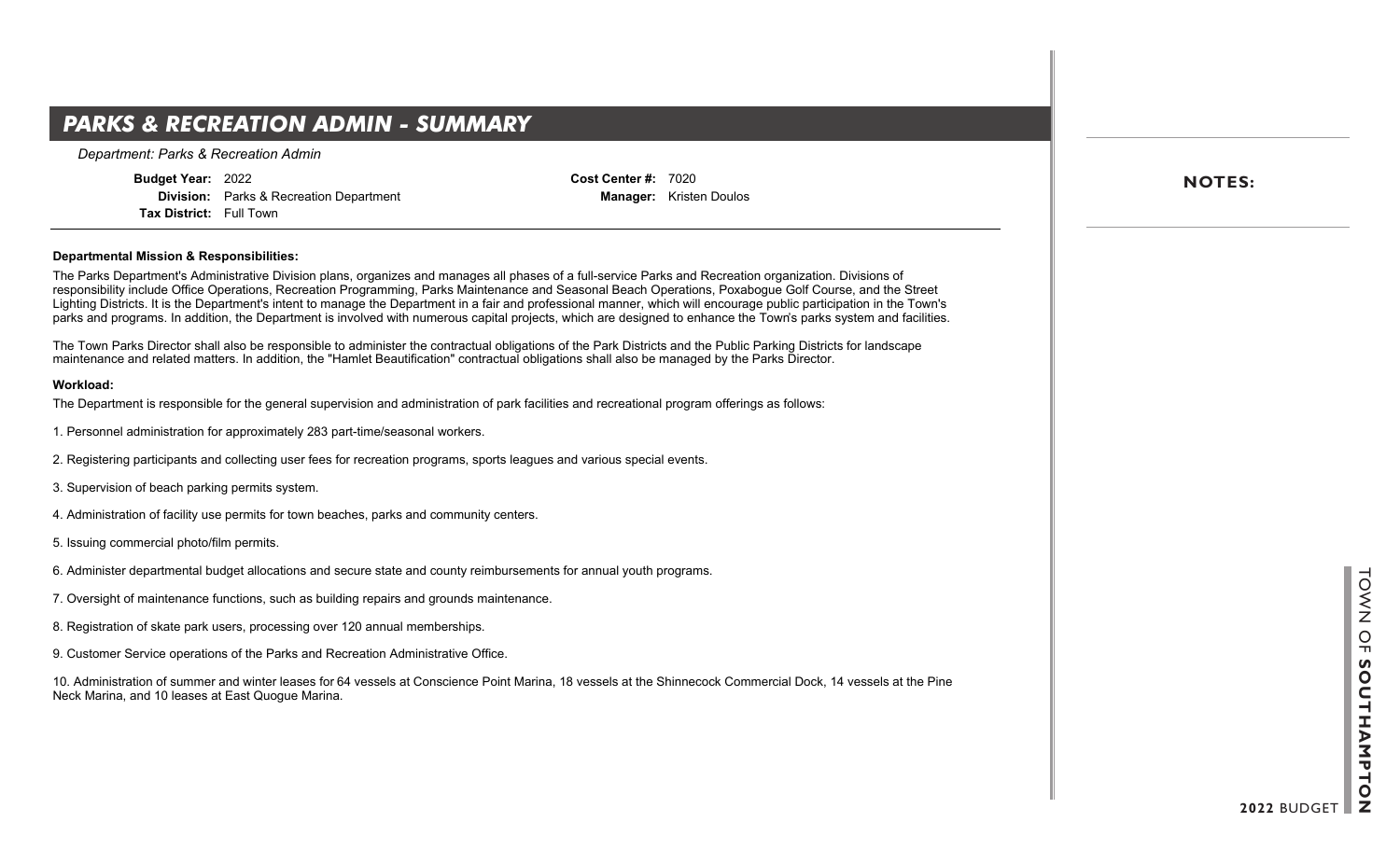# **Department Summary**

*Department: Parks & Recreation Admin*

**Budget Year:** 2022 **Division:** Parks & Recreation Department **Tax District:** Full Town

**Cost Center #:** 7020 **Manager:** Kristen Doulos

### **Goals & Objectives:**

1. Implement new RecPro software system and allow for online registrations.

2. Streamline Phone System

3. Organize and streamline computer records

4. Continue to grow outreach and registrations through the use of internet and social media

### **Legal Authority:**

Established pursuant to General Municipal Law, Article 13.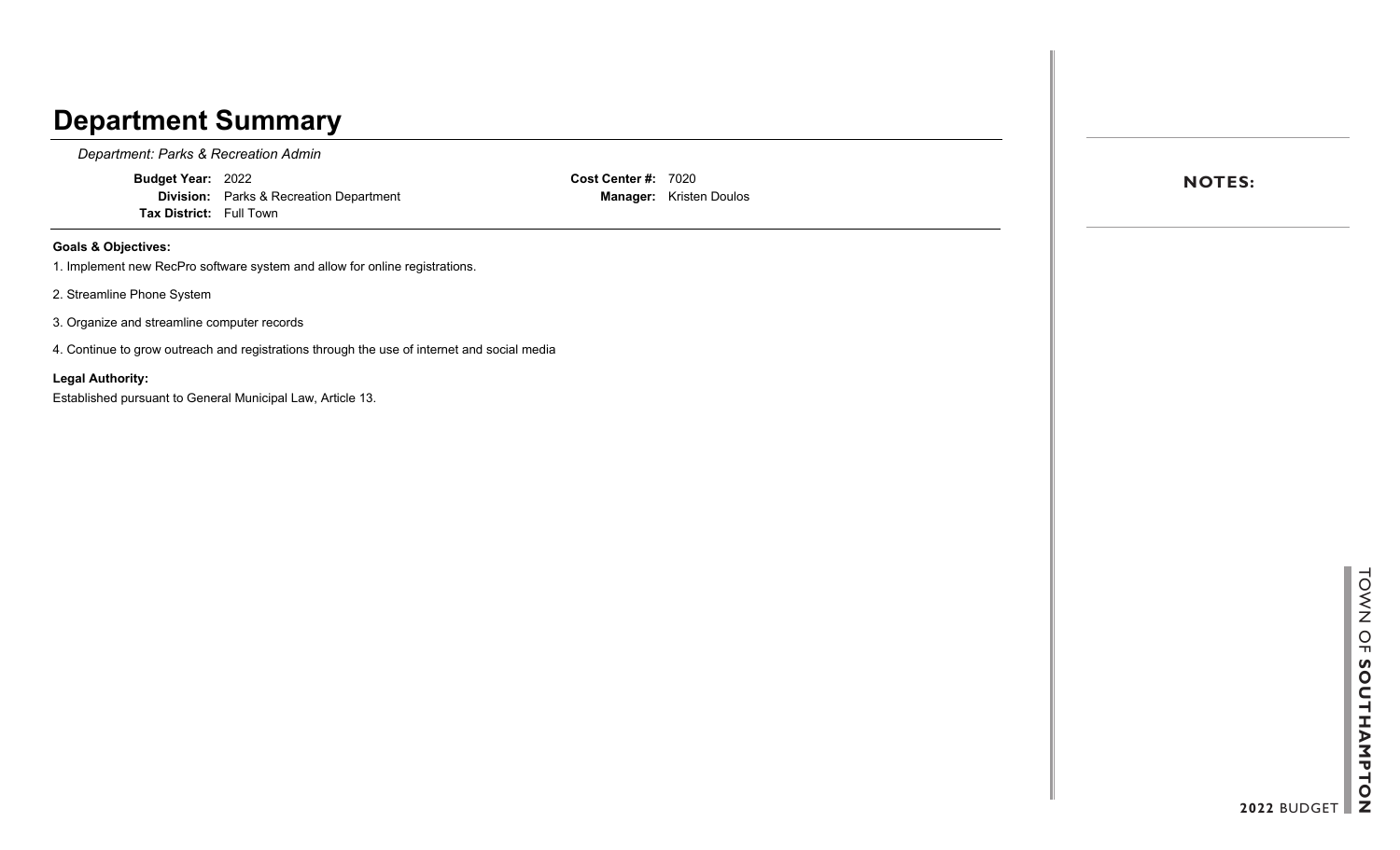|                                                                 | Eee                                                                                     | <b>Proposed Increase</b> |
|-----------------------------------------------------------------|-----------------------------------------------------------------------------------------|--------------------------|
| <b>ALCOHOLIC BEVERAGE PERMITS</b>                               |                                                                                         |                          |
| Pursuant to Chapter 111 of the Town Code                        |                                                                                         |                          |
| (Beer & Wine Only. Max. 100 persons.                            | $\frac{1}{2}$<br>100<br>0-25 people                                                     |                          |
| Fee is in addition to Facility Use Permit Fee                   | $$150$ \$250<br>26- 75 people                                                           | \$100                    |
| and Caterer Service Fee - if applicable.                        | $$250$ \$350<br>76-100 people                                                           | \$100                    |
| Certain restrictions apply.)                                    |                                                                                         |                          |
|                                                                 | Note:100+ persons - Special Event Permit Necessary<br>Note: Special Event Permit May Be |                          |
|                                                                 | Required                                                                                |                          |
|                                                                 |                                                                                         |                          |
| <b>BEACH PARKING PERMIT FEES</b>                                | Fee                                                                                     |                          |
| <b>Resident Full Season Parking Permit</b>                      | \$40\$50 per vehicle                                                                    | \$10                     |
| Senior Resident Full Season Parking Permit                      | \$30 per vehicle                                                                        |                          |
| Town Employee Parking Permit (1 per Employee)                   | \$75 per vehicle                                                                        |                          |
| Non-resident Full Season Parking Permit                         | \$400 per vehicle                                                                       |                          |
| Non-resident Daily Parking Permit                               | \$30 per vehicle                                                                        |                          |
| Non-resident Marine Park Permit (May - Sept.)                   | \$100 per vehicle                                                                       |                          |
| After-Hour Fishing Access: 9pm - 6am access (must have Resident | \$25                                                                                    |                          |
| current Town Beach Parking Permit                               |                                                                                         |                          |
| or Town Trustee Special Parking Permit)                         | Senior Resident \$15 (Also known as:                                                    |                          |
|                                                                 | Non-Resident<br>\$75 Our Night Fishing Permit)                                          |                          |
| Special Courtesy Parking Permit:                                | No Charge                                                                               |                          |
| (college/school/research programs)                              |                                                                                         |                          |
| Veterans/Fire/EMS Parking Permit                                | No Charge                                                                               |                          |
|                                                                 |                                                                                         |                          |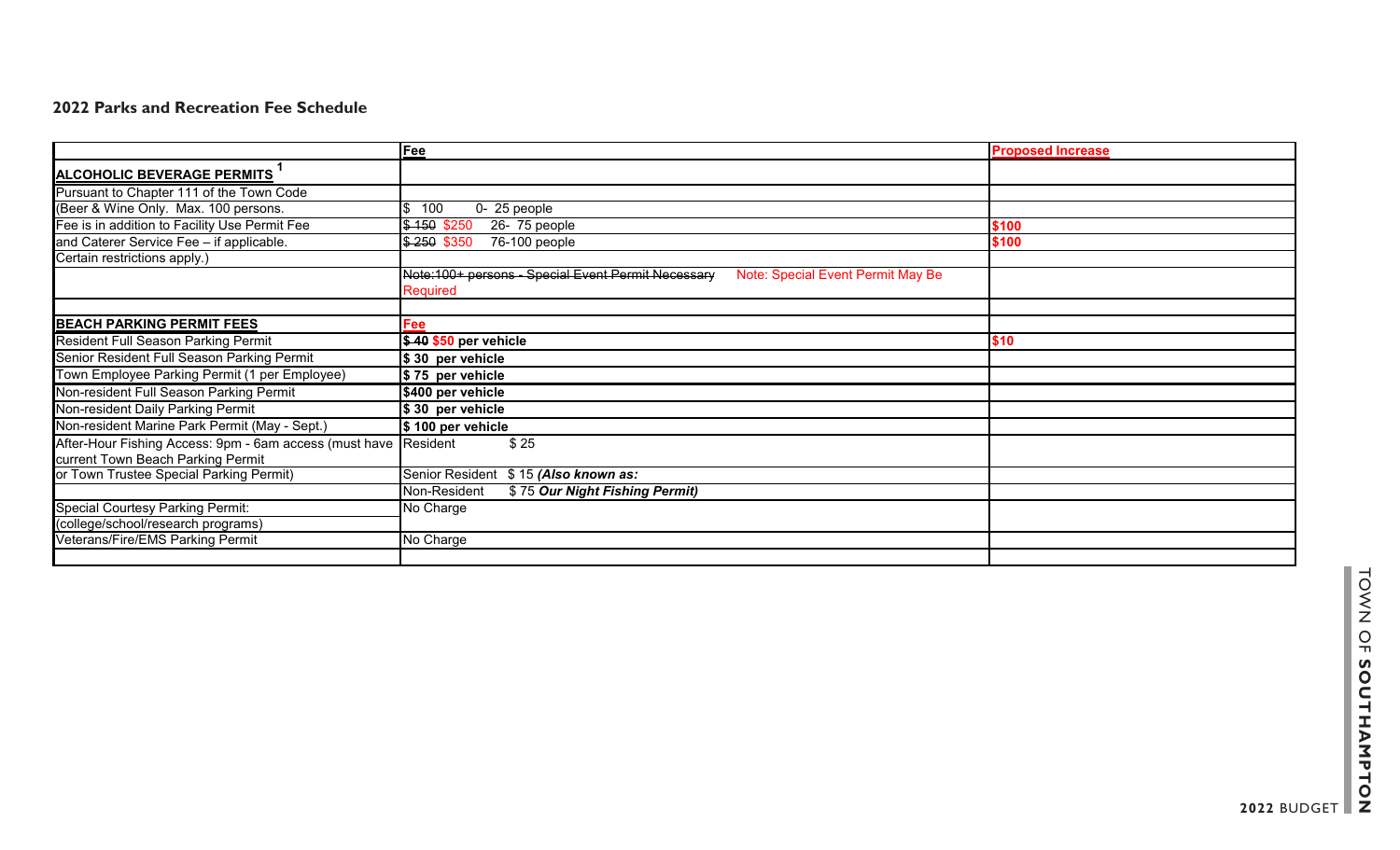|                                                                   | Fee                                                                                     | <b>Proposed Increase</b>                                                    |
|-------------------------------------------------------------------|-----------------------------------------------------------------------------------------|-----------------------------------------------------------------------------|
| $\mathbf{z}$<br><b>BEACH FACILITY USE PERMITS</b>                 | <b>Fee</b>                                                                              |                                                                             |
| Parking Lot Rental (Resident/Taxpayer 6p-11p)                     | \$600 \$1,000                                                                           | \$400                                                                       |
| Parking Lot Rental (Commercial/Film/Etc.)                         | TBD Upon Review of Application                                                          |                                                                             |
| <b>Events/<del>Fundraisers</del> Not-for-Profit</b>               | \$400 per 8-hour time frame + \$50 per each addt'l hour                                 |                                                                             |
| <b>Commercial</b>                                                 | \$1600 per 8-hour time frame + \$50 per each addt'l hour                                | \$1600 per 8-hour time frame + \$50 per each                                |
|                                                                   | Note:100+ persons - Special Event Permit Necessary<br>Note: Special Event Permit May Be |                                                                             |
| Caterer service (Ins. Required - \$1M Liability w/ Town           | \$200                                                                                   | 200<br>$1 - 25$ people                                                      |
| as additional insured)                                            |                                                                                         | 26 - 75 people<br>300                                                       |
| (Fee is in addition to the Facility Use Permit Fee)               |                                                                                         | 400<br>76 - 100 people                                                      |
| Event Planner / Set-Up (Ins. Required - \$1M Liability            | \$300                                                                                   | \$300                                                                       |
| w/Town as additional insured)                                     |                                                                                         |                                                                             |
|                                                                   |                                                                                         |                                                                             |
| (Fee is in addition to the Facility Use Permit Fee)               | <b>Security Deposit May be Required Refundable \$500</b>                                | <b>Security Deposit May be Required Refundable</b><br>\$500                 |
| "After Hours" (6 pm - 11 pm)                                      | \$50<br>$\overline{0}$ - 25 people                                                      |                                                                             |
| Resident/taxpayer --                                              | \$100<br>26- 75 people                                                                  |                                                                             |
| (Guests have Town beach parking permits)                          |                                                                                         |                                                                             |
| "After Hours" (6 pm - 11 pm) - Parking Waivers<br><b>Required</b> | $\overline{0-75}$ people<br>\$450                                                       | 150<br>$1 - 25$ people                                                      |
| Resident/taxpayer 0-100 people                                    | 76-100 people<br>\$200                                                                  | 26 - 75 people<br>200                                                       |
| (includes facility use permit and parking waivers for             |                                                                                         | 300<br>76 - 100 people                                                      |
| guests)                                                           |                                                                                         |                                                                             |
| <b>LATE FEE - LESS THAN 3 BUSINESS DAYS</b>                       | \$50                                                                                    |                                                                             |
|                                                                   |                                                                                         |                                                                             |
| <b>Re-Scheduling Fee(s)</b>                                       | \$50 \$50 (1st revision), \$100 (2nd revision), \$150 (3rd revision) Max of 3           | \$50 (1st revision), \$100 (2nd revision), \$150<br>(3rd revision) Max of 3 |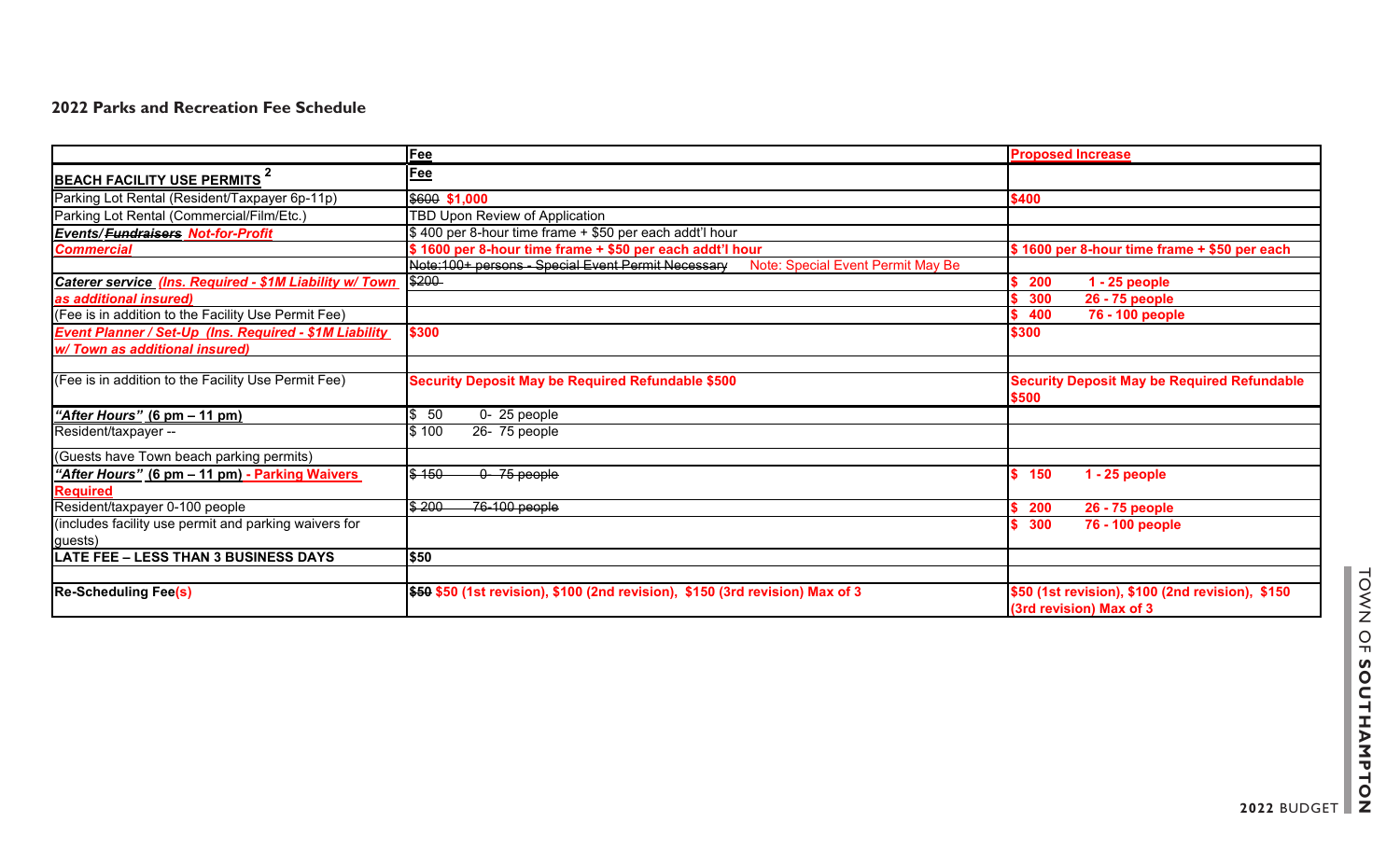|                                                                                                                  | Fee                                                                                        | <b>Proposed Increase</b> |
|------------------------------------------------------------------------------------------------------------------|--------------------------------------------------------------------------------------------|--------------------------|
|                                                                                                                  |                                                                                            |                          |
| Local School Districts Beach use without restrooms<br>(most facilities have porta lavs) - No swimming            | 0 Facility Use Permit Requested                                                            |                          |
| Beach use <b>with</b> restrooms - No swimming <b>prior to</b> July<br>1 <sup>st</sup> and <b>after</b> Labor Day | \$100 Town opens and closes - Facility Use Permit Requested                                |                          |
| Beach use <u>with</u> restrooms and lifeguards <mark>prior to</mark> July 1 <sup>st</sup><br>and after Labor Day | \$100 Facility Use Permit Requested, Insurance Certificate \$1M w/ TOS as "addt'l insured" |                          |
|                                                                                                                  | \$480 \$210 for 3 lifeguards and equipment, 3-hr min.                                      | \$30                     |
|                                                                                                                  | $$60$ \$70 per hr for each addt'l hr.                                                      | \$10                     |
| Beach use <u>with</u> restrooms and lifeguards July 1 <sup>st</sup> through $ \text{\$}$<br>Labor Day            | <b>0 Facility Use Permit Requested</b>                                                     |                          |
|                                                                                                                  |                                                                                            |                          |
| <b>Tiana Beach Activity Center</b>                                                                               |                                                                                            |                          |
| Resident/taxpayer for 5 hours                                                                                    | \$550 0-25 people \$800 1-75 people                                                        | \$800 1-75 people        |
| (Maximum 150 guests - Parking at Tiana Beach)                                                                    | \$750 26-75 people \$1200 76-150 people                                                    | \$1200 76-150 people     |
| Certain restrictions apply                                                                                       | \$1000 76-150 people                                                                       |                          |
|                                                                                                                  | Security Deposit Required - Refundable \$500                                               |                          |
| <b>Showing Fee (by appt. only)</b>                                                                               | \$75 per hour                                                                              | \$75 per hour            |
|                                                                                                                  |                                                                                            |                          |
| <b>SHOWMOBILE/EQUIPMENT FACILITY USE PERMITS</b>                                                                 | <b>Fee</b>                                                                                 |                          |
| Portable Stage Mobile (uncovered)                                                                                | 4 Hours + \$50 per each addt'l hour<br>\$200                                               |                          |
|                                                                                                                  | Set-Up & Breakdown Fee<br>\$125                                                            |                          |
| Show Mobile (covered)                                                                                            | 4 Hours + \$50 per each addt'l hour<br>\$450                                               |                          |
|                                                                                                                  | $$ -50$<br>Overtime per hour \$75 Staffing per hour                                        | \$75 Staffing per hour   |
| <b>Additional Fees:</b>                                                                                          | Generator (4hours + \$25 per each addt'l hour)<br>\$150                                    |                          |
|                                                                                                                  | <b>Mixing 2 Speakers &amp; Microphones</b><br>\$100                                        |                          |
|                                                                                                                  | Lights (4 hours + \$25 per each addt'l hour)<br>\$150                                      |                          |
| (Additional charges may apply)                                                                                   | \$150<br>Bleachers (per day)                                                               |                          |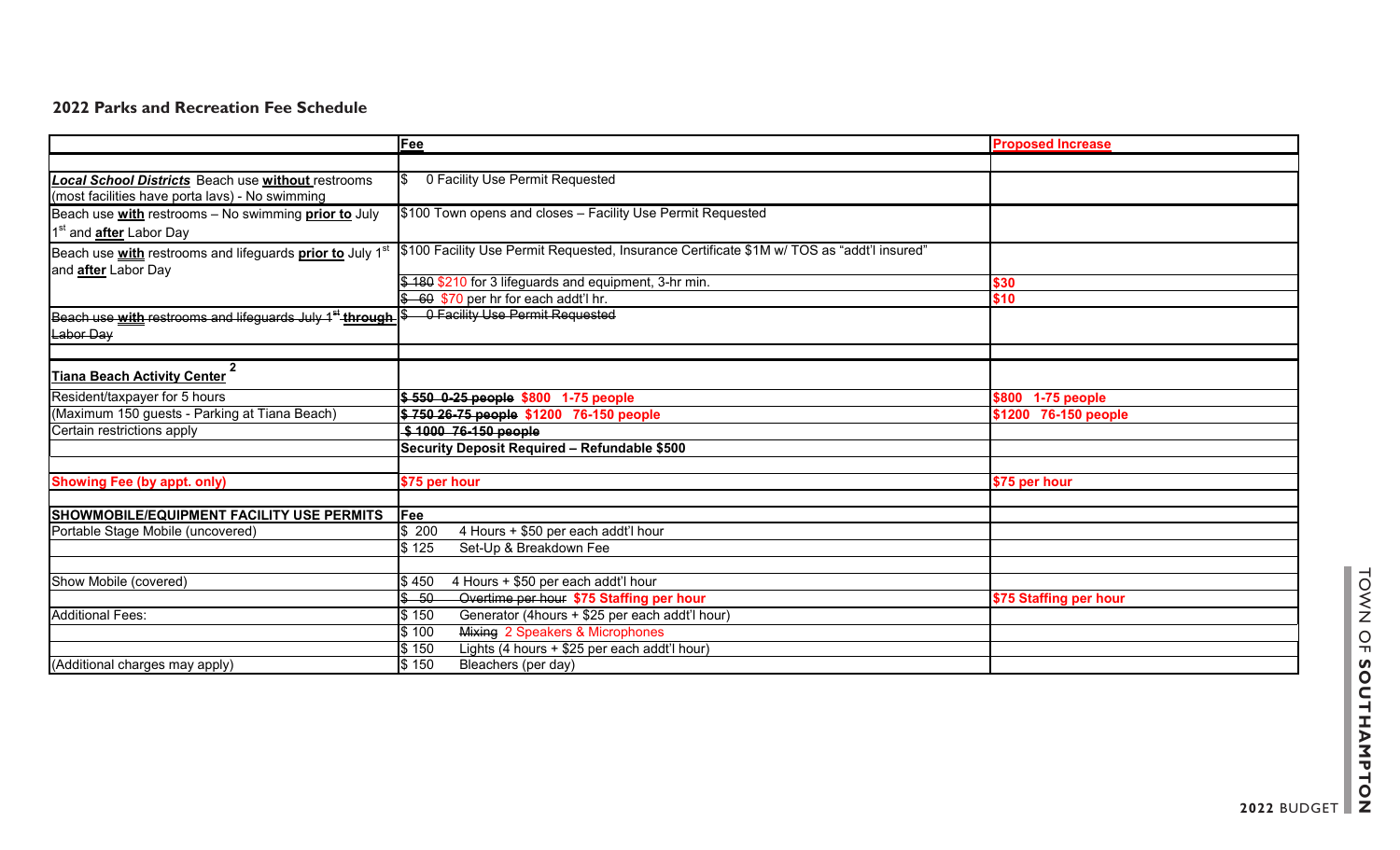### **2022 Parks and Recreation Fee Schedule**

|                                                   | Fee                                           | <b>Proposed Increase</b>         |
|---------------------------------------------------|-----------------------------------------------|----------------------------------|
|                                                   |                                               |                                  |
| <b>COMMERCIAL DOCK RATES</b>                      | FEE                                           |                                  |
| <b>Suffolk County Resident Annual Slip Rental</b> | \$ 60 \$70 per foot                           | \$10                             |
| <b>Transient Fee</b>                              | \$<br>1 per foot per day                      |                                  |
|                                                   |                                               |                                  |
| <b>CONSCIENCE POINT MARINA RATES</b>              | Fee                                           |                                  |
| Fuel                                              | AS DETERMINED BY COMPTROLLER                  |                                  |
| Winter Storage (November 4 16 - April 30)         |                                               |                                  |
| Dry dock                                          | \$ 30 per foot                                |                                  |
| In-water                                          | \$ 50 per foot w/ \$225 for electric hook-up  |                                  |
|                                                   | (\$.40 per KWH over 1,000 KWH)                |                                  |
| Slip Rental (May 1 - October 31 November 15)      | $\sqrt{$}140$ per foot                        |                                  |
|                                                   | w/ \$200 for electric hook-up                 |                                  |
|                                                   | (\$.30 per KWH over 1,000 KWH)                |                                  |
| Pre & Post Season                                 | \$ 50 per week floating dock                  |                                  |
| (\$20.00 additional per week for electric)        | \$100 per week bulkhead                       |                                  |
| <b>Transient Dockage Fee</b>                      | \$75 per day - 30 feet or less                |                                  |
|                                                   | \$125 per day - 31 feet or more               |                                  |
| EQ Marina (May 1 - October 31)                    | \$25 per day for electric hook-up             |                                  |
|                                                   | \$110 per foot - 25 feet or less              |                                  |
| Pine Neck (April 15 - November 15)                | <del>\$25 per day for electric hook up</del>  |                                  |
|                                                   | \$110 per foot - 30 feet or less              |                                  |
| Beaver Dam Creek Marina (May 1 - October 31)      | <del>\$ 25 per day for electric hook-up</del> |                                  |
|                                                   | \$110 per foot - 25 feet or less              |                                  |
| Bishop's Marina (May 1 - October 31)              | \$110 per foot - 25 feet or less              | \$110 per foot - 25 feet or less |
| <b>COMMERCIAL ENTERPRISE SERVICE PERMIT</b>       | Fee-                                          |                                  |
| Pursuant to Chapter 111 of the Town Code          | $$750 - $1,500$                               |                                  |
| (Permit Length - Seasonal to one (1) year         |                                               |                                  |
| eertain restrictions apply)                       |                                               |                                  |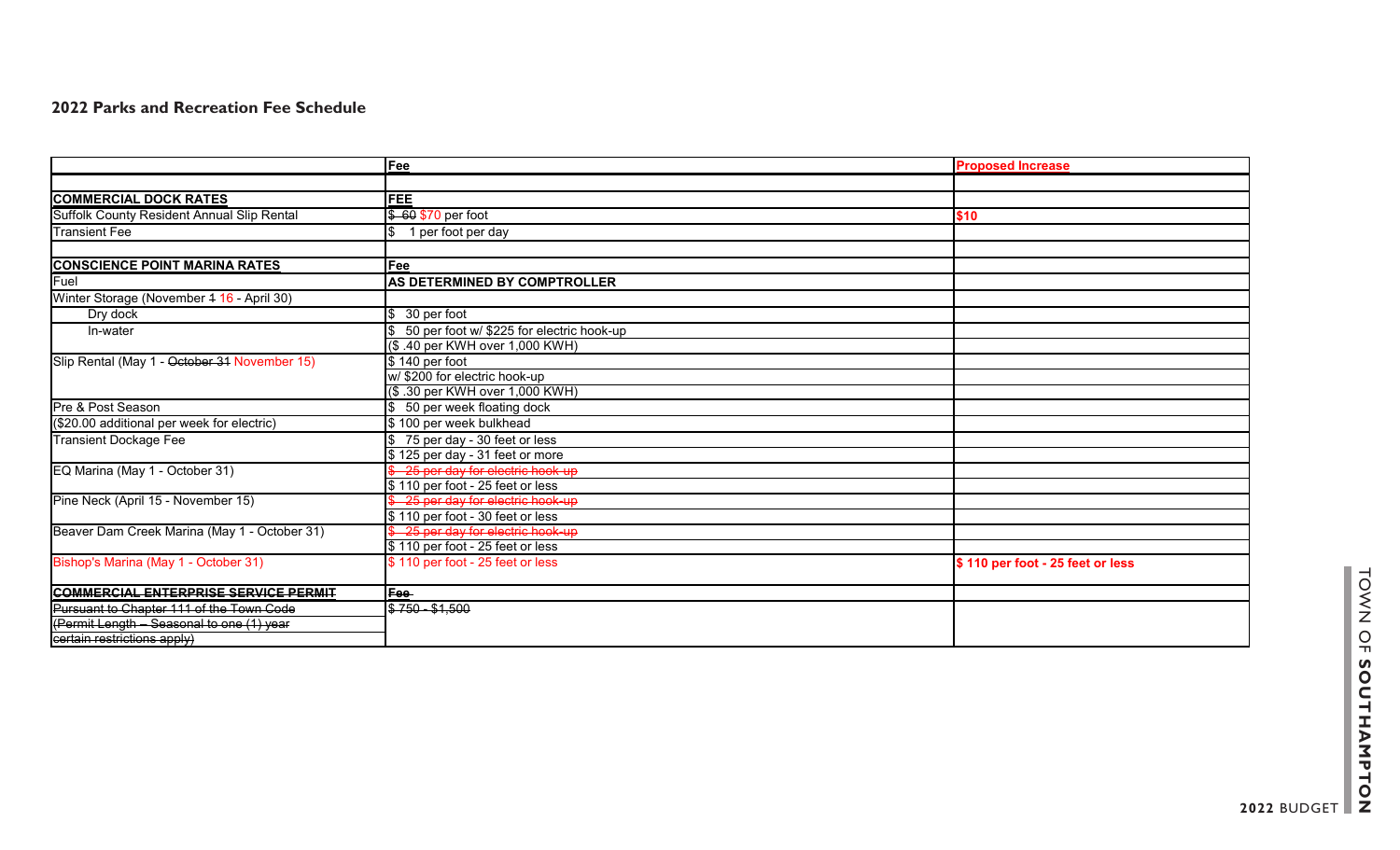|                                                        | Fee                                                | <b>Proposed Increase</b>              |             |
|--------------------------------------------------------|----------------------------------------------------|---------------------------------------|-------------|
|                                                        |                                                    |                                       |             |
| <b>CONCESSION RATES<sup>3</sup></b>                    | <b>MINIMUM FEE</b>                                 |                                       |             |
| <b>Flying Point Beach</b>                              | \$4,000                                            |                                       |             |
| <b>Foster Memorial Beach</b>                           | \$1,500                                            |                                       |             |
| Mecox Beach                                            | \$4,000                                            |                                       |             |
| <b>Pikes Beach</b>                                     | \$3,000                                            |                                       |             |
| <b>Red Creek Park</b>                                  | \$2,000                                            |                                       |             |
| Sagg Main Beach                                        | \$4,000                                            |                                       |             |
| W. Scott Cameron Beach                                 | \$1,500 \$1,000                                    | ( \$500)                              |             |
| Tiana Beach                                            | \$2,500 \$5,000; w/ food truck addt'l \$1,000      | \$2,500; w/ food truck addt'l \$1,000 |             |
| Ponquogue Beach                                        | \$25,000                                           |                                       |             |
| Hot Dog Beach                                          | \$250                                              |                                       |             |
| Good Ground Park (Food Truck)                          | \$500 \$100 per event                              | \$100 per event                       |             |
| Good Ground Park (Ice Cream)                           | \$100 per event \$500                              | \$500                                 |             |
|                                                        |                                                    |                                       |             |
| <b>COMMERCIAL PHOTOGRAPHY FACILITY PERMITS</b>         | FEE                                                |                                       |             |
| Late Filing Fee (20 days or less from shoot date)      | \$250                                              |                                       |             |
| Films/Photos w/ 0-25 people                            | \$350                                              |                                       |             |
| Films/Photos w/ 26-100 people                          | \$1,175                                            |                                       |             |
| Films/Photos w/ 101-200 people                         | \$1,600                                            |                                       |             |
| Per additional hour over 8 hours                       | \$50                                               |                                       |             |
| <b>STUDENT FEE</b>                                     | \$90                                               |                                       |             |
|                                                        |                                                    |                                       |             |
| <b>PROGRAM FEES (Subsidized)</b>                       |                                                    |                                       |             |
| <b>CPR</b>                                             | \$65                                               |                                       |             |
| Jr. Lifeguards                                         | \$75 \$100                                         | \$25                                  |             |
| <b>Lifeguard Training</b>                              | \$100 Recertification<br>\$200 Full                |                                       |             |
| Sailing                                                | \$225 Youth<br>\$250 Adult                         |                                       |             |
| Soft Ball Leagues                                      | \$150 Men's per Team \$100 Over 40                 | per Team                              |             |
|                                                        | \$75 Women's Plus \$50 Per Non-Resident Individual |                                       |             |
|                                                        |                                                    |                                       |             |
|                                                        | \$20-\$25                                          | \$5                                   |             |
| <b>Swimming Lessons (Guppies)</b><br><b>Summer Fun</b> | \$100 Individual / \$225 Family (of 3 or more)     |                                       | EXPLANATION |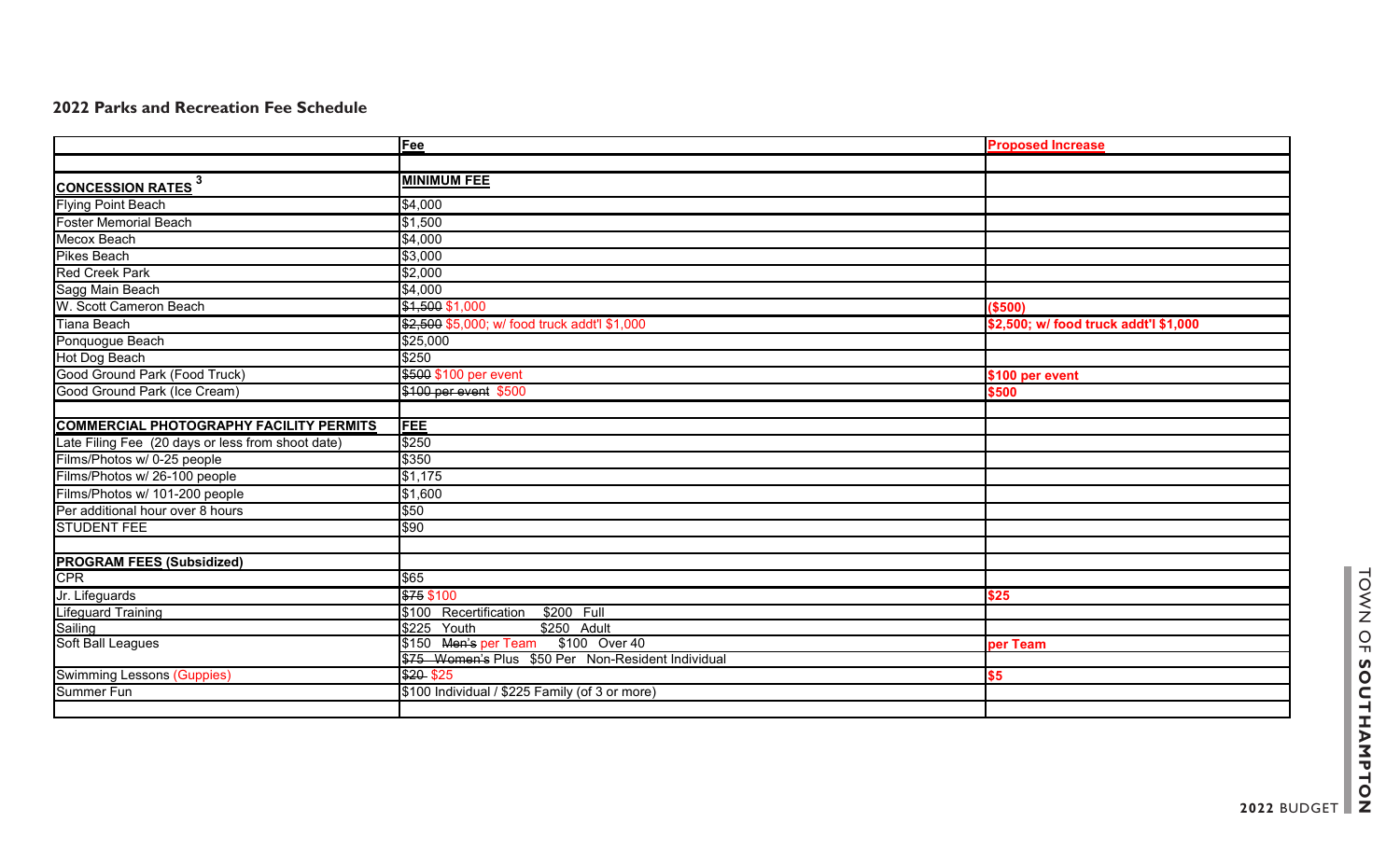|                                                           | Fee                                                                                           | <b>Proposed Increase</b> |
|-----------------------------------------------------------|-----------------------------------------------------------------------------------------------|--------------------------|
|                                                           |                                                                                               |                          |
| <b>SPORTS PROGRAM FEES</b>                                | Cost of instruction + Admin Overhead                                                          |                          |
|                                                           |                                                                                               |                          |
| <b>SPORTS PROGRAM FEES (Non-Resident)</b>                 | Resident fee + \$20                                                                           |                          |
|                                                           |                                                                                               |                          |
| PARKS FACILITY USE PERMITS <sup>2</sup>                   | Fee                                                                                           |                          |
| Parks Facility Use Permit for <b>Events/Fundraisers</b>   | \$300 per 8 hour time frame + \$35 per each addt'l hour                                       |                          |
|                                                           | Note: 100+ people - Special Event Permit Necessary Note: Special Event Permit May Be Required |                          |
| Commercial/Film/Etc.                                      | <b>TBD Upon Review of Application</b>                                                         |                          |
|                                                           |                                                                                               |                          |
|                                                           |                                                                                               |                          |
| <b>Corwith Ave. &amp; Sayre Park Facility Use Permits</b> |                                                                                               |                          |
| <b>Event Fee</b>                                          | \$2,500 per day (includes parking)                                                            |                          |
| <b>Parking Only</b>                                       | 600 per 8 hrs + \$50 per each addt'l hour<br>\$                                               |                          |
| <b>Security Deposit (Required)</b>                        | \$2,500 - Refundable                                                                          |                          |
|                                                           |                                                                                               |                          |
| <b>Caterer service</b>                                    | \$200                                                                                         |                          |
| (Fee is in addition to the Facility Use Permit Fee)       |                                                                                               |                          |
|                                                           |                                                                                               |                          |
| <b>Red Creek Park Activity Center</b>                     | $0 - 50$ people<br>\$175                                                                      |                          |
| Resident/taxpayer for 5 hours                             | \$200 \$225 51-100 people                                                                     | \$25                     |
| (Max. 100 guests)                                         | Cash Security Deposit Required - Refundable \$100                                             |                          |
|                                                           |                                                                                               |                          |
| <b>Red Creek Park Picnic Pavilion</b>                     | \$100 0 - 50 people                                                                           |                          |
| Resident/taxpayer for 5 hours                             | \$125 51-100 people                                                                           |                          |
| (Max. 50 100 guests)                                      |                                                                                               |                          |
|                                                           |                                                                                               |                          |
| <b>Sports Fields/Sports Courts</b>                        |                                                                                               |                          |
| Ball fields: 11/2 hours                                   | 25                                                                                            |                          |
| Ball field w/ lights: 2 hours                             | 50                                                                                            |                          |
| Tournament Fees: w/ lights                                | $$175$ per 8 hrs + \$10 per hr OT                                                             |                          |
| Basketball Courts: 2 hours                                | 10 per court<br>ß.                                                                            |                          |
| Hockey Rink: 2 hours                                      | 20                                                                                            |                          |
| Hockey Rink w/ lights: 2 hours                            | 40                                                                                            |                          |
| Volleyball Court: 2 hours                                 | 10 per court                                                                                  |                          |
| Soccer Field                                              | 15 per hour<br>ß.                                                                             |                          |
| <b>Leagues (Additional Fees Apply)</b>                    | <b>TBD Upon Review of Application</b>                                                         |                          |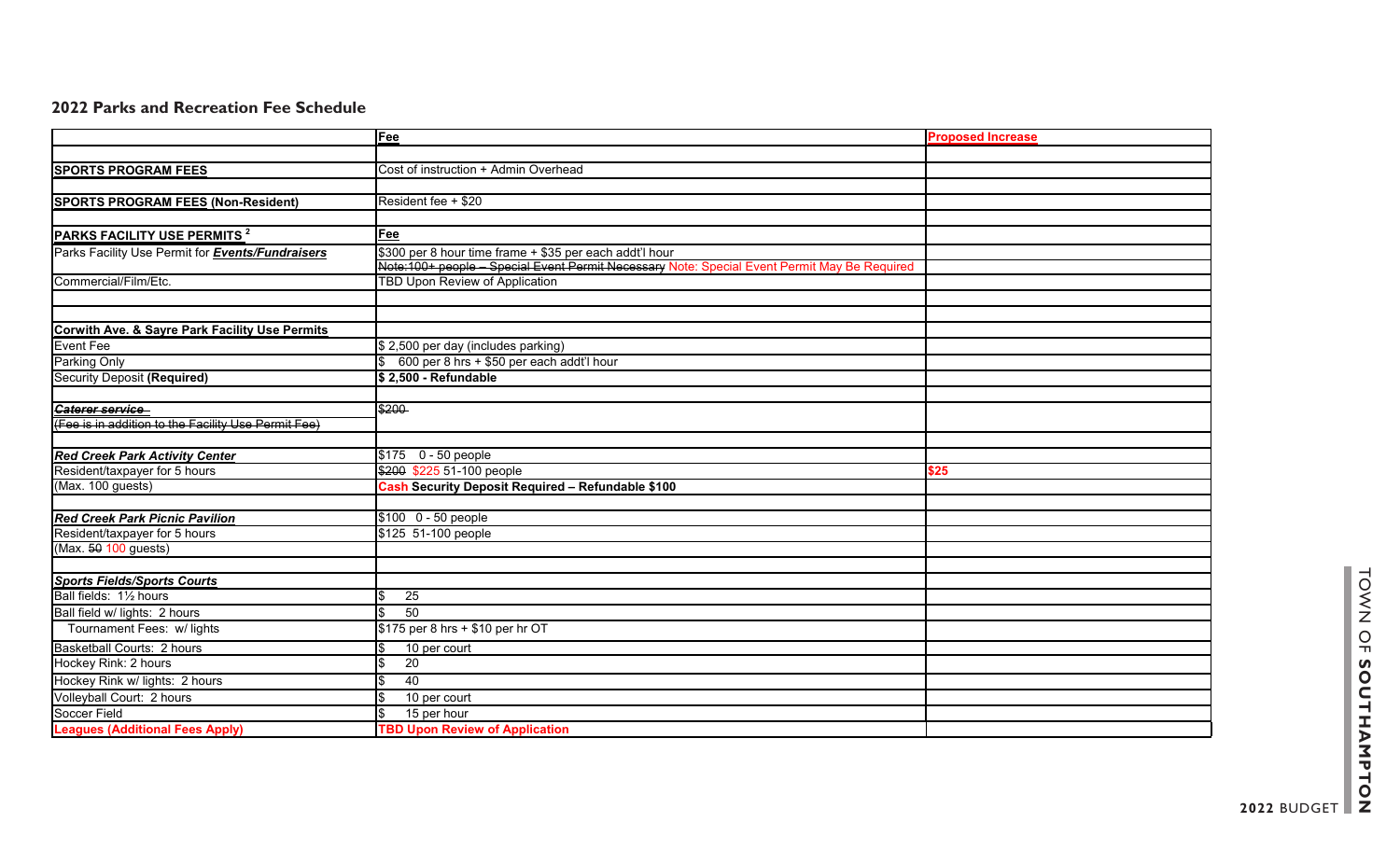|                                                                                                          | Fee               | <b>Proposed Increase</b> |
|----------------------------------------------------------------------------------------------------------|-------------------|--------------------------|
|                                                                                                          |                   |                          |
| <b>Skate Park Memberships</b>                                                                            |                   |                          |
| Annual Resident Individual                                                                               | \$50              |                          |
| <b>Annual Resident Family</b>                                                                            | \$95 (2 members)  |                          |
|                                                                                                          | \$130 (3 members) |                          |
| Daily Resident Individual                                                                                | \$5               |                          |
| Annual Non-Resident Individual                                                                           | \$60              |                          |
| Daily Non-Resident Individual                                                                            | \$10              |                          |
|                                                                                                          |                   |                          |
|                                                                                                          |                   |                          |
| (Discounts May Apply to Membership Fees                                                                  |                   |                          |
| - Inquire Within)                                                                                        |                   |                          |
|                                                                                                          |                   |                          |
|                                                                                                          |                   |                          |
| <b>FOOTNOTES:</b>                                                                                        |                   |                          |
|                                                                                                          |                   |                          |
| Alcoholic Beverage Permits available for certain properties at certain times as determined by the<br>l 1 |                   |                          |
| Town Parks Director as per Chapter 283 of Town Code                                                      |                   |                          |
| 2. Rates for facility use permits may be reduced by the Town Parks Director or the Town Board for        |                   |                          |
| local not-for-profit groups when deemed appropriate for community benefit                                |                   |                          |
| Town Parks Director authorized to pro-rate one-year agreements if appropriate to establish a<br>Ι3.      |                   |                          |
| vendor for a partial season                                                                              |                   |                          |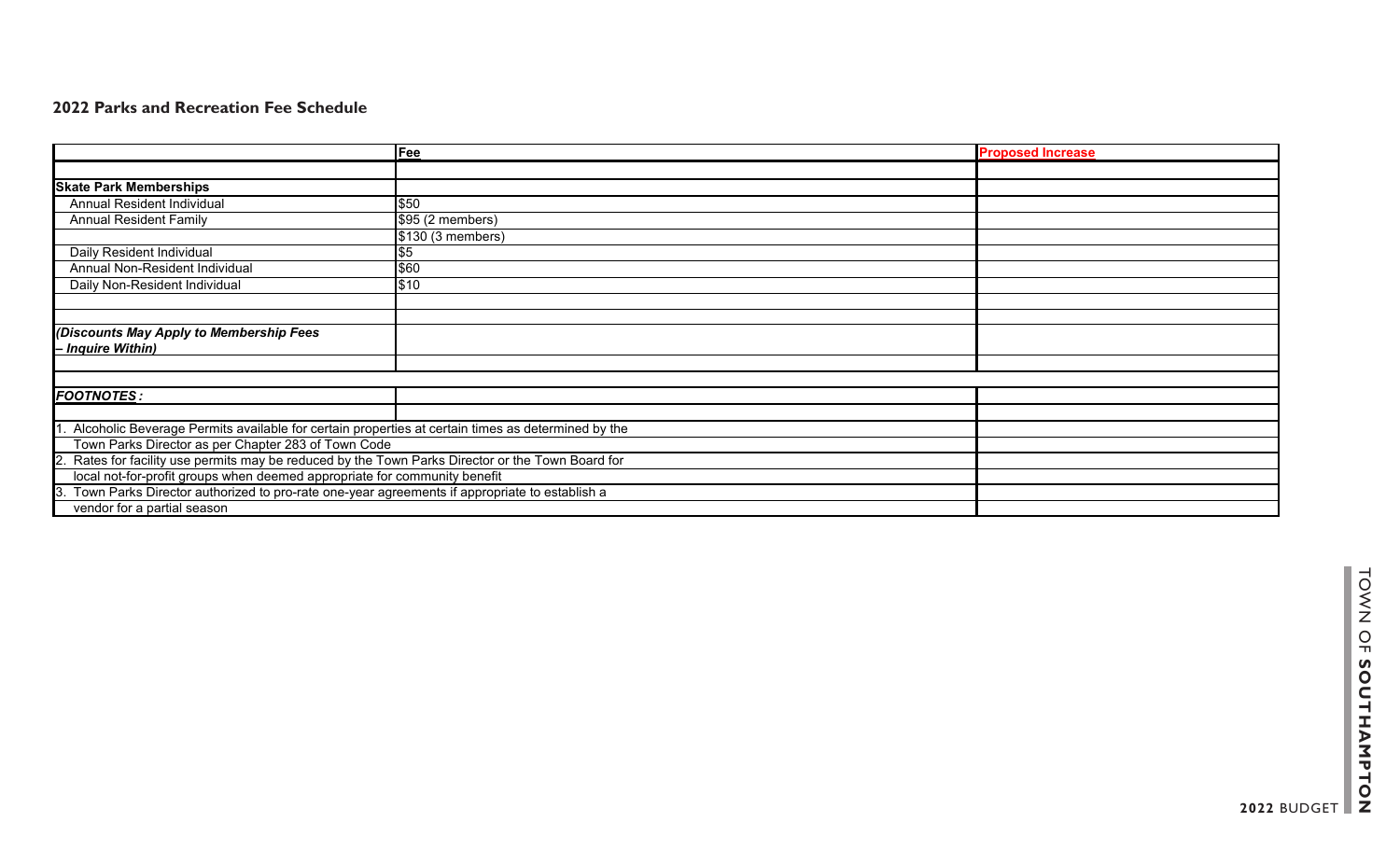|                                          |                                                                  | <b>Base</b> |             | Other    | <b>Total</b> | Medical         | Employer |                        | Other           | Total           | Total<br>Comp. & | Yrs    | Srv Alloc. |
|------------------------------------------|------------------------------------------------------------------|-------------|-------------|----------|--------------|-----------------|----------|------------------------|-----------------|-----------------|------------------|--------|------------|
| Position                                 | Class/Grade/Step                                                 | Salary      | Longevity   | Comp     | Comp         | <b>Benefits</b> |          | <b>FICA Retirement</b> | <b>Benefits</b> | <b>Benefits</b> | <b>Benefits</b>  | 1/1/22 | %          |
| <b>Parks &amp; Recreation Department</b> |                                                                  |             |             |          |              |                 |          |                        |                 |                 |                  |        |            |
| <b>Parks &amp; Recreation Admin</b>      |                                                                  |             |             |          |              |                 |          |                        |                 |                 |                  |        |            |
| Parks & Recreation Admin - 7020          |                                                                  |             |             |          |              |                 |          |                        |                 |                 |                  |        |            |
| <b>Town Parks Director</b>               | <b>ADMINISTRATIVE</b>                                            | 122,500     | 4,900       | 2,117    | 129,517      | 29,724          | 8,554    | 17,128                 | 4.244           | 59,650          | 189,167          | 14.8   | 100.0      |
| <b>Account Clerk Typist</b>              | CSEA40HOUR - 7-1-2010 /<br>CSEA40HOUR - 7-1-2010 - C /<br>Step 4 | 50,070      | 3,004       | $\Omega$ | 53,074       | 28,860          | 4,076    | 6,846                  | 404             | 40,186          | 93,261           | 10.8   | 100.0      |
| Office Assistant - Vacant                | CSEA40HOUR - 7-1-2010 /<br>CSEA40HOUR - 7-1-2010 - B /<br>Step 3 | 45,508      | 0           | $\Omega$ | 45,508       | 28,860          | 3,496    | 5,872                  | 360             | 38,587          | 84,095           |        | 100.0      |
| Senior Account Clerk Typist              | CSEA40HOUR-NEW /<br>CSEA40HOUR-NEW - E / Step<br>6               | 60,823      | 4,866       | $\Omega$ | 65,689       | 28,860          | 5,044    | 8,473                  | 491             | 42,869          | 108,558          | 18.8   | 100.0      |
| Senior Office Assistant                  | CSEA40HOUR-NEW /<br>CSEA40HOUR-NEW - D / Step<br>6               | 56,689      | 4,535       | $\Omega$ | 61,224       | 28,860          | 4,701    | 7,897                  | 459             | 41,918          | 103,142          | 15.6   | 100.0      |
| <b>Office Assistant</b>                  | PART-TIME                                                        | 20,400      | 0           | $\Omega$ | 20,400       | $\mathbf{0}$    | 1,567    | $\mathbf 0$            | 171             | 1,738           | 22,138           |        | 100.0      |
| <b>Office Assistant</b>                  | PART-TIME                                                        | 15,154      | $\mathbf 0$ | $\Omega$ | 15,154       | 0               | 1,164    | $\mathbf 0$            | 132             | 1,296           | 16,450           |        | 100.0      |
| <b>Office Assistant</b>                  | SEASONAL                                                         | 7,577       | 0           |          | 7,577        |                 | 582      | $\Omega$               | 75              | 657             | 8,234            |        | 100.0      |
| Total Parks & Recreation Admin - 7020    |                                                                  | 378,722     | 17,305      | 2,117    | 398,144      | 145,164         | 29,185   | 46,216                 | 6,335           | 226,900         | 625,044          |        |            |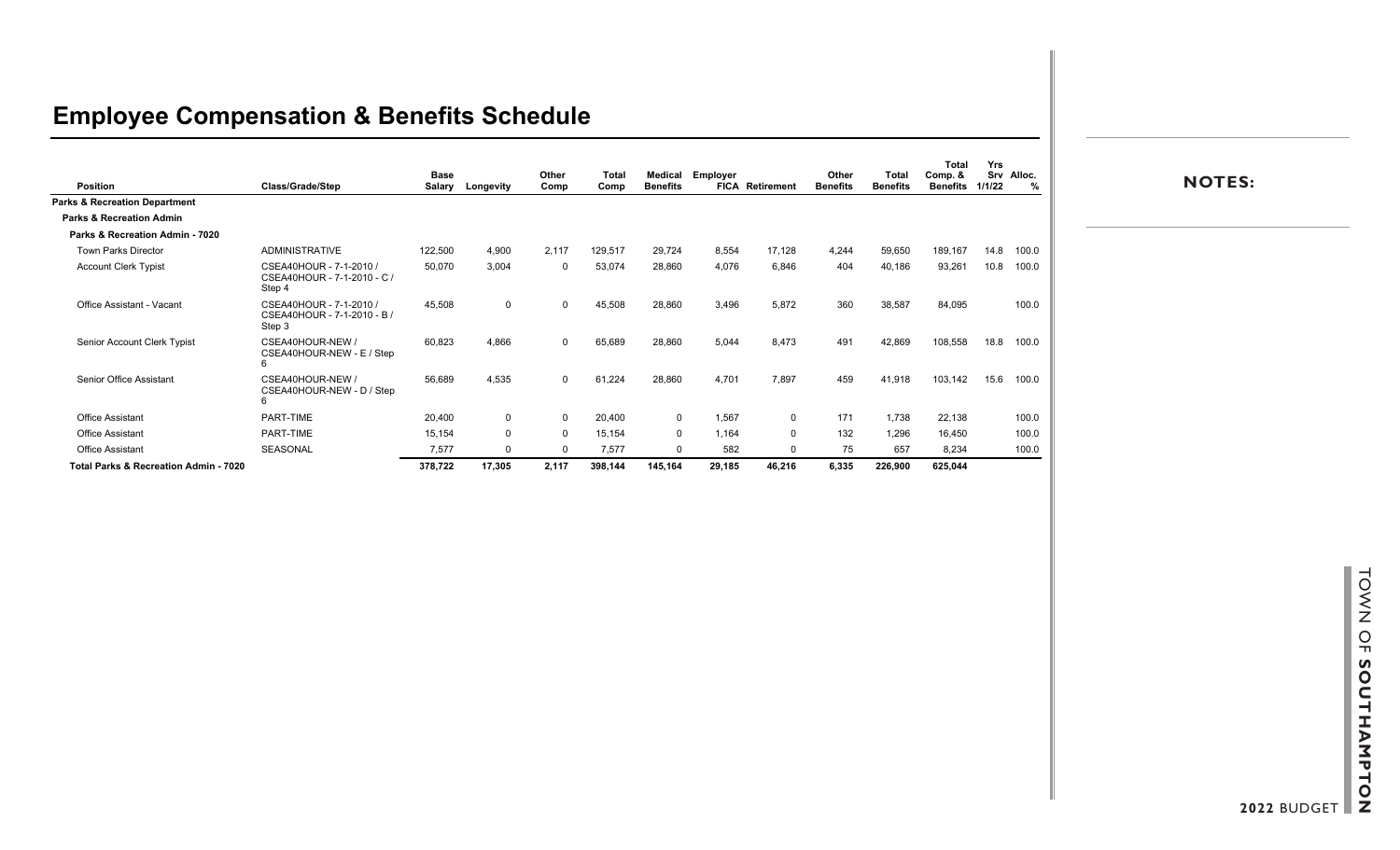2022 Adopted Budget

Parks & Recreation Admin - 7020

| Account<br>Code | <b>Description</b>                       | 2020<br>Adopted<br><b>Budget</b> | 2020<br>Actual | 2021<br>Adopted<br><b>Budget</b> | 2021<br>Amended<br><b>Budget</b> | 2021<br>Dec YTD<br>Actual | 2022<br>Requested<br><b>Budget</b> | 2022<br>Tentative<br><b>Budget</b> | 2022<br>Preliminary<br><b>Budget</b> | 2022<br>Adopted<br><b>Budget</b> | 2022<br>Adopted<br>12021<br>Amended<br>Difference % of Change | 2022<br>Adopted<br>12021<br>Amended | 2023<br>Requested<br><b>Budget</b> | 2023<br>Tentative<br><b>Budget</b> | 2023<br>Preliminary<br><b>Budget</b> | 2023<br>Adopted<br><b>Budget</b> |
|-----------------|------------------------------------------|----------------------------------|----------------|----------------------------------|----------------------------------|---------------------------|------------------------------------|------------------------------------|--------------------------------------|----------------------------------|---------------------------------------------------------------|-------------------------------------|------------------------------------|------------------------------------|--------------------------------------|----------------------------------|
|                 | <b>Real Property Taxes:</b>              |                                  |                |                                  |                                  |                           |                                    |                                    |                                      |                                  |                                                               |                                     |                                    |                                    |                                      |                                  |
| 1001            | <b>Property Taxes</b>                    | 612,076                          | 612,076        | 621,781                          | 621,781                          | 621,781                   | 642,444                            | 642,444                            | 637,759                              | 637,759                          | 15,978                                                        | 2.57%                               | 653,480                            | 653,480                            | 653,480                              | 653,480                          |
|                 | <b>Total Real Property Taxes</b>         | 612,076                          | 612,076        | 621,781                          | 621,781                          | 621,781                   | 642,444                            | 642,444                            | 637,759                              | 637,759                          | 15,978                                                        | 2.57%                               | 653,480                            | 653,480                            | 653,480                              | 653,480                          |
|                 | <b>Total Revenue</b>                     | 612,076                          | 612.076        | 621,781                          | 621,781                          | 621.781                   | 642,444                            | 642,444                            | 637,759                              | 637,759                          | 15,978                                                        | 2.57%                               | 653,480                            | 653.480                            | 653,480                              | 653,480                          |
|                 | Salaries:                                |                                  |                |                                  |                                  |                           |                                    |                                    |                                      |                                  |                                                               |                                     |                                    |                                    |                                      |                                  |
| 6100            | <b>Salaries</b>                          | 315,147                          | 272,483        | 323,093                          | 323,093                          | 232,535                   | 335,591                            | 335,591                            | 335,591                              | 335,591                          | (12, 498)                                                     | (3.87%)                             | 343,689                            | 343,689                            | 343,689                              | 343,689                          |
| 6103            | <b>Accumulated Sick/Personal Days</b>    | $\Omega$                         | $\Omega$       | $\Omega$                         | $\mathbf 0$                      | $\overline{0}$            | 2,117                              | 2,117                              | 2,117                                | 2,117                            | (2, 117)                                                      | $(100.00\%)$                        | 2,117                              | 2,117                              | 2,117                                | 2,117                            |
| 6105            | Part Time Salaries                       | 41,848                           | 23,193         | 42,285                           | 42,285                           | 19,061                    | 43,131                             | 43,131                             | 43,131                               | 43,131                           | (846)                                                         | $(2.00\%)$                          | 43,994                             | 43,994                             | 43,994                               | 43,994                           |
| 6110            | Longevity                                | 13,176                           | 13,175         | 13,507                           | 13,507                           | $\Omega$                  | 17,305                             | 17,305                             | 17,305                               | 17,305                           | (3,798)                                                       | (28.12%)                            | 17,597                             | 17,597                             | 17,597                               | 17,597                           |
|                 | <b>Total Salaries</b>                    | 370,171                          | 308,850        | 378,886                          | 378,886                          | 251,596                   | 398,144                            | 398,144                            | 398,144                              | 398,144                          | (19, 259)                                                     | $(5.08\%)$                          | 407,396                            | 407,396                            | 407,396                              | 407,396                          |
|                 | <b>Employee Benefits - Current:</b>      |                                  |                |                                  |                                  |                           |                                    |                                    |                                      |                                  |                                                               |                                     |                                    |                                    |                                      |                                  |
| 6810            | <b>Employee Retirement - Active</b>      | 42,230                           | 42,144         | 47,777                           | 47,777                           | 38,502                    | 46,216                             | 46,216                             | 41,531                               | 41,531                           | 6,246                                                         | 13.07%                              | 47,307                             | 47,307                             | 47,307                               | 47,307                           |
| 6830            | <b>FICA Tax Expenditure</b>              | 28,111                           | 22,479         | 28,369                           | 28,369                           | 18,470                    | 29,185                             | 29,185                             | 29,185                               | 29,185                           | (816)                                                         | $(2.88\%)$                          | 29,744                             | 29,744                             | 29,744                               | 29,744                           |
| 6835            | MTA Tax                                  | 1,291                            | 1,006          | 1,304                            | 1,304                            | 802                       | 1,370                              | 1,370                              | 1,370                                | 1,370                            | (66)                                                          | $(5.08\%)$                          | 1,402                              | 1,402                              | 1,402                                | 1,402                            |
| 6840            | <b>Worker's Compensation</b>             | 9,442                            | 7,276          | 4,614                            | 4,614                            | 3,597                     | 4,824                              | 4,824                              | 4,824                                | 4,824                            | (209)                                                         | (4.53%)                             | 4,926                              | 4,926                              | 4,926                                | 4,926                            |
| 6860            | Medical Insurance - Active Employees     | 136,392                          | 103,398        | 136,392                          | 134,392                          | 88,933                    | 137,304                            | 137,304                            | 137,304                              | 137,304                          | (2,912)                                                       | (2.17%)                             | 137,304                            | 137,304                            | 137,304                              | 137,304                          |
| 6865            | Dental & Optical                         | 6,900                            | 5,550          | 6,900                            | 6,900                            | 4,843                     | 7,860                              | 7,860                              | 7,860                                | 7,860                            | (960)                                                         | $(13.91\%)$                         | 7,860                              | 7,860                              | 7,860                                | 7,860                            |
| 6875            | Disability                               | 139                              | 29             | 139                              | 139                              | 19                        | 141                                | 141                                | 141                                  | 141                              | (2)                                                           | $(1.38\%)$                          | 141                                | 141                                | 141                                  | 141                              |
|                 | <b>Total Employee Benefits - Current</b> | 224,505                          | 181,881        | 225,495                          | 223,495                          | 155,167                   | 226,900                            | 226,900                            | 222,215                              | 222,215                          | 1,280                                                         | 0.57%                               | 228,683                            | 228,683                            | 228,683                              | 228,683                          |
|                 | <b>Total Employee Costs</b>              | 594,676                          | 490,732        | 604,381                          | 602,381                          | 406,762                   | 625,044                            | 625,044                            | 620,359                              | 620,359                          | (17, 978)                                                     | (2.98%)                             | 636,080                            | 636,080                            | 636,080                              | 636,080                          |
|                 | Contractual:                             |                                  |                |                                  |                                  |                           |                                    |                                    |                                      |                                  |                                                               |                                     |                                    |                                    |                                      |                                  |
| 6401            | Contracts                                | 650                              | 241            | 650                              | 650                              | 430                       | 650                                | 650                                | 650                                  | 650                              | $\Omega$                                                      | 0.00%                               | 650                                | 650                                | 650                                  | 650                              |
| 6404            | Electric                                 | 3,800                            | 3,436          | 3,800                            | 3,800                            | 2,721                     | 3,800                              | 3,800                              | 3,800                                | 3,800                            | $\Omega$                                                      | 0.00%                               | 3,800                              | 3,800                              | 3,800                                | 3,800                            |
| 6405            | Fuel Oil                                 | 2,000                            | $\Omega$       | 2,000                            | 2,000                            | $\overline{0}$            | 2,000                              | 2,000                              | 2,000                                | 2,000                            | $\Omega$                                                      | 0.00%                               | 2,000                              | 2,000                              | 2,000                                | 2,000                            |
| 6410            | Postage                                  | 600                              | 188            | 600                              | 600                              | 518                       | 600                                | 600                                | 600                                  | 600                              | $\Omega$                                                      | 0.00%                               | 600                                | 600                                | 600                                  | 600                              |
| 6411            | <b>Printing and Stationery</b>           | 200                              | $\Omega$       | 200                              | 200                              | - 0                       | 200                                | 200                                | 200                                  | 200                              | $\mathbf{0}$                                                  | 0.00%                               | 200                                | 200                                | 200                                  | 200                              |
| 6420            | Other                                    | 5,500                            | 6.000          | 5,500                            | 8.300                            | 6.971                     | 5.500                              | 5,500                              | 5,500                                | 5,500                            | 2,800                                                         | 33.73%                              | 5,500                              | 5,500                              | 5,500                                | 5,500                            |
| 6425            | <b>Office Supplies</b>                   | 1,700                            | 1,618          | 1,700                            | 1,700                            | 1,674                     | 1,700                              | 1,700                              | 1,700                                | 1,700                            | $\mathbf{0}$                                                  | 0.00%                               | 1,700                              | 1,700                              | 1,700                                | 1,700                            |
| 6426            | Supplies - Other                         | 250                              | 206            | 250                              | 250                              | $\overline{0}$            | 250                                | 250                                | 250                                  | 250                              | $\Omega$                                                      | 0.00%                               | 250                                | 250                                | 250                                  | 250                              |
| 6466            | Telephone - Wireless                     | 1,700                            | 1,382          | 1,700                            | 1,700                            | 849                       | 1,700                              | 1,700                              | 1,700                                | 1,700                            | $\mathbf{0}$                                                  | 0.00%                               | 1,700                              | 1,700                              | 1,700                                | 1,700                            |
| 6477            | <b>Copier Leases</b>                     | 1.000                            | 120            | 1,000                            | 200                              | 42                        | 1,000                              | 1,000                              | 1,000                                | 1,000                            | (800)                                                         | $(400.00\%)$                        | 1.000                              | 1,000                              | 1.000                                | 1,000                            |
|                 | <b>Total Contractual</b>                 | 17,400                           | 13,191         | 17,400                           | 19,400                           | 13,205                    | 17,400                             | 17,400                             | 17,400                               | 17,400                           | 2,000                                                         | 10.31%                              | 17,400                             | 17,400                             | 17,400                               | 17,400                           |
|                 | <b>Total Expenditures</b>                | 612,076                          | 503.922        | 621.781                          | 621.781                          | 419,968                   | 642,444                            | 642.444                            | 637,759                              | 637,759                          | (15, 978)                                                     | (2.57%)                             | 653,480                            | 653,480                            | 653,480                              | 653,480                          |
|                 | <b>Net Surplus (Deficit)</b>             | $\mathbf 0$                      | 108,154        | $\mathbf{0}$                     | 0                                | 201,813                   | $\mathbf{0}$                       | $\mathbf{0}$                       | $\bf{0}$                             | $\Omega$                         |                                                               |                                     | $\mathbf 0$                        | $\mathbf 0$                        | $\mathbf{0}$                         | $\mathbf 0$                      |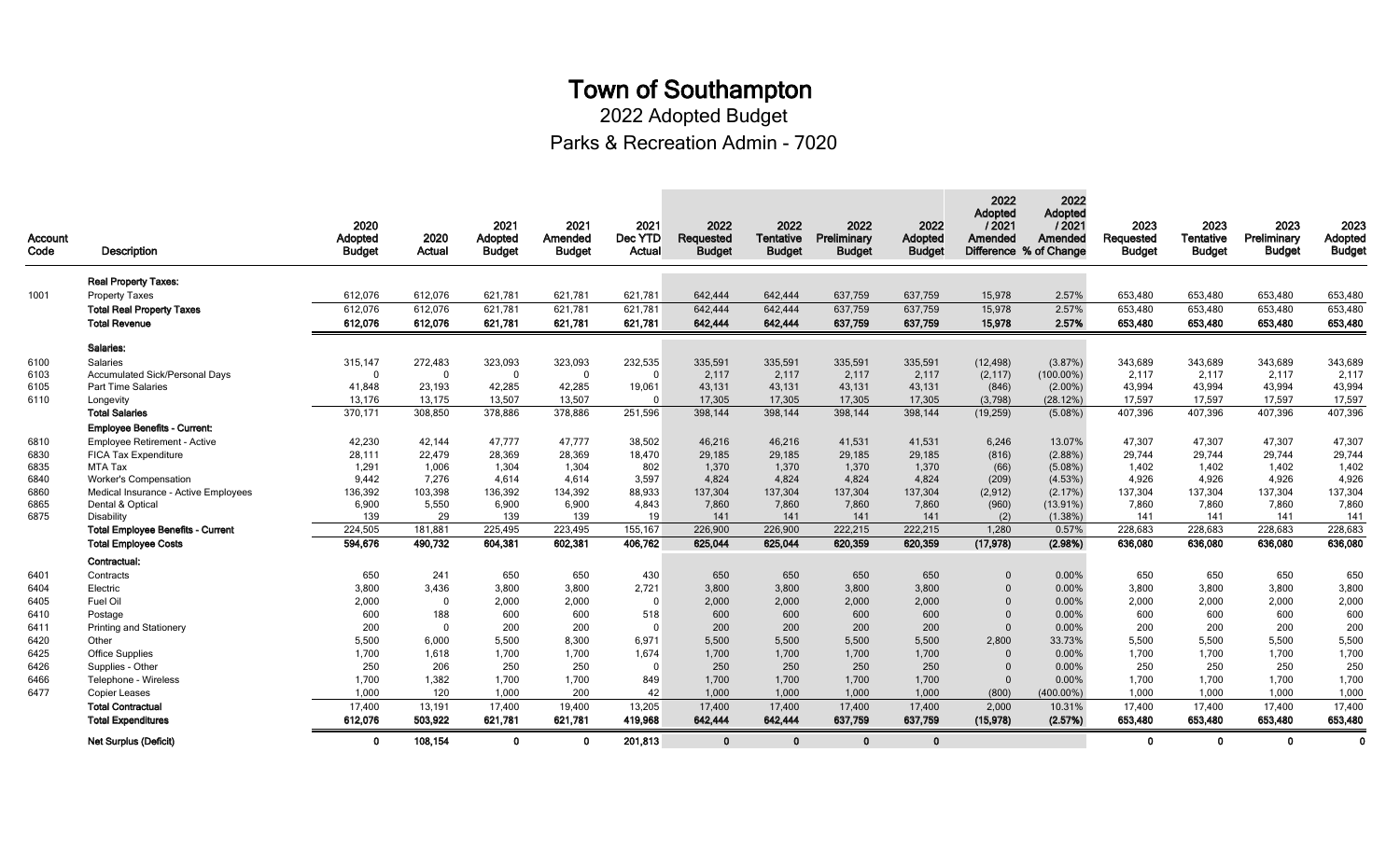## *RECREATION PROGRAMS ADMIN - SUMMARY*

*Department: Recreation Programs Admin*

**Budget Year:** 2022 **Division:** Parks & Recreation Department **Tax District:** Full Town

**Cost Center #:** 7021 **Manager:** Kristen Doulos

### **Departmental Mission & Responsibilities:**

To provide administrative supervision for Red Creek Park and North Sea Community Park, as well as supervision of 2 skateboard parks. This division is also responsible for overall planning and supervision for over 516 recreation programs offered to residents Town-wide. Most programs offered are fee supported.

#### **Workload:**

The Division of Recreational Programming is responsible for the general supervision and administration of all publicity materials produced by the Parks Department in connection with parks facilities, special events and recreational program offerings.

Ongoing evaluation of recreational programming and needs assessments is necessary to help determine which programs to continue to offer and new program offerings desired. Attention to detail and proper supervision is necessary to insure the provision of quality programming.

Recreational programs are promoted and publicized with press releases, Public Service Announcements, radio announcements, on the Town website, through email blasts and flyers distributed throughout the Town. Three quarterly recreational program brochures are produced annually for mailing and emailing to over 5,000 program registrants and distributed throughout the Town, as budgeted for through the Division of Recreational Programming.

The Division provides staffing oversight of the Red Creek Park Skate Park and similar facilities and oversees the coordination of recreational programming, sports activities and special events sponsored by the Department. In addition to the fulltime recreational staff and scheduling at recreation facilities and sports fields, the Division of Recreational Programming encompasses over 80 program instructors and over 40 part-time recreational staff employee's. Generally, more than 5,000 individuals participate in over 500 recreational programs.

### **Goals & Objectives:**

1. Grow programming and registration rates.

2. Promote programs through the Town's website, email, and social media.

3. Streamline registration process and interaction with instructors through new RecPro software.

**Legal Authority:**

Established pursuant to General Municipal Law, Article 13.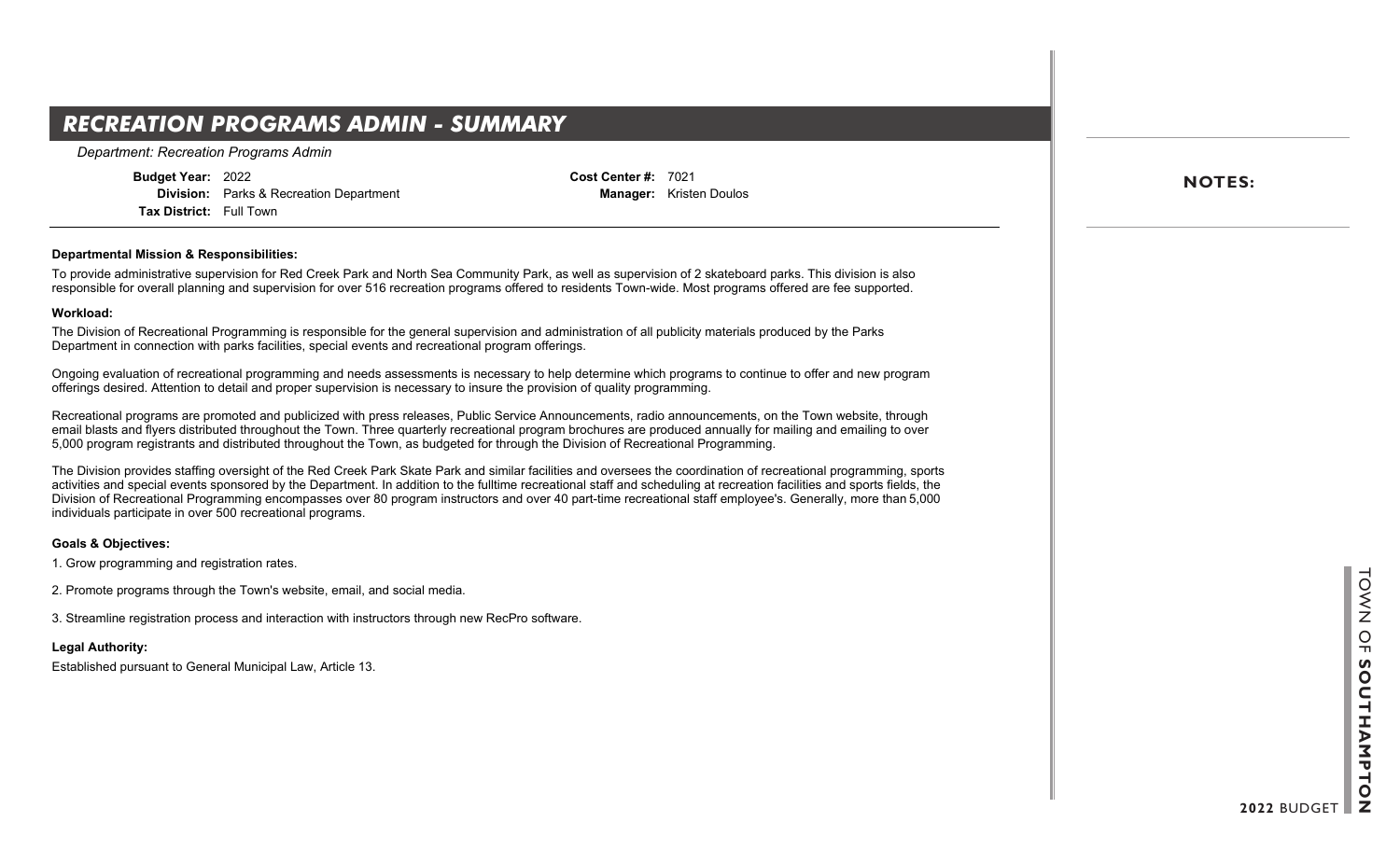| <b>Position</b>                         | Class/Grade/Step                                                 | <b>Base</b> | Salary Longevity | Other<br>Comp | Total<br>Comp | Medical<br><b>Benefits</b> | Employer | <b>FICA Retirement</b> | Other<br><b>Benefits</b> | Total<br><b>Benefits</b> | Total<br>Comp. &<br><b>Benefits</b> | Yrs<br>Srv Alloc.<br>1/1/22<br>% | <b>NOTES:</b> |
|-----------------------------------------|------------------------------------------------------------------|-------------|------------------|---------------|---------------|----------------------------|----------|------------------------|--------------------------|--------------------------|-------------------------------------|----------------------------------|---------------|
| Parks & Recreation Department           |                                                                  |             |                  |               |               |                            |          |                        |                          |                          |                                     |                                  |               |
| Recreation                              |                                                                  |             |                  |               |               |                            |          |                        |                          |                          |                                     |                                  |               |
| <b>Recreation Programs Admin - 7021</b> |                                                                  |             |                  |               |               |                            |          |                        |                          |                          |                                     |                                  |               |
| <b>Assistant Town Parks Director</b>    | CSEA40HOUR - 7-1-2010 /<br>CSEA40HOUR - 7-1-2010 - L /<br>Step 2 | 83,050      | 0                | 0             | 83,050        | 28,860                     | 6,549    | 11,001                 | 2,867                    | 49,276                   | 132,327                             | $0.8$ 100.0                      |               |
| <b>Assistant Recreation Leader</b>      | PART-TIME                                                        | 15,760      | 0                | 0             | 15,760        | $\mathbf 0$                | 1,211    | 0                      | 136                      | 1,347                    | 17,107                              | 100.0                            |               |
| <b>Recreation Aide II</b>               | PART-TIME                                                        | 14,072      | 0                | 0             | 14,072        | 0                          | 1,081    | 0                      | 123                      | 1,204                    | 15,276                              | 100.0                            |               |
| <b>Recreation Leader</b>                | PART-TIME                                                        | 14,613      | 0                | 0             | 14,613        | $\mathbf 0$                | 1,118    | 0                      | 67                       | 1,185                    | 15,798                              | 100.0                            |               |
| <b>Recreation Program Planner</b>       | PART-TIME                                                        | 17,319      | 0                | $\Omega$      | 17,319        | 0                          | 1,330    | 0                      | 148                      | 1,478                    | 18,797                              | 100.0                            |               |
| <b>Recreation Specialist</b>            | SEASONAL                                                         | 955         | 0                | 0             | 955           | $\mathbf 0$                | 73       | 0                      | 21                       | 94                       | 1,049                               | 100.0                            |               |
| <b>Recreation Supervisor</b>            | SEASONAL                                                         | 5,306       | 0                | 0             | 5,306         | $\mathbf 0$                | 406      | 0                      | 36                       | 442                      | 5,748                               | 100.0                            |               |
| Senior Recreation Leader                | SEASONAL                                                         | 6,603       | 0                | $\Omega$      | 6,603         | $\mathbf 0$                | 514      | 0                      | 159                      | 674                      | 7,276                               | 100.0                            |               |
| <b>Recreation Aide I</b>                | SEASONAL                                                         | 2,122       | 0                | 0             | 2,122         | $\mathbf 0$                | 164      | 0                      | 45                       | 209                      | 2,331                               | 100.0                            |               |
| Recreation Aide I                       | SEASONAL                                                         | 2,122       | 0                | 0             | 2,122         | $\mathbf 0$                | 164      | 0                      | 45                       | 209                      | 2,331                               | 100.0                            |               |
| Recreation Aide I                       | SEASONAL                                                         | 2,122       | 0                | 0             | 2,122         | $\mathbf 0$                | 164      | 0                      | 45                       | 209                      | 2,331                               | 100.0                            |               |
| Recreation Aide II                      | SEASONAL                                                         | 2,887       | 0                | $\Omega$      | 2,887         | 0                          | 223      | 0                      | 55                       | 278                      | 3,165                               | 100.0                            |               |
| Recreation Aide II                      | SEASONAL                                                         | 2,887       | 0                | $\Omega$      | 2,887         | 0                          | 223      | 0                      | 55                       | 278                      | 3,165                               | 100.0                            |               |
| Recreation Aide II                      | SEASONAL                                                         | 2,887       | 0                | $\Omega$      | 2,887         | 0                          | 223      | 0                      | 55                       | 278                      | 3,165                               | 100.0                            |               |
| <b>Recreation Specialist</b>            | SEASONAL                                                         | 2,122       | 0                | $\Omega$      | 2,122         | $\mathbf 0$                | 162      | 0                      | 25                       | 187                      | 2,310                               | 100.0                            |               |
| Recreation Aide I                       | SEASONAL                                                         | 2,715       | 0                | $\Omega$      | 2,715         | 0                          | 210      | 0                      | 53                       | 262                      | 2,978                               | 100.0                            |               |
| <b>Recreation Aide II</b>               | SEASONAL                                                         | 2,887       | 0                | $\Omega$      | 2,887         | $\mathbf 0$                | 223      | 0                      | 55                       | 278                      | 3,165                               | 100.0                            |               |
| Recreation Aide I                       | SEASONAL                                                         | 2,715       | 0                | $\Omega$      | 2,715         | 0                          | 209      | 0                      | 38                       | 247                      | 2,962                               | 100.0                            |               |
| <b>Recreation Aide I</b>                | SEASONAL                                                         | 2,715       | 0                | $\Omega$      | 2,715         | $\mathbf 0$                | 210      | 0                      | 53                       | 262                      | 2,978                               | 100.0                            |               |
| Recreation Aide I                       | SEASONAL                                                         | 2,715       | 0                | $\Omega$      | 2,715         | $\mathbf 0$                | 210      | 0                      | 53                       | 262                      | 2,978                               | 100.0                            |               |
| <b>Recreation Aide I</b>                | SEASONAL                                                         | 2,715       | 0                | $\Omega$      | 2,715         | $\mathbf 0$                | 210      | 0                      | 53                       | 262                      | 2,978                               | 100.0                            |               |
| <b>Recreation Aide I</b>                | SEASONAL                                                         | 2,715       | 0                | $\Omega$      | 2,715         | $\mathbf 0$                | 210      | 0                      | 53                       | 262                      | 2,978                               | 100.0                            |               |
| <b>Recreation Aide I</b>                | SEASONAL                                                         | 2,715       | 0                | $\Omega$      | 2,715         | 0                          | 210      | 0                      | 53                       | 262                      | 2,978                               | 100.0                            |               |
| <b>Recreation Aide I</b>                | SEASONAL                                                         | 2,715       | 0                | $\Omega$      | 2,715         | $\mathbf 0$                | 210      | 0                      | 53                       | 262                      | 2,978                               | 100.0                            |               |
| <b>Recreation Aide I</b>                | SEASONAL                                                         | 2,715       | 0                | $\Omega$      | 2,715         | 0                          | 210      | 0                      | 53                       | 262                      | 2,978                               | 100.0                            |               |
| <b>Recreation Aide I</b>                | <b>SEASONAL</b>                                                  | 2,715       | 0                | $\Omega$      | 2,715         | $\mathbf 0$                | 210      | 0                      | 53                       | 262                      | 2,978                               | 100.0                            |               |
| <b>Recreation Aide I</b>                | SEASONAL                                                         | 2,715       | 0                | $\Omega$      | 2,715         | $\mathbf 0$                | 210      | 0                      | 53                       | 262                      | 2,978                               | 100.0                            |               |
| <b>Recreation Aide I</b>                | SEASONAL                                                         | 2,715       | $\mathbf 0$      | $\Omega$      | 2,715         | $\mathbf 0$                | 210      | 0                      | 53                       | 262                      | 2,978                               | 100.0                            |               |
| <b>Recreation Aide I</b>                | SEASONAL                                                         | 2,715       | $\mathbf 0$      | $\Omega$      | 2,715         | $\mathbf 0$                | 210      | $\Omega$               | 53                       | 262                      | 2,978                               | 100.0                            |               |
| <b>Recreation Aide I</b>                | SEASONAL                                                         | 2,715       | $\mathbf 0$      | $\Omega$      | 2,715         | $\mathbf 0$                | 210      | $\Omega$               | 53                       | 262                      | 2,978                               | 100.0                            |               |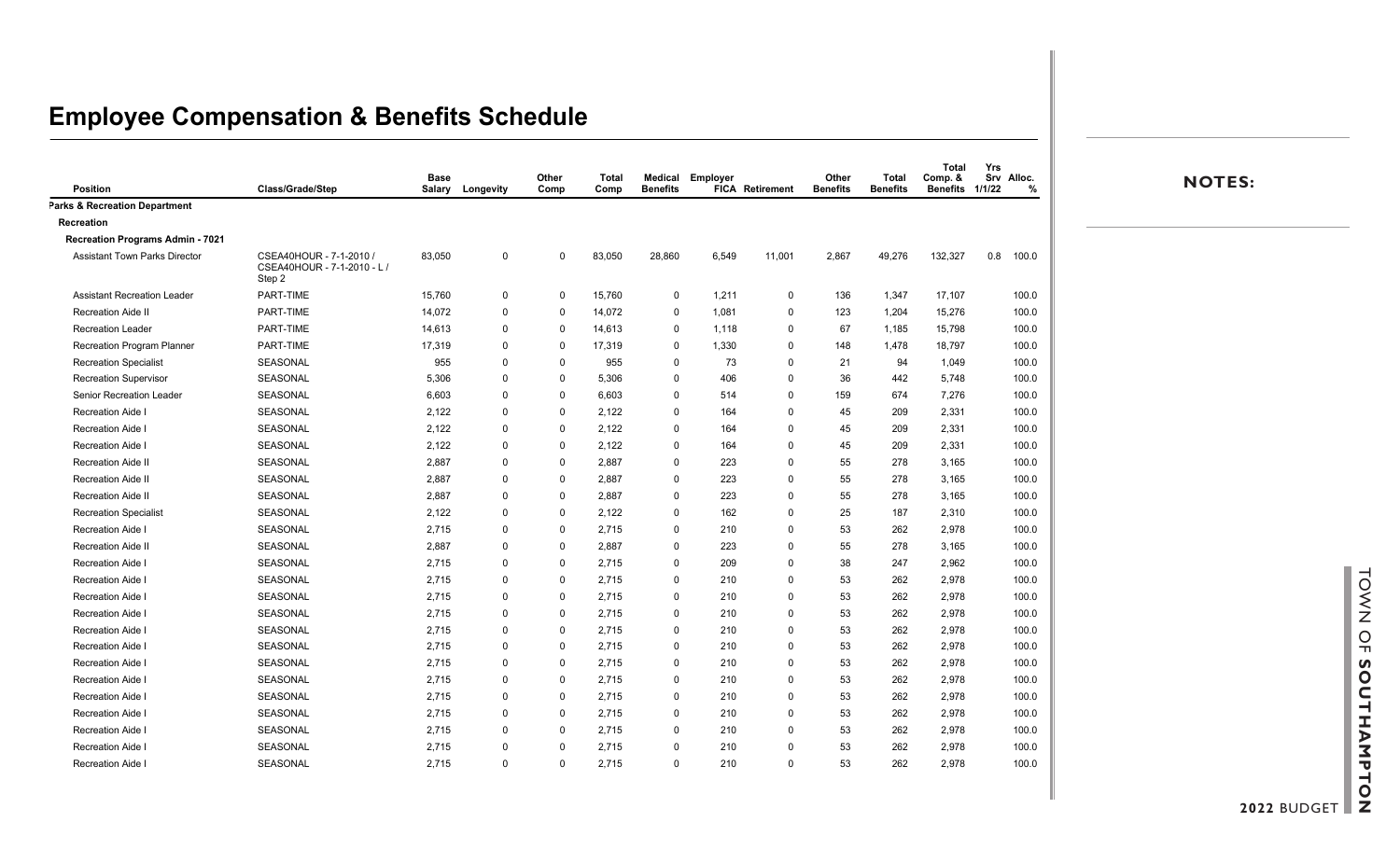|                                               |                  | Base    |             | Other        | Total   | Medical         | Employer |                        | Other    | Total           | <b>Total</b><br>Comp. & | Yrs<br>Srv Alloc. |
|-----------------------------------------------|------------------|---------|-------------|--------------|---------|-----------------|----------|------------------------|----------|-----------------|-------------------------|-------------------|
| <b>Position</b>                               | Class/Grade/Step | Salary  | Longevity   | Comp         | Comp    | <b>Benefits</b> |          | <b>FICA Retirement</b> | Benefits | <b>Benefits</b> | <b>Benefits</b>         | 1/1/22<br>%       |
| <b>Parks &amp; Recreation Department</b>      |                  |         |             |              |         |                 |          |                        |          |                 |                         |                   |
| Recreation                                    |                  |         |             |              |         |                 |          |                        |          |                 |                         |                   |
| <b>Recreation Aide I</b>                      | SEASONAL         | 2,715   | 0           | $\Omega$     | 2,715   | 0               | 210      | $\mathbf 0$            | 53       | 262             | 2,978                   | 100.0             |
| <b>Recreation Aide I</b>                      | SEASONAL         | 2,715   | 0           | 0            | 2,715   | 0               | 210      | 0                      | 53       | 262             | 2,978                   | 100.0             |
| <b>Recreation Aide I</b>                      | SEASONAL         | 2,715   | $\mathbf 0$ |              | 2,715   |                 | 210      | $\Omega$               | 53       | 262             | 2,978                   | 100.0             |
| <b>Recreation Aide I</b>                      | SEASONAL         | 2,715   | $\mathbf 0$ |              | 2,715   |                 | 210      | $\mathbf 0$            | 53       | 262             | 2,978                   | 100.0             |
| <b>Recreation Aide I</b>                      | SEASONAL         | 2,715   | $\mathbf 0$ | 0            | 2,715   | 0               | 210      | 0                      | 53       | 262             | 2,978                   | 100.0             |
| Recreation Aide I                             | SEASONAL         | 2,715   | $\mathbf 0$ |              | 2,715   |                 | 210      | $\Omega$               | 53       | 262             | 2,978                   | 100.0             |
| <b>Recreation Leader</b>                      | SEASONAL         | 2,122   | $\mathbf 0$ |              | 2,122   | 0               | 162      | $\Omega$               | 25       | 187             | 2,310                   | 100.0             |
| Recreation Aide I                             | SEASONAL         | 2,715   | $\mathbf 0$ |              | 2,715   |                 | 210      | 0                      | 53       | 262             | 2,978                   | 100.0             |
| <b>Recreation Aide II</b>                     | SEASONAL         | 2,887   | 0           |              | 2,887   |                 | 223      | $\Omega$               | 55       | 278             | 3,165                   | 100.0             |
| <b>Recreation Aide II</b>                     | SEASONAL         | 2,887   | $\mathbf 0$ |              | 2,887   |                 | 223      | $\Omega$               | 55       | 278             | 3,165                   | 100.0             |
| <b>Recreation Aide I</b>                      | SEASONAL         | 2,122   | $\mathbf 0$ |              | 2,122   |                 | 163      | $\Omega$               | 34       | 197             | 2,319                   | 100.0             |
| <b>Recreation Aide I</b>                      | SEASONAL         | 2,122   | $\mathbf 0$ | $\Omega$     | 2,122   |                 | 164      | $\mathbf 0$            | 45       | 209             | 2,331                   | 100.0             |
| <b>Recreation Aide II</b>                     | SEASONAL         | 2,887   | $\mathbf 0$ | <sup>0</sup> | 2,887   | 0               | 223      | $\Omega$               | 55       | 278             | 3,165                   | 100.0             |
| <b>Recreation Aide II</b>                     | SEASONAL         | 2,887   | $\mathbf 0$ |              | 2,887   |                 | 223      | $\Omega$               | 55       | 278             | 3,165                   | 100.0             |
| Recreation Aide II                            | SEASONAL         | 2,887   | $\mathbf 0$ |              | 2,887   |                 | 223      | $\Omega$               | 55       | 278             | 3,165                   | 100.0             |
| <b>Total Recreation Programs Admin - 7021</b> |                  | 255,539 | 0           |              | 255,539 | 28,860          | 19,834   | 11,001                 | 5,409    | 65,104          | 320,642                 |                   |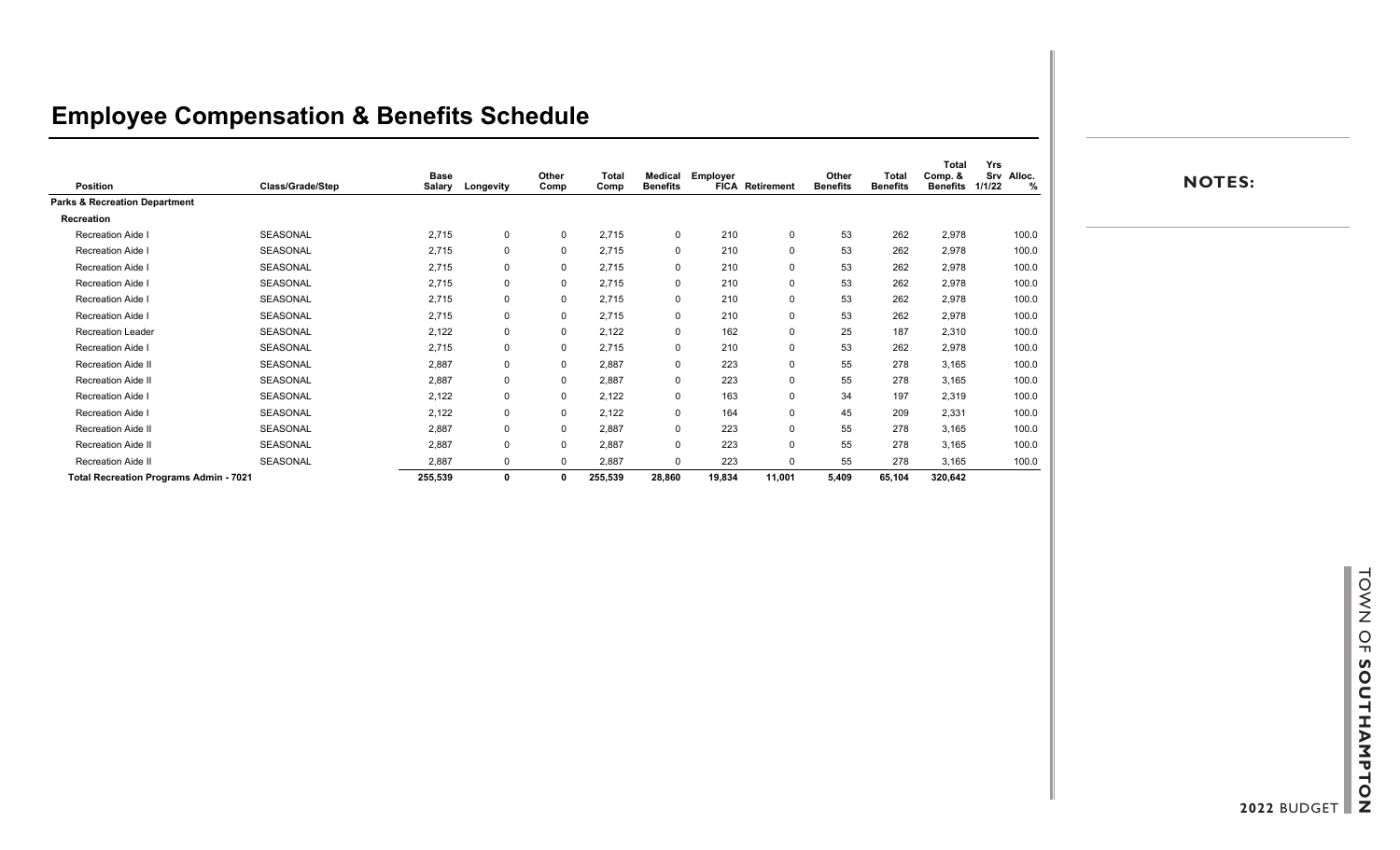2022 Adopted Budget

Recreation Programs Admin - 7021

| Account<br>Code | Description                              | 2020<br>Adopted<br><b>Budget</b> | 2020<br>Actual | 2021<br>Adopted<br><b>Budget</b> | 2021<br>Amended<br><b>Budget</b> | 2021<br>Dec YTD<br>Actual | 2022<br>Requested<br><b>Budget</b> | 2022<br>Tentative<br><b>Budget</b> | 2022<br>Preliminary<br><b>Budget</b> | 2022<br>Adopted<br><b>Budget</b> | 2022<br>Adopted<br>12021<br>Amended<br>Difference % of Change | 2022<br>Adopted<br>/ 2021<br>Amended | 2023<br>Requested<br><b>Budget</b> | 2023<br><b>Tentative</b><br><b>Budget</b> | 2023<br>Preliminary<br><b>Budget</b> | 2023<br>Adopted<br><b>Budget</b> |
|-----------------|------------------------------------------|----------------------------------|----------------|----------------------------------|----------------------------------|---------------------------|------------------------------------|------------------------------------|--------------------------------------|----------------------------------|---------------------------------------------------------------|--------------------------------------|------------------------------------|-------------------------------------------|--------------------------------------|----------------------------------|
|                 | <b>Real Property Taxes:</b>              |                                  |                |                                  |                                  |                           |                                    |                                    |                                      |                                  |                                                               |                                      |                                    |                                           |                                      |                                  |
| 1001            | <b>Property Taxes</b>                    | 170,134                          | 170,134        | 173,507                          | 173,507                          | 173,507                   | 174,272                            | 174,272                            | 173,157                              | 173,157                          | (350)                                                         | $(0.20\%)$                           | 181.625                            | 181.625                                   | 181.625                              | 181,625                          |
|                 | <b>Total Real Property Taxes</b>         | 170,134                          | 170,134        | 173,507                          | 173,507                          | 173,507                   | 174,272                            | 174,272                            | 173,157                              | 173,157                          | (350)                                                         | $(0.20\%)$                           | 181,625                            | 181,625                                   | 181,625                              | 181,625                          |
|                 | <b>Other Revenue:</b>                    |                                  |                |                                  |                                  |                           |                                    |                                    |                                      |                                  |                                                               |                                      |                                    |                                           |                                      |                                  |
| 2001            | Program Fees                             | 375,000                          | 142,691        | 375,000                          | 375,000                          | 304,348                   | 375,000                            | 375,000                            | 375,000                              | 375,000                          | $\mathbf 0$                                                   | 0.00%                                | 375,000                            | 375,000                                   | 375,000                              | 375,000                          |
| 3820            | State Aid - Youth Programs,              | 6,000                            | 4,500          | 6,000                            | 6,000                            | 4,500                     | 6,000                              | 6,000                              | 6,000                                | 6,000                            | $\mathbf{0}$                                                  | 0.00%                                | 6,000                              | 6,000                                     | 6,000                                | 6,000                            |
|                 | <b>Total Other Revenue</b>               | 381,000                          | 147,191        | 381,000                          | 381,000                          | 308,848                   | 381,000                            | 381,000                            | 381,000                              | 381,000                          | $\mathbf{0}$                                                  | 0.00%                                | 381,000                            | 381,000                                   | 381,000                              | 381,000                          |
|                 | <b>Total Revenue</b>                     | 551,134                          | 317,325        | 554,507                          | 554,507                          | 482,355                   | 555,272                            | 555,272                            | 554,157                              | 554,157                          | (350)                                                         | (0.06%)                              | 562,625                            | 562,625                                   | 562,625                              | 562,625                          |
|                 | Salaries:                                |                                  |                |                                  |                                  |                           |                                    |                                    |                                      |                                  |                                                               |                                      |                                    |                                           |                                      |                                  |
| 6100            | Salaries                                 | 82,446                           | 3              | 84,941                           | 84,941                           | 44,754                    | 83,050                             | 83,050                             | 83,050                               | 83,050                           | 1,891                                                         | 2.23%                                | 85,942                             | 85,942                                    | 85,942                               | 85,942                           |
| 6105            | Part Time Salaries                       | 167,792                          | 116,020        | 169,106                          | 169,106                          | 142,943                   | 172,489                            | 172,489                            | 172,489                              | 172,489                          | (3, 382)                                                      | $(2.00\%)$                           | 175,938                            | 175,938                                   | 175,938                              | 175,938                          |
|                 | <b>Total Salaries</b>                    | 250,238                          | 116,023        | 254,048                          | 254,048                          | 187,697                   | 255,539                            | 255,539                            | 255,539                              | 255,539                          | (1, 491)                                                      | $(0.59\%)$                           | 261,880                            | 261,880                                   | 261,880                              | 261,880                          |
|                 | <b>Employee Benefits - Current:</b>      |                                  |                |                                  |                                  |                           |                                    |                                    |                                      |                                  |                                                               |                                      |                                    |                                           |                                      |                                  |
| 6810            | <b>Employee Retirement - Active</b>      | 10,801                           | 10,779         | 12,257                           | 12,257                           | 9,878                     | 11,001                             | 11,001                             | 9,886                                | 9,886                            | 2,372                                                         | 19.35%                               | 11,384                             | 11,384                                    | 11,384                               | 11,384                           |
| 6830            | <b>FICA Tax Expenditure</b>              | 19,582                           | 9,178          | 19,718                           | 19,718                           | 14,326                    | 19,834                             | 19,834                             | 19,834                               | 19,834                           | (116)                                                         | $(0.59\%)$                           | 20,328                             | 20,328                                    | 20,328                               | 20,328                           |
| 6835            | MTA Tax                                  | 870                              | 429            | 876                              | 876                              | 643                       | 882                                | 882                                | 882                                  | 882                              | (5)                                                           | (0.58%)                              | 904                                | 904                                       | 904                                  | 904                              |
| 6840            | <b>Worker's Compensation</b>             | 5,742                            | 4,424          | 3,707                            | 3,707                            | 2,889                     | 3,733                              | 3,733                              | 3,733                                | 3,733                            | (27)                                                          | $(0.72\%)$                           | 3,846                              | 3,846                                     | 3,846                                | 3,846                            |
| 6860            | Medical Insurance - Active Employees     | 27,108                           | (3)            | 27,108                           | 27,108                           | 3,870                     | 27,288                             | 27,288                             | 27,288                               | 27,288                           | (180)                                                         | $(0.66\%)$                           | 27,288                             | 27,288                                    | 27,288                               | 27,288                           |
| 6865<br>6875    | Dental & Optical<br>Disability           | 1,380<br>783                     | 35<br>96       | 1,380<br>783                     | 1,380<br>783                     | 484<br>109                | 1,572<br>794                       | 1,572<br>794                       | 1,572<br>794                         | 1,572<br>794                     | (192)<br>(11)                                                 | $(13.91\%)$<br>$(1.38\%)$            | 1,572<br>794                       | 1,572<br>794                              | 1,572<br>794                         | 1,572<br>794                     |
|                 | <b>Total Employee Benefits - Current</b> | 66,266                           | 24,937         | 65,830                           | 65.830                           | 32,199                    | 65,104                             | 65,104                             | 63,989                               | 63,989                           | 1,841                                                         | 2.80%                                | 66,115                             | 66,115                                    | 66,115                               | 66,115                           |
|                 | <b>Total Employee Costs</b>              | 316,504                          | 140,960        | 319,877                          | 319,877                          | 219,896                   | 320,642                            | 320,642                            | 319,527                              | 319,527                          | 350                                                           | 0.11%                                | 327,995                            | 327,995                                   | 327,995                              | 327,995                          |
|                 | Contractual:                             |                                  |                |                                  |                                  |                           |                                    |                                    |                                      |                                  |                                                               |                                      |                                    |                                           |                                      |                                  |
| 6401            | Contracts                                | 34,130                           | 3,009          | 34.130                           | 34,130                           | 10,220                    | 34,130                             | 34,130                             | 34,130                               | 34,130                           | $\mathbf{0}$                                                  | 0.00%                                | 34,130                             | 34,130                                    | 34,130                               | 34,130                           |
| 6410            | Postage                                  | 6,500                            | 240            | 6,500                            | 6,500                            | 245                       | 6,500                              | 6,500                              | 6,500                                | 6,500                            | $\Omega$                                                      | 0.00%                                | 6,500                              | 6,500                                     | 6,500                                | 6,500                            |
| 6411            | <b>Printing and Stationery</b>           | 10,000                           | 3,179          | 10,000                           | 8,800                            | 2,086                     | 10,000                             | 10,000                             | 10,000                               | 10,000                           | (1,200)                                                       | $(13.64\%)$                          | 10,000                             | 10,000                                    | 10,000                               | 10,000                           |
| 6418            | Uniforms                                 | 1,000                            | 471            | 1.000                            | 3.200                            | 2,591                     | 1.000                              | 1.000                              | 1.000                                | 1.000                            | 2,200                                                         | 68.75%                               | 1.000                              | 1.000                                     | 1.000                                | 1,000                            |
| 6420            | Other                                    | 8,000                            | 4,281          | 8,000                            | 7,000                            | 2,314                     | 8,000                              | 8,000                              | 8,000                                | 8,000                            | (1,000)                                                       | (14.29%)                             | 8,000                              | 8,000                                     | 8,000                                | 8,000                            |
| 6470            | <b>Program Expenses</b>                  | 175,000                          | 33,522         | 175,000                          | 175,000                          | 52,380                    | 175,000                            | 175,000                            | 175,000                              | 175,000                          | $\mathbf{0}$                                                  | 0.00%                                | 175,000                            | 175,000                                   | 175,000                              | 175,000                          |
|                 | <b>Total Contractual</b>                 | 234,630                          | 44,702         | 234,630                          | 234,630                          | 69,836                    | 234,630                            | 234,630                            | 234,630                              | 234,630                          | $\mathbf{0}$                                                  | 0.00%                                | 234,630                            | 234,630                                   | 234,630                              | 234,630                          |
|                 | <b>Total Expenditures</b>                | 551,134                          | 185.662        | 554,507                          | 554,507                          | 289,731                   | 555,272                            | 555,272                            | 554,157                              | 554,157                          | 350                                                           | 0.06%                                | 562,625                            | 562,625                                   | 562,625                              | 562,625                          |
|                 | Net Surplus (Deficit)                    | $\bf{0}$                         | 131,663        | $\Omega$                         | 0                                | 192,624                   | $\mathbf{0}$                       | $\mathbf 0$                        | $\mathbf{0}$                         | $\mathbf{0}$                     |                                                               |                                      | $\mathbf 0$                        | $\Omega$                                  | $\mathbf 0$                          | 0                                |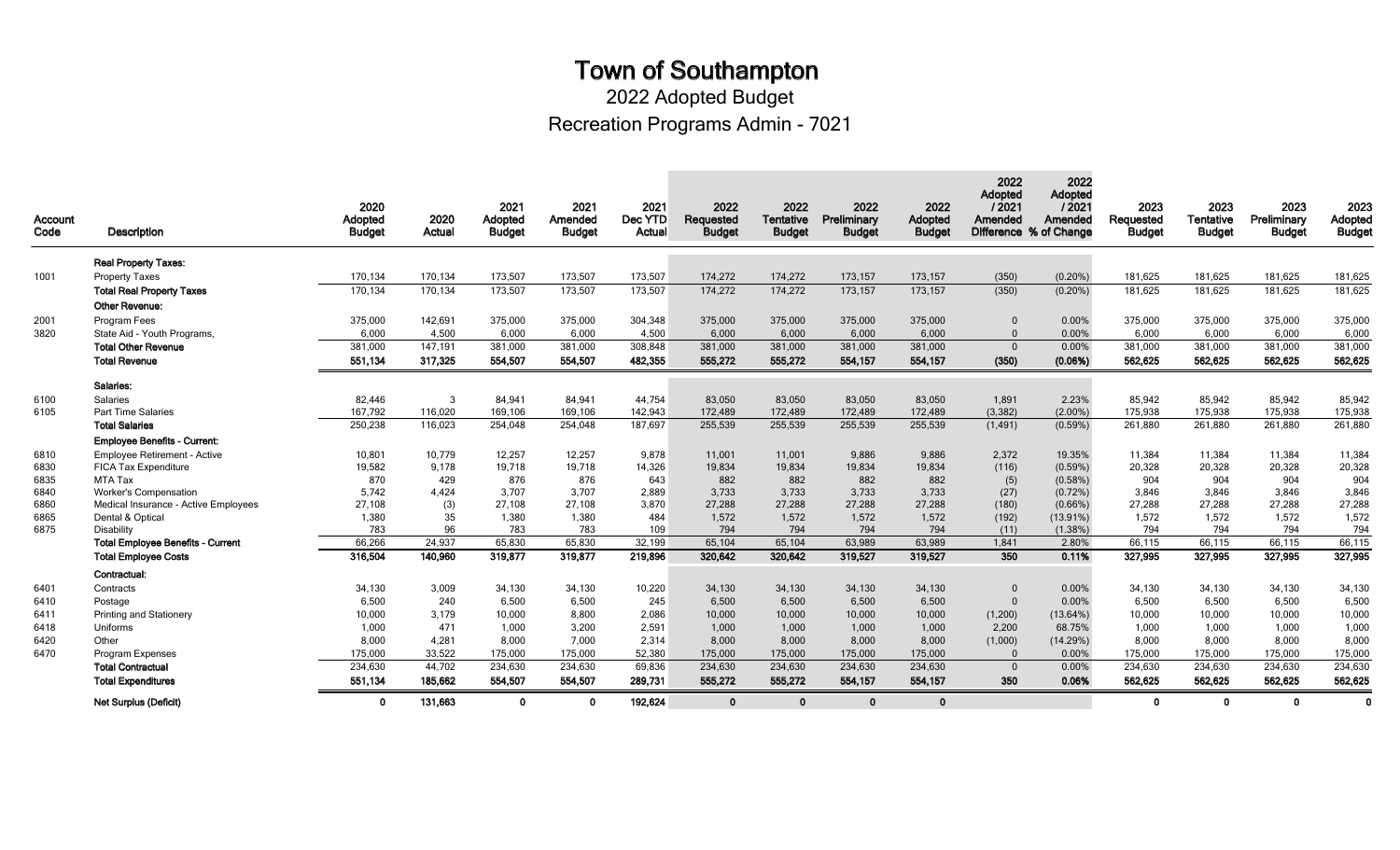## **PARKS MAINTENANCE - SUMMARY**

*Department: Parks Maintenance*

**Budget Year:** 2022 **Division:** Parks & Recreation Department **Tax District:** Full Town

**Cost Center #:** 7110 **Manager:** Jon Erwin

#### **Departmental Mission & Responsibilities:**

The Department of Parks and Recreation provides numerous services to the Town's residents and visitors, including the supervision and maintenance of Townowned park facilities and offers a wide variety of recreation programs. The Parks Maintenance Division includes four sections: Parks Repair Crews, Grounds Crew and Docks, Street Lighting and Marinas. All are supervised by the Town Maintenance Supervisor.

As per New York State law, if a cemetery is no longer used for active burial purposes and there is no longer an active Cemetery Board or Trustees for stewardship purposes, the cemetery is considered to be abandoned and grass cutting and suitable fencing is the responsibility of the Town Board as a General Fund Townwide charge.

The Department of Parks and Recreation is responsible for providing maintenance and logistical support to various neighborhood park facilities, hamlet greens, pocket park projects and special events, as directed by the Town Board.

The "Cemeteries" and "Hamlet Greens" expenses have been consolidated into the Parks Maintenance Division.

The Parks & Recreation Department also administers funding for landscape maintenance in park districts, public parking districts and downtown enhancement projects for Bridgehampton, Water Mill and Hampton Bays. The park district budget allocations are located under the heading "Park Districts." The public parking district budget allocations are located under the heading "Public Parking Districts." "Hamlet Beautification" is funded under a separate cost center, and is also administered by the Parks & Recreation Department.

**Workload:**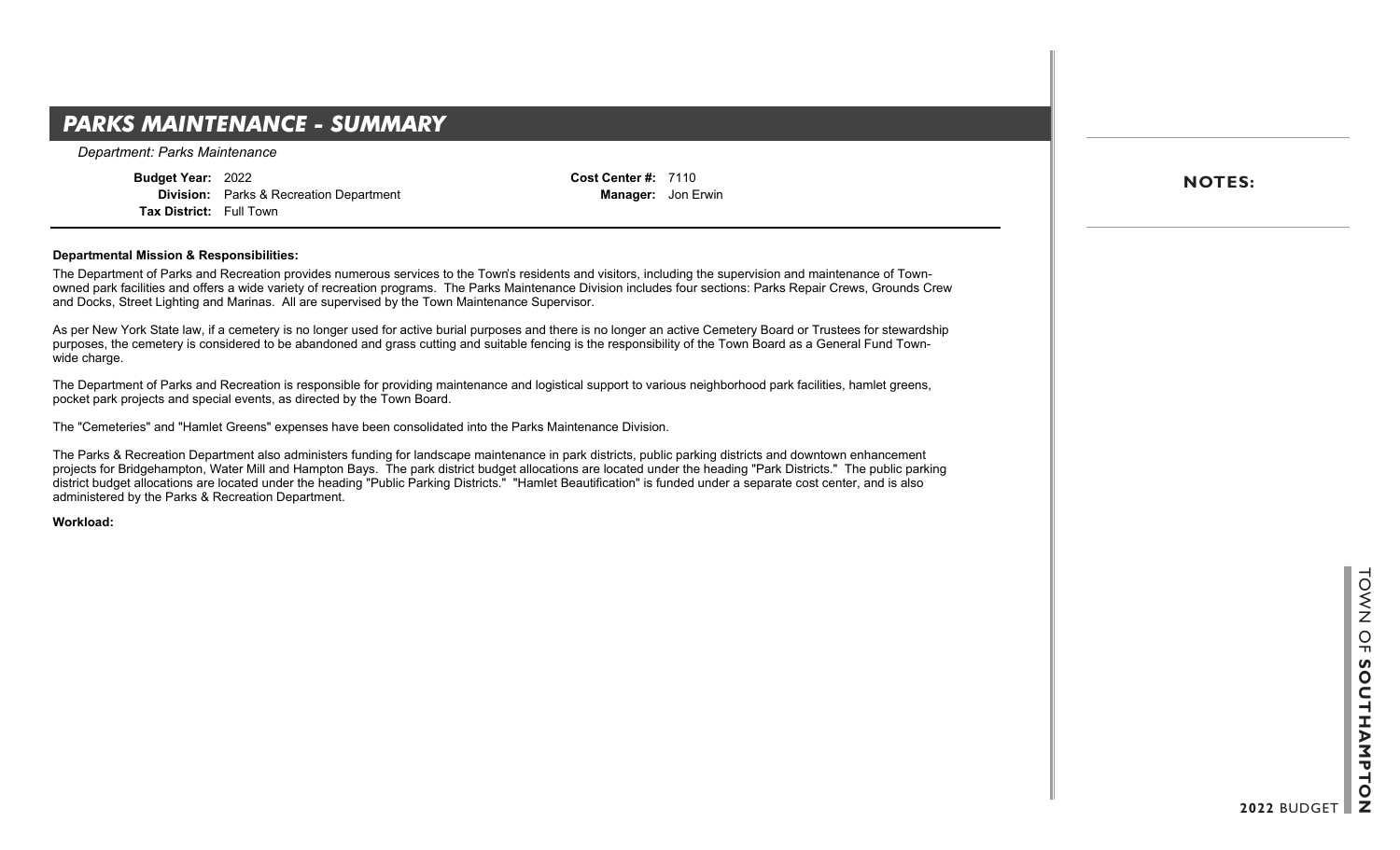## **Department Summary**

*Department: Parks Maintenance*

**Budget Year:** 2022 **Division:** Parks & Recreation Department **Tax District:** Full Town

**Cost Center #:** 7110 **Manager:** Jon Erwin

The Parks Maintenance Division is responsible for the overall maintenance and repair of twelve (12) Town buildings and numerous ground area parks, including: eleven (11) baseball diamonds (four of which are lighted), three (3) soccer fields and Ten (10) playgrounds, as well as eleven (11) tennis courts, three (3+) basketball courts, three (3) restrooms, three (3) picnic areas, ten (10) miles of nature trails, nine (9) County approved bathing beaches two (2) of which have concession buildings) with restrooms, ten (10) historic cemeteries and grounds, two (2) historic sites, three (3) park activity centers, a park pavilion, two (2) skate parks, and pickle ball courts.

The Parks Maintenance budget encompasses staffing, equipment and contractual needs for regional park facilities and neighborhood parks. Included in this Parks Maintenance budget are hamlet greens and pocket parks, cemeteries, historic buildings, nature preserves and trails. Shinnecock Commercial Dock (Enterprise Fund) and Conscience Point Marina (Enterprise Fund) have separate budgets. Parks Maintenance requirements at beaches and access roads are funded through an allocation form the beaches budget (Enterprise Fund), under the auspices of the Beach Operations Division, including an interdepartmental "tradeoff" to fund the full time salaries in exchange for Parks Maintenance services provided at beaches and access roads.

Tasks for the Parks Maintenance Division are especially intense from mid March through the end of October as sports fields, beaches and parks, and facilities are in constant need of general maintenance and repair. All outdoor facilities are shut down, drained and secured each fall and then opened each spring. This procedure must be on schedule, since thousands of resident taxpayers and guests expect the facilities to be ready for use during the peak season. The Parks Department is responsible for the overall maintenance of ten (10) Town-owned historic burial grounds and abandoned cemeteries, which range in size from the 100 square foot Indian Preacher gravesite in Hampton Bays to the large areas of South End Historic Burying Ground on Little Plains Road and North End Historic Burying Ground on Main Street in the Village of Southampton. All maintenance at Town-owned or abandoned cemeteries is done by the Parks Maintenance Division, which is directed to attend to the grounds maintenance needs of these memorial park sites as part of the daily routine, in addition to the Town's regional parks, neighborhood parks, hamlet greens, bathing beaches and other facilities under purview of the Department.

Each historic burial ground is cleaned up in autumn, e.g., leaves, tree trimming, etc. A spring clean up is also performed. Summer maintenance consists of mowing at least once every ten (10) to fourteen(14) days during growing season April – July. In addition, numerous hedges are cut each year and picket fences and signage repaired.

The Parks Department maintains the East Quogue Village Green, Flanders Memorial Green, Berwind Memorial, Riverside Circle Green at Peconic Avenue, pocket parks in Hampton Bays and East Quogue, and the Wildwood Lake Park in Northampton. They are also charge with maintaining parkland, open space, and certain CPF purchased properties.

The Parks Department is also responsible for snow plowing and related winter maintenance at the associated hamlet greens parking lots and flower watering in downtown areas of Hampton Bays, East Quogue, Water Mill, Flanders and Bridgehampton.

The Parks Department is also responsible for all refuse/recyclables collections at all Town facilities, parks, beaches, and access roads.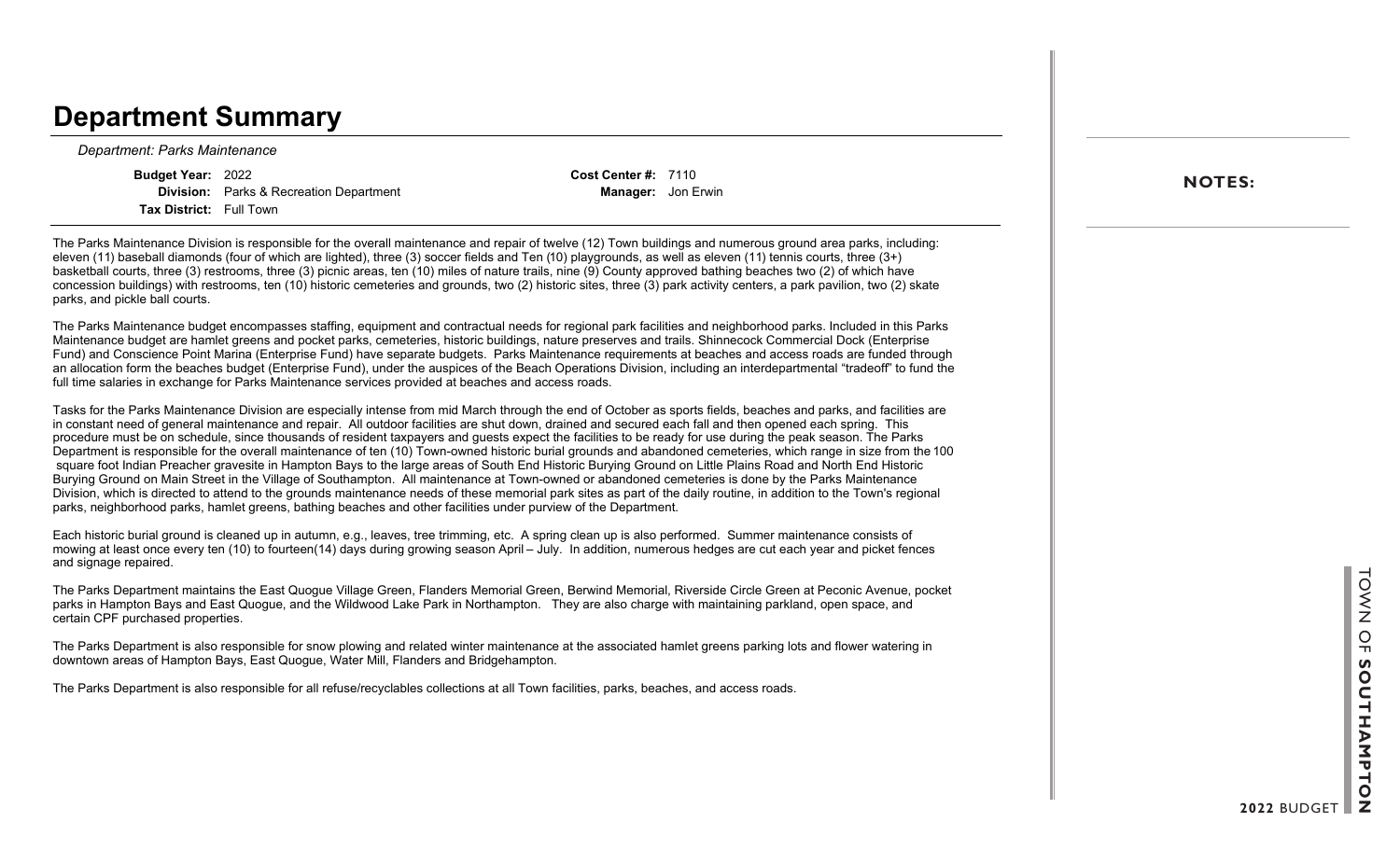# **Department Summary**

*Department: Parks Maintenance*

**Budget Year:** 2022 **Division:** Parks & Recreation Department **Tax District:** Full Town

**Cost Center #:** 7110 **Manager:** Jon Erwin

### **Goals & Objectives:**

1. Pursue additional training in areas such as power equipment safety and pesticide application.

2. Assist with various capital projects and improvements in several park and beach facilities.

### **Legal Authority:**

Established pursuant to Southampton Town Law #220, #290 & #536A.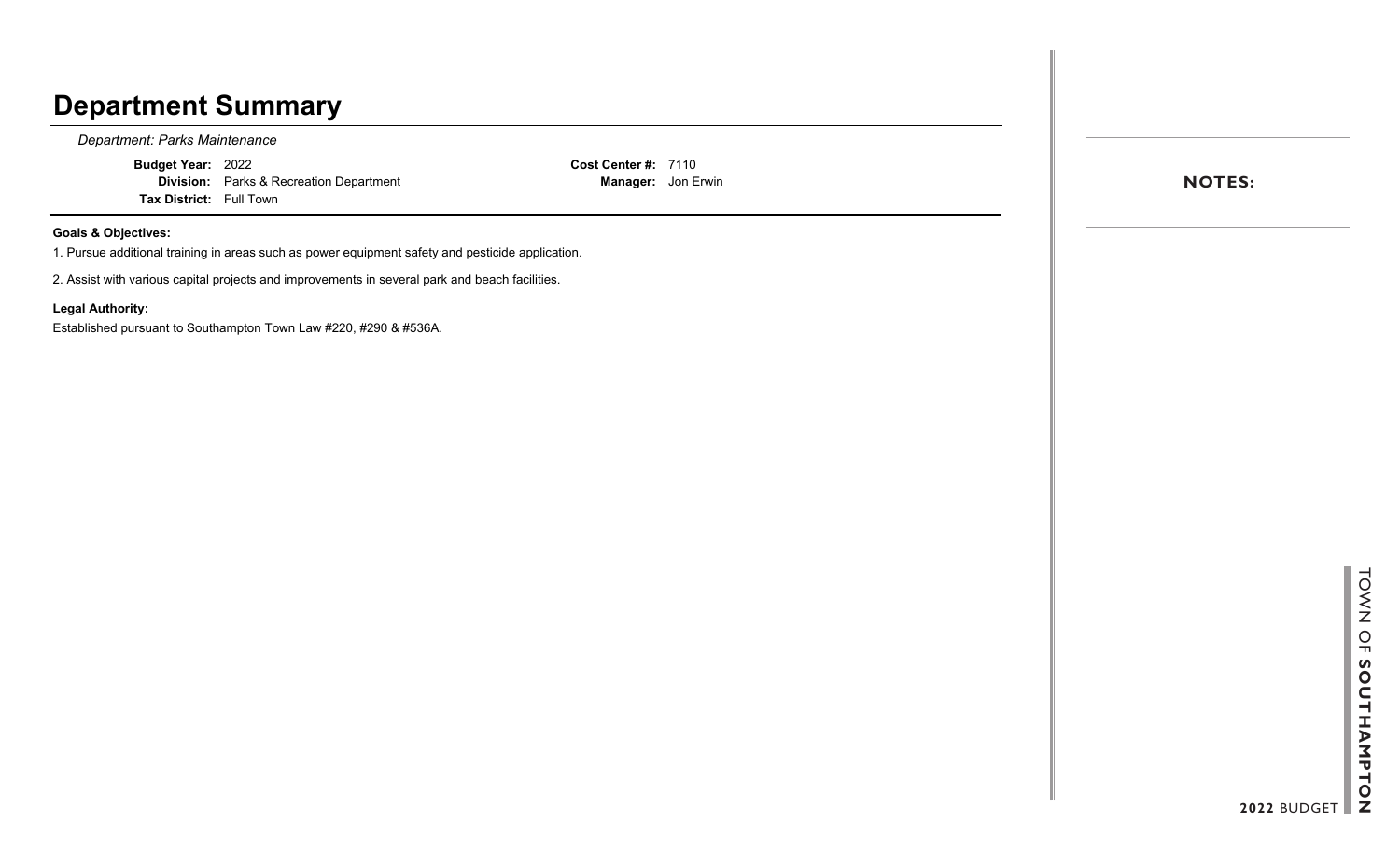|                                                                                |                                                                  |                |           |               |                      |                 |                         |                        |                          |                          | <b>Total</b>               | Yrs  |                             |               |
|--------------------------------------------------------------------------------|------------------------------------------------------------------|----------------|-----------|---------------|----------------------|-----------------|-------------------------|------------------------|--------------------------|--------------------------|----------------------------|------|-----------------------------|---------------|
| <b>Position</b>                                                                | Class/Grade/Step                                                 | Base<br>Salary | Longevity | Other<br>Comp | <b>Total</b><br>Comp | <b>Benefits</b> | <b>Medical Employer</b> | <b>FICA Retirement</b> | Other<br><b>Benefits</b> | Total<br><b>Benefits</b> | Comp. &<br>Benefits 1/1/22 |      | Srv Alloc.<br>$\frac{9}{6}$ | <b>NOTES:</b> |
| <b>Parks &amp; Recreation Department</b>                                       |                                                                  |                |           |               |                      |                 |                         |                        |                          |                          |                            |      |                             |               |
| <b>Park Maintenance</b>                                                        |                                                                  |                |           |               |                      |                 |                         |                        |                          |                          |                            |      |                             |               |
| Parks Maintenance - 7110                                                       |                                                                  |                |           |               |                      |                 |                         |                        |                          |                          |                            |      |                             |               |
| Town Maintenance Supervisor                                                    | <b>ADMINISTRATIVE</b>                                            | 100,000        | 5,000     | 3,601         | 108,601              | 29,724          | 8,241                   | 14,351                 | 3,477                    | 55,793                   | 164,394                    | 27.9 | 100.0                       |               |
| Groundskeeper I                                                                | CSEA40HOUR - 7-1-2010 /<br>CSEA40HOUR - 7-1-2010 - B /<br>Step 6 | 47.460         | 0         | 2,658         | 50,118               | 1,572           | 3,946                   | 6,628                  | 1,655                    | 13,801                   | 63,919                     | 4.8  | 100.0                       |               |
| Groundskeeper I                                                                | CSEA40HOUR - 7-1-2010 /<br>CSEA40HOUR - 7-1-2010 - B /<br>Step 6 | 47,460         | 0         | $\Omega$      | 47,460               | 13,536          | 3,743                   | 6,286                  | 1,646                    | 25,211                   | 72,671                     | 4.6  | 100.0                       |               |
| Groundskeeper II                                                               | CSEA40HOUR - 7-1-2010 /<br>CSEA40HOUR - 7-1-2010 - C /<br>Step 8 | 52,576         | 2,103     | $\Omega$      | 54,679               | 28,860          | 4,307                   | 7,234                  | 1,828                    | 42,230                   | 96,908                     | 8.8  | 100.0                       |               |
| Groundskeeper II                                                               | CSEA40HOUR - 7-1-2010 /<br>CSEA40HOUR - 7-1-2010 - C /<br>Step 8 | 52,576         | 2,103     | 0             | 54,679               | 14,868          | 4,307                   | 7,234                  | 1,828                    | 28,238                   | 82,916                     | 7.6  | 100.0                       |               |
| Maintenance Mechanic I                                                         | CSEA40HOUR - 7-1-2010 /<br>CSEA40HOUR - 7-1-2010 - C /<br>Step 7 | 52,200         | 2,088     | $\Omega$      | 54,288               | 13,536          | 4,276                   | 7,183                  | 1,815                    | 26,810                   | 81,098                     |      | 6.2 100.0                   |               |
| Maintenance Mechanic I                                                         | CSEA40HOUR - 7-1-2010 /<br>CSEA40HOUR - 7-1-2010 - C /<br>Step 2 | 48,661         | 0         | 0             | 48,661               | 13,536          | 3,837                   | 6,446                  | 1,687                    | 25,506                   | 74,166                     | 1.3  | 100.0                       |               |
| Maintenance Mechanic I                                                         | CSEA40HOUR - 7-1-2010 /<br>CSEA40HOUR - 7-1-2010 - C /<br>Step 5 | 50,759         | 2,030     | $\mathbf 0$   | 52,790               | 13,536          | 4,158                   | 6,984                  | 1,766                    | 26,444                   | 79,234                     | 7.5  | 100.0                       |               |
| Maintenance Mechanic I (Proposed MMII)<br>*subject to civil service approval   | CSEA40HOUR - 7-1-2010 /<br>CSEA40HOUR - 7-1-2010 - E /<br>Step 1 | 55,520         | 4,442     | 0             | 59,962               | 28,860          | 4,718                   | 7,925                  | 1,937                    | 43,440                   | 103,402                    | 15.3 | 100.0                       |               |
| Maintenance Mechanic II                                                        | CSEA40HOUR - 7-1-2010 /<br>CSEA40HOUR - 7-1-2010 - E /<br>Step 2 | 56,313         | 0         | 6,062         | 62,375               | 1,572           | 5,047                   | 8,478                  | 3,840                    | 18,937                   | 81,312                     | 1.3  | 100.0                       |               |
| Maintenance Mechanic III                                                       | CSEA40HOUR - 7-1-2010 /<br>CSEA40HOUR - 7-1-2010 - G /<br>Step 6 | 27,044         | 1,082     | 0             | 28,126               | 11,544          | 2,231                   | 3,748                  | 1,147                    | 18,671                   | 46,796                     | 8.8  | 40.0                        |               |
| Maintenance Mechanic III (Proposed<br>MMIV) *subject to civil service approval | CSEA40HOUR - 7-1-2010 /<br>CSEA40HOUR - 7-1-2010 - I /<br>Step 1 | 70,543         | 2,822     | 500           | 73,865               | 13,536          | 5,817                   | 9,771                  | 2,449                    | 31,573                   | 105,437                    | 7.6  | 100.0                       |               |
| Park Attendant III - Requested *subject to<br>civil service approval           | CSEA40HOUR - 7-1-2010 /<br>CSEA40HOUR - 7-1-2010 - D /<br>Step 1 | 38,894         | 0         | $\mathbf 0$   | 38,894               | 21,645          | 3,067                   | 5,152                  | 1,347                    | 31,211                   | 70,106                     |      | 100.0                       |               |
| Parks Maintenance Crew Leader                                                  | CSEA40HOUR - 7-1-2010 /<br>CSEA40HOUR - 7-1-2010 - I /<br>Step 8 | 77,298         | 3,092     | $\Omega$      | 80,390               | 28,860          | 6,332                   | 10,636                 | 2,680                    | 48,508                   | 128,897                    | 9.4  | 100.0                       |               |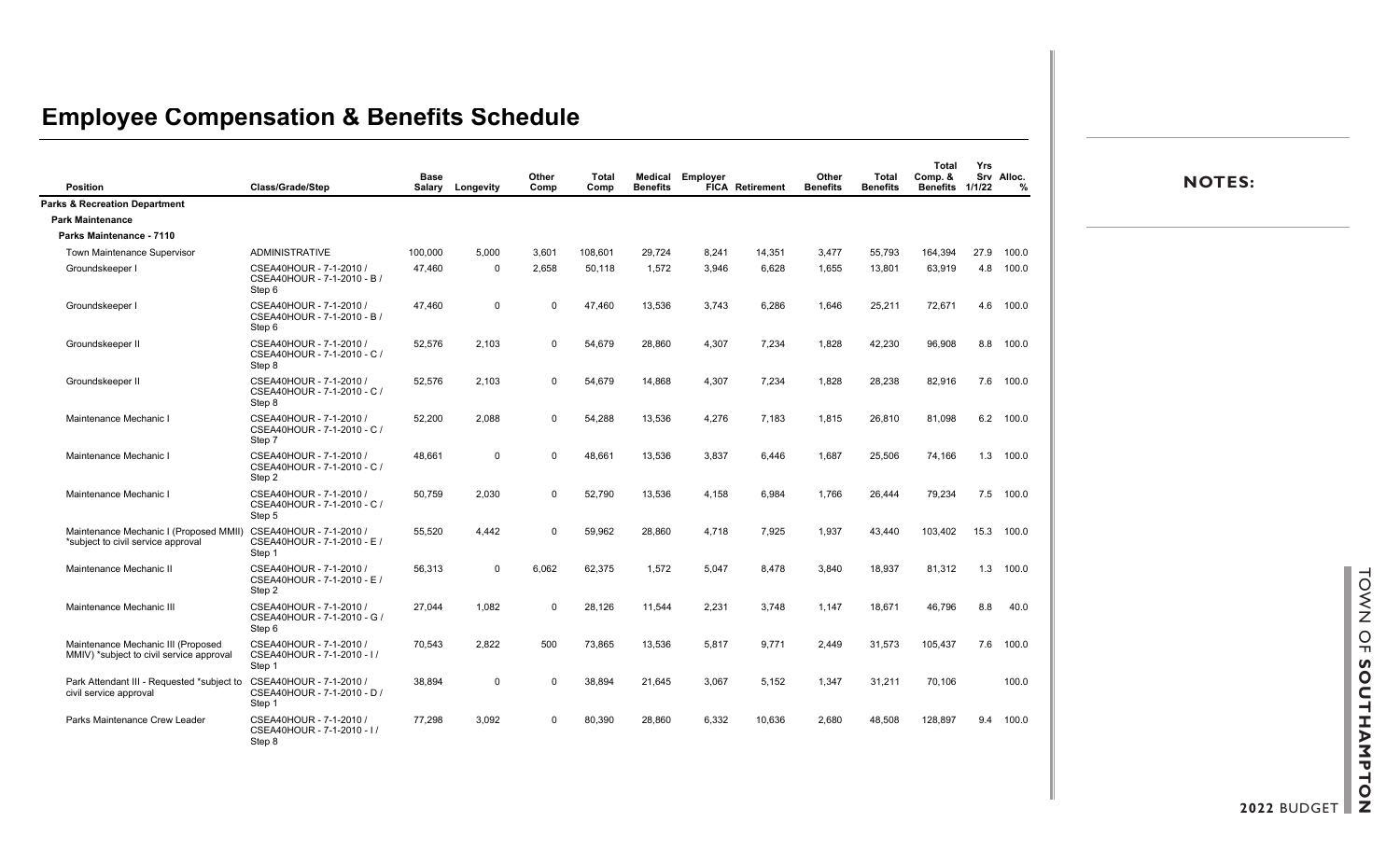|                                                                              |                                                | <b>Base</b> |             | Other        | <b>Total</b> | Medical         | Employer |                        | Other           | <b>Total</b>    | Total<br>Comp. & | Yrs    | Srv Alloc. |
|------------------------------------------------------------------------------|------------------------------------------------|-------------|-------------|--------------|--------------|-----------------|----------|------------------------|-----------------|-----------------|------------------|--------|------------|
| <b>Position</b>                                                              | Class/Grade/Step                               | Salary      | Longevity   | Comp         | Comp         | <b>Benefits</b> |          | <b>FICA Retirement</b> | <b>Benefits</b> | <b>Benefits</b> | <b>Benefits</b>  | 1/1/22 | %          |
| <b>Parks &amp; Recreation Department</b>                                     |                                                |             |             |              |              |                 |          |                        |                 |                 |                  |        |            |
| <b>Park Maintenance</b>                                                      |                                                |             |             |              |              |                 |          |                        |                 |                 |                  |        |            |
| Maintenance Mechanic I (Proposed MMII)<br>*subject to civil service approval | CSEA40HOUR-NEW /<br>CSEA40HOUR-NEW - E / Step  | 55,677      | 3,341       | 403          | 59,420       | 14,868          | 4,677    | 7,856                  | 1,940           | 29,341          | 88,761           | 13.5   | 100.0      |
| Maintenance Mechanic III                                                     | CSEA40HOUR-NEW /<br>CSEA40HOUR-NEW - G / Step  | 69,071      | 6,907       | $\mathbf 0$  | 75,978       | 28,860          | 5,975    | 10,037                 | 2,411           | 47,282          | 123,260          | 20.6   | 100.0      |
| Maintenance Mechanic III                                                     | CSEA40HOUR-NEW /<br>CSEA40HOUR-NEW - G / Step  | 68,392      | 5,471       | $\mathbf{0}$ | 73,864       | 28,860          | 5,812    | 9,762                  | 2,382           | 46,816          | 120,680          | 18.0   | 100.0      |
| Groundskeeper III                                                            | CSEA40HOUR-OLD /<br>CSEA40HOUR-OLD - 11 / Step | 79,511      | 7,951       | 1,124        | 88,586       | 31,884          | 6,964    | 11,698                 | 2,776           | 53,322          | 141,908          | 31.3   | 100.0      |
| Groundskeeper I                                                              | PART-TIME                                      | 8,118       | $\mathbf 0$ | 0            | 8,118        | 0               | 640      | 0                      | 296             | 936             | 9,055            |        | 100.0      |
| Groundskeeper I                                                              | PART-TIME                                      | 8,216       | $\mathbf 0$ | $\Omega$     | 8,216        | 0               | 648      | 0                      | 299             | 947             | 9,163            |        | 100.0      |
| Automotive Equipment Operator                                                | SEASONAL                                       | 9,201       | $\mathbf 0$ |              | 9,201        | 0               | 726      | 0                      | 333             | 1,059           | 10,259           |        | 100.0      |
| Groundskeeper I                                                              | <b>SEASONAL</b>                                | 8,118       | $\mathbf 0$ | $\Omega$     | 8,118        | 0               | 640      | 0                      | 296             | 936             | 9,055            |        | 100.0      |
| Groundskeeper I                                                              | SEASONAL                                       | 8,118       | $\mathbf 0$ | $\Omega$     | 8,118        | 0               | 640      | $\mathbf 0$            | 296             | 936             | 9,055            |        | 100.0      |
| Groundskeeper I                                                              | SEASONAL                                       | 8,118       | 0           | $\Omega$     | 8,118        | 0               | 640      | 0                      | 296             | 936             | 9,055            |        | 100.0      |
| Groundskeeper I                                                              | SEASONAL                                       | 8,118       | $\mathbf 0$ | $\Omega$     | 8,118        | 0               | 640      | 0                      | 296             | 936             | 9,055            |        | 100.0      |
| Maintenance Mechanic I                                                       | SEASONAL                                       | 10,489      | $\mathbf 0$ | $\Omega$     | 10,489       | 27,288          | 827      | $\mathbf 0$            | 377             | 28,493          | 38,981           |        | 100.0      |
| <b>Park Attendant</b>                                                        | SEASONAL                                       | 8,118       | $\mathbf 0$ | $\Omega$     | 8,118        | $\Omega$        | 640      | $\mathbf 0$            | 296             | 936             | 9,055            |        | 100.0      |
| <b>Park Attendant</b>                                                        | SEASONAL                                       | 8,118       | $\mathbf 0$ | $\Omega$     | 8,118        | 0               | 640      | $\mathbf 0$            | 296             | 936             | 9,055            |        | 100.0      |
| <b>Park Attendant</b>                                                        | SEASONAL                                       | 8,118       | $\Omega$    | <sup>0</sup> | 8,118        | $\Omega$        | 640      | $\Omega$               | 296             | 936             | 9,055            |        | 100.0      |
| Total Parks Maintenance - 7110                                               |                                                | 1,142,806   | 48,432      | 14,348       | 1,205,586    | 366,945         | 94,776   | 147,408                | 41,993          | 651,122         | 1,856,708        |        |            |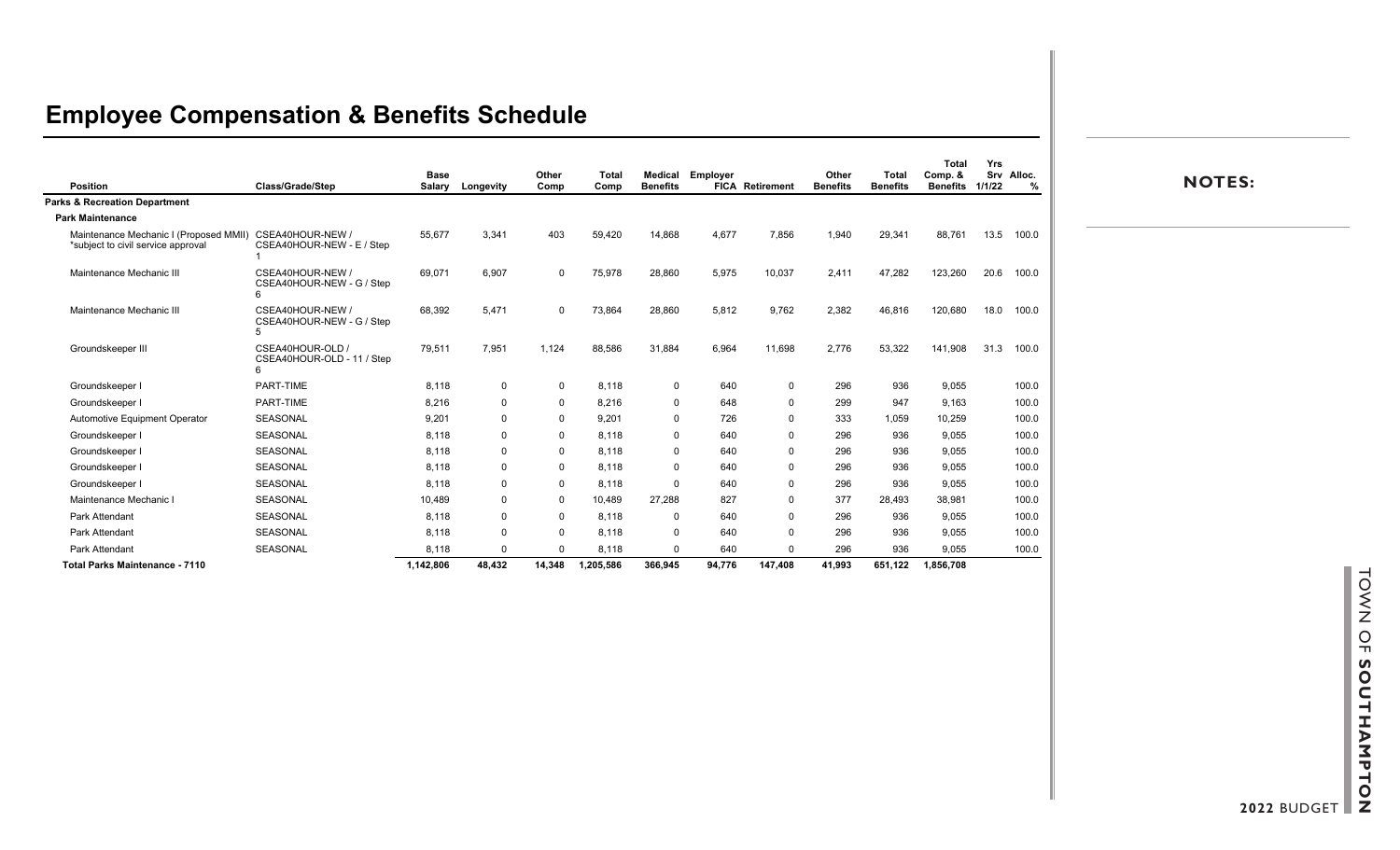2022 Adopted Budget

Parks Maintenance - 7110

| Account<br>Code | Description                                              | 2020<br>Adopted<br><b>Budget</b> | 2020<br>Actual    | 2021<br><b>Adopted</b><br><b>Budget</b> | 2021<br>Amended<br><b>Budget</b> | 2021<br>Dec YTD<br>Actual | 2022<br>Requested<br><b>Budget</b> | 2022<br><b>Tentative</b><br><b>Budget</b> | 2022<br>Preliminary<br><b>Budget</b> | 2022<br>Adopted<br><b>Budget</b> | 2022<br>Adopted<br>/2021<br>Amended<br>Difference % of Change | 2022<br>Adopted<br>/2021<br>Amended | 2023<br>Requested<br><b>Budget</b> | 2023<br>Tentative<br><b>Budget</b> | 2023<br>Preliminary<br><b>Budget</b> | 2023<br>Adopted<br><b>Budget</b> |
|-----------------|----------------------------------------------------------|----------------------------------|-------------------|-----------------------------------------|----------------------------------|---------------------------|------------------------------------|-------------------------------------------|--------------------------------------|----------------------------------|---------------------------------------------------------------|-------------------------------------|------------------------------------|------------------------------------|--------------------------------------|----------------------------------|
|                 | <b>Real Property Taxes:</b>                              |                                  |                   |                                         |                                  |                           |                                    |                                           |                                      |                                  |                                                               |                                     |                                    |                                    |                                      |                                  |
| 1001            | <b>Property Taxes</b>                                    | 2,449,594                        | 2,444,799         | 2,417,501                               | 2,416,221                        | 2,416,221                 | 2,533,533                          | 2,528,533                                 | 2,513,591                            | 2,513,591                        | 97,370                                                        | 4.03%                               | 2,552,876                          | 2,547,876                          | 2,547,876                            | 2,547,876                        |
|                 | <b>Total Real Property Taxes</b>                         | 2.449.594                        | 2.444.799         | 2.417.501                               | 2,416,221                        | 2,416,221                 | 2,533,533                          | 2.528.533                                 | 2,513,591                            | 2.513.591                        | 97.370                                                        | 4.03%                               | 2,552,876                          | 2,547,876                          | 2,547,876                            | 2,547,876                        |
|                 | <b>Other Revenue:</b>                                    |                                  |                   |                                         |                                  |                           |                                    |                                           |                                      |                                  |                                                               |                                     |                                    |                                    |                                      |                                  |
| 1521            | Departmental Income                                      | 25,000                           | 31,010            | 25,000                                  | 25,000                           | 17,550                    | 25,000                             | 25,000                                    | 25,000                               | 25,000                           | $\Omega$                                                      | 0.00%                               | 25,000                             | 25,000                             | 25,000                               | 25,000                           |
| 3910            | State Aid - Conservation                                 | $\Omega$                         | 28,051            | $\overline{0}$                          | $\mathbf{0}$                     | $\Omega$                  | $\Omega$                           | $\Omega$                                  | $\Omega$                             | $\Omega$                         | $\Omega$                                                      | 0.00%                               | $\overline{0}$                     | $\Omega$                           | $\Omega$                             | $\Omega$                         |
|                 | <b>Total Other Revenue</b>                               | 25,000                           | 59,060            | 25,000                                  | 25,000                           | 17,550                    | 25,000                             | 25,000                                    | 25,000                               | 25,000                           | $\mathbf{0}$                                                  | 0.00%                               | 25,000                             | 25,000                             | 25,000                               | 25,000                           |
|                 | <b>Total Revenue</b>                                     | 2,474,594                        | 2,503,859         | 2,442,501                               | 2,441,221                        | 2,433,771                 | 2,558,533                          | 2.553,533                                 | 2,538,591                            | 2.538,591                        | 97,370                                                        | 3.99%                               | 2,577,876                          | 2,572,876                          | 2,572,876                            | 2,572,876                        |
|                 | Salaries:                                                |                                  |                   |                                         |                                  |                           |                                    |                                           |                                      |                                  |                                                               |                                     |                                    |                                    |                                      |                                  |
| 6100            | Salaries                                                 | 983,302                          | 900,502           | 1,001,677                               | 1,000,493                        | 785,188                   | 1,049,955                          | 1,049,955                                 | 1,049,955                            | 1,049,955                        | (49, 463)                                                     | $(4.94\%)$                          | 1,092,981                          | 1,092,981                          | 1,092,981                            | 1,092,981                        |
| 6101            | Overtime                                                 | 50,000                           | 60,209            | 50,000                                  | 50,000                           | 36,453                    | 50,000                             | 50,000                                    | 50,000                               | 50,000                           | $\Omega$                                                      | 0.00%                               | 50,000                             | 50,000                             | 50,000                               | 50,000                           |
| 6103            | <b>Accumulated Sick/Personal Days</b>                    | 1,977                            | 387               | 4,048                                   | 4,048                            | 1,582                     | 5,628                              | 5,628                                     | 5,628                                | 5,628                            | (1,580)                                                       | (39.03%)                            | 5,628                              | 5,628                              | 5,628                                | 5,628                            |
| 6105            | Part Time Salaries                                       | 89,246                           | 60,848            | 91,030                                  | 91,030                           | 35,469                    | 92,851                             | 92,851                                    | 92,851                               | 92,851                           | (1, 821)                                                      | $(2.00\%)$                          | 94,708                             | 94,708                             | 94,708                               | 94,708                           |
| 6110            | Longevity                                                | 41,444                           | 39,163            | 35,608                                  | 35,608                           | 812                       | 48,432                             | 48,432                                    | 48,432                               | 48,432                           | (12, 824)                                                     | $(36.01\%)$                         | 49,591                             | 49,591                             | 49,591                               | 49,591                           |
| 6127            | Cash in Lieu of Health Benefits                          | 2,603                            | 2,476             | 2,603                                   | 7,975                            | 3,742                     | 8,720                              | 8,720                                     | 8,720                                | 8,720                            | (745)                                                         | $(9.34\%)$                          | 8,720                              | 8,720                              | 8,720                                | 8,720                            |
|                 | <b>Total Salaries</b>                                    | 1,168,572                        | 1,063,585         | 1,184,966                               | 1,189,154                        | 863,246                   | 1,255,586                          | 1,255,586                                 | 1,255,586                            | 1,255,586                        | (66, 432)                                                     | (5.59%)                             | 1,301,629                          | 1,301,629                          | 1,301,629                            | 1,301,629                        |
|                 | <b>Employee Benefits - Current:</b>                      |                                  |                   |                                         |                                  |                           |                                    |                                           |                                      |                                  |                                                               |                                     |                                    |                                    |                                      |                                  |
| 6810            | Employee Retirement - Active                             | 134,796                          | 134,523           | 150,495                                 | 150,495                          | 121,279                   | 147,408                            | 147,408                                   | 132,466                              | 132,466                          | 18,028                                                        | 11.98%                              | 153,266                            | 153,266                            | 153,266                              | 153,266                          |
| 6830            | FICA Tax Expenditure                                     | 93,292                           | 79,598            | 93,155                                  | 93,064                           | 64,617                    | 98,601                             | 98,601                                    | 98,601                               | 98,601                           | (5,537)                                                       | (5.95%)                             | 102,107                            | 102,107                            | 102,107                              | 102,107                          |
| 6835            | MTA Tax                                                  | 4,146                            | 3,558             | 4,141                                   | 4,136                            | 2,846                     | 4,396                              | 4,396                                     | 4,396                                | 4,396                            | (260)                                                         | (6.28%)                             | 4,557                              | 4,557                              | 4,557                                | 4,557                            |
| 6840            | <b>Worker's Compensation</b>                             | 50,927                           | 39,240            | 32,990                                  | 32,990                           | 25,716                    | 37,271                             | 37,271                                    | 37,271                               | 37,271                           | (4, 280)                                                      | (12.97%)                            | 38.726                             | 38,726                             | 38,726                               | 38,726                           |
| 6860<br>6865    | Medical Insurance - Active Employees<br>Dental & Optical | 358,723<br>22,632                | 281,793<br>19,590 | 331,615<br>22,632                       | 326,243<br>22,632                | 225,646<br>17,811         | 339,985<br>26,960                  | 339,985<br>26,960                         | 339,985<br>26,960                    | 339,985<br>26,960                | (13, 742)<br>(4, 328)                                         | $(4.21\%)$<br>(19.12%)              | 346,807<br>27,353                  | 346,807<br>27,353                  | 346,807<br>27,353                    | 346,807<br>27,353                |
| 6875            | Disability                                               | 477                              | 52                | 477                                     | 477                              | 34                        | 497                                | 497                                       | 497                                  | 497                              | (20)                                                          | $(4.16\%)$                          | 501                                | 501                                | 501                                  | 501                              |
|                 | <b>Total Employee Benefits - Current</b>                 | 664,993                          | 558,353           | 635,505                                 | 630,037                          | 457,950                   | 655,117                            | 655,117                                   | 640,175                              | 640,175                          | (10, 138)                                                     | (1.61%)                             | 673,316                            | 673,316                            | 673,316                              | 673,316                          |
|                 | <b>Total Employee Costs</b>                              | 1.833.564                        | 1.621.938         | 1,820,471                               | 1,819,191                        | 1,321,196                 | 1,910,703                          | 1,910,703                                 | 1.895.761                            | 1.895.761                        | (76, 570)                                                     | (4.21%)                             | 1,974,945                          | 1.974.945                          | 1,974,945                            | 1,974,945                        |
|                 | Equipment:                                               |                                  |                   |                                         |                                  |                           |                                    |                                           |                                      |                                  |                                                               |                                     |                                    |                                    |                                      |                                  |
| 6200            | Equipment                                                | 50,000                           | 9,317             | 50,000                                  | 50,000                           | 28,708                    | 50,000                             | 50,000                                    | 50,000                               | 50,000                           | $\Omega$                                                      | 0.00%                               | 50,000                             | 50,000                             | 50,000                               | 50,000                           |
|                 | <b>Total Equipment</b>                                   | 50,000                           | 9,317             | 50,000                                  | 50,000                           | 28,708                    | 50,000                             | 50,000                                    | 50,000                               | 50,000                           | $\Omega$                                                      | 0.00%                               | 50,000                             | 50,000                             | 50,000                               | 50,000                           |
|                 | Contractual:                                             |                                  |                   |                                         |                                  |                           |                                    |                                           |                                      |                                  |                                                               |                                     |                                    |                                    |                                      |                                  |
| 6401            | Contracts                                                | 168,300                          | 140,127           | 148,300                                 | 130,400                          | 96,588                    | 148,300                            | 148,300                                   | 148,300                              | 148,300                          | (17,900)                                                      | (13.73%)                            | 148,300                            | 148,300                            | 148,300                              | 148,300                          |
| 6403            | Gasoline                                                 | 33,000                           | 22,630            | 33,000                                  | 33,000                           | 29,772                    | 33,000                             | 33,000                                    | 33,000                               | 33,000                           | $\mathbf{0}$                                                  | 0.00%                               | 33,000                             | 33,000                             | 33,000                               | 33,000                           |
| 6404            | Electric                                                 | 85,000                           | 118,688           | 85,000                                  | 95,000                           | 93,610                    | 85,000                             | 85,000                                    | 85,000                               | 85,000                           | 10,000                                                        | 10.53%                              | 85,000                             | 85,000                             | 85,000                               | 85,000                           |
| 6405            | Fuel Oil                                                 | 30,000                           | 12,121            | 30,000                                  | 20,000                           | 11,570                    | 30,000                             | 30,000                                    | 30,000                               | 30,000                           | (10,000)                                                      | $(50.00\%)$                         | 30,000                             | 30,000                             | 30,000                               | 30,000                           |
| 6406            | Repair Equipment                                         | 25,000                           | 37,772            | 25,000                                  | 41,000                           | 38,639                    | 35,000                             | 35,000                                    | 35,000                               | 35,000                           | 6,000                                                         | 14.63%                              | 25,000                             | 25,000                             | 25,000                               | 25,000                           |
| 6407            | Repair Building                                          | 85,000                           | 75,741            | 85,000                                  | 82,500                           | 79,824                    | 85,000                             | 85,000                                    | 85,000                               | 85,000                           | (2,500)                                                       | (3.03%)                             | 85,000                             | 85,000                             | 85,000                               | 85,000                           |
| 6408            | Repair Vehicle                                           | 20,000                           | 39,671            | 20,000                                  | 22,000                           | 16,601                    | 30,000                             | 30,000                                    | 30,000                               | 30,000                           | (8,000)                                                       | (36.36%)                            | 20,000                             | 20,000                             | 20,000                               | 20,000                           |
| 6415            | Telephone                                                | 350                              | 1,641             | 350                                     | 2,250                            | 1,922                     | 2,000                              | 2,000                                     | 2,000                                | 2,000                            | 250                                                           | 11.11%                              | 2,000                              | 2,000                              | 2,000                                | 2,000                            |
| 6418            | Uniforms                                                 | 6,000                            | 7,741             | 6,000                                   | 6,000                            | 3,293                     | 6,000                              | 6,000                                     | 6,000                                | 6,000                            | $\Omega$                                                      | 0.00%                               | 6,000                              | 6,000                              | 6,000                                | 6,000                            |
| 6426            | Supplies - Other                                         | 25,030                           | 21,769            | 25,030                                  | 25,030                           | 12,361                    | 25,030                             | 25,030                                    | 25,030                               | 25,030                           | $\Omega$                                                      | 0.00%                               | 30,130                             | 30,130                             | 30,130                               | 30,130                           |
| 6432            | Tree & Stump Removal                                     | 30,000                           | 27,970            | 30,000                                  | 30,000                           | 1.845                     | 30,000                             | 30,000                                    | 30,000                               | 30.000                           | $\Omega$                                                      | 0.00%                               | $\Omega$                           | $\Omega$                           | $\Omega$                             | $\Omega$                         |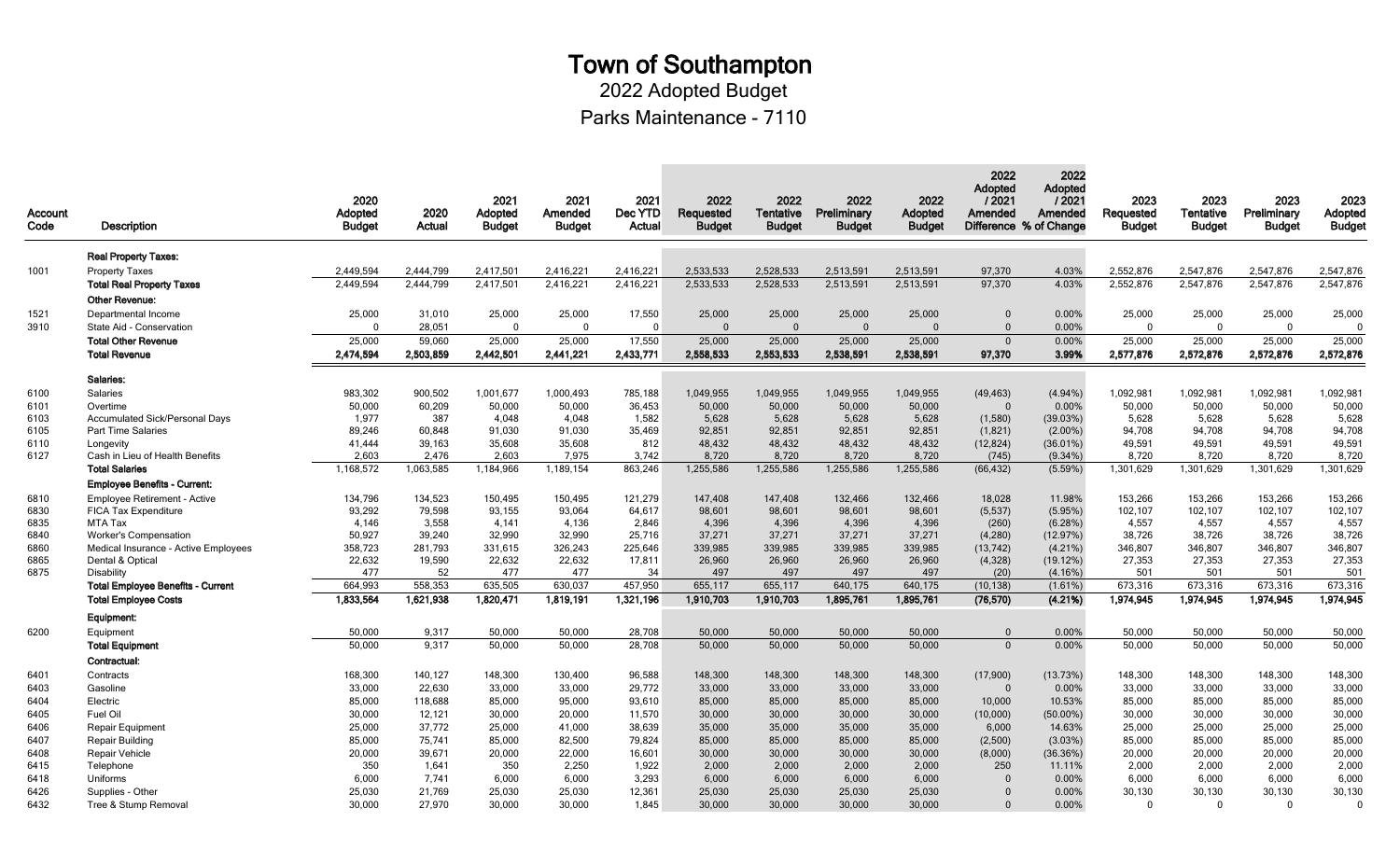2022 Adopted Budget

Parks Maintenance - 7110

| Account<br>Code | Description                  | 2020<br>Adopted<br><b>Budget</b> | 2020<br>Actual | 2021<br>Adopted<br><b>Budget</b> | 2021<br>Amended<br><b>Budget</b> | 2021<br>Dec YTD<br>Actual | 2022<br>Requested<br><b>Budget</b> | 2022<br>Tentative<br><b>Budget</b> | 2022<br>Preliminary<br><b>Budget</b> | 2022<br>Adopted<br><b>Budget</b> | 2022<br>Adopted<br>/2021<br>Amended | 2022<br>Adopted<br>/2021<br>Amended<br>Difference % of Change | 2023<br>Requested<br><b>Budget</b> | 2023<br>Tentative<br><b>Budget</b> | 2023<br>Preliminary<br><b>Budget</b> | 2023<br><b>Adopted</b><br><b>Budget</b> |
|-----------------|------------------------------|----------------------------------|----------------|----------------------------------|----------------------------------|---------------------------|------------------------------------|------------------------------------|--------------------------------------|----------------------------------|-------------------------------------|---------------------------------------------------------------|------------------------------------|------------------------------------|--------------------------------------|-----------------------------------------|
| 6437            | Beach & Dune Monitoring      | 5,000                            |                | 5,000                            | 9,900                            | 4,900                     | 8,000                              | 8,000                              | 8,000                                | 8,000                            | 1,900                               | 19.19%                                                        | 8,000                              | 8,000                              | 8,000                                | 8,000                                   |
| 6441            | Diesel Fuel                  | 25,000                           | 17,845         | 25,000                           | 25,000                           | 13,783                    | 25,000                             | 25,000                             | 25,000                               | 25,000                           |                                     | 0.00%                                                         | 25,000                             | 25,000                             | 25,000                               | 25,000                                  |
| 6447            | Salt                         | 10,000                           |                | 10,000                           | 10,000                           | 4,289                     | 10,000                             | 10,000                             | 10,000                               | 10,000                           |                                     | 0.00%                                                         | 10,000                             | 10,000                             | 10,000                               | 10,000                                  |
| 6450            | Schools & Training           | 1,000                            | 990            | 1,000                            | 1,000                            |                           | 1,000                              | 1,000                              | 1,000                                | 1,000                            |                                     | 0.00%                                                         | 1,000                              | 1,000                              | 1,000                                | 1,000                                   |
| 6466            | Telephone - Wireless         | 350                              | 376            | 350                              | 350                              | 284                       | 500                                | 500                                | 500                                  | 500                              | (150)                               | (42.86%)                                                      | 500                                | 500                                | 500                                  | 500                                     |
| 6474            | Other - Landfill Charges     | 40,000                           | 32,382         | 40,000                           | 40,000                           | 24,630                    | 40,000                             | 35,000                             | 35,000                               | 35,000                           | 5,000                               | 12.50%                                                        | 40,000                             | 35,000                             | 35,000                               | 35,000                                  |
| 6477            | Copier Leases                | 2,000                            | 2.932          | 3,000                            | 3,500                            | 2,115                     | 4,000                              | 4,000                              | 4,000                                | 4,000                            | (500)                               | (14.29%)                                                      | 4,000                              | 4,000                              | 4,000                                | 4,000                                   |
|                 | <b>Total Contractual</b>     | 591,030                          | 560,396        | 572,030                          | 576,930                          | 436,027                   | 597,830                            | 592,830                            | 592,830                              | 592,830                          | (15,900)                            | (2.76%)                                                       | 552,930                            | 547,930                            | 547,930                              | 547,930                                 |
|                 | <b>Total Expenditures</b>    | 2,474,594                        | 2,191,651      | 2,442,501                        | 2,446,121                        | 1,785,931                 | 2,558,533                          | 2,553,533                          | 2,538,591                            | 2,538,591                        | (92, 470)                           | (3.78%)                                                       | 2,577,875                          | 2,572,875                          | 2,572,875                            | 2,572,875                               |
|                 | <b>Net Surplus (Deficit)</b> |                                  | 312,208        | 0                                | (4,900)                          | 647,840                   | 0                                  |                                    |                                      |                                  |                                     |                                                               |                                    |                                    |                                      |                                         |
|                 | Appropriated Fund Balance:   |                                  |                |                                  |                                  |                           |                                    |                                    |                                      |                                  |                                     |                                                               |                                    |                                    |                                      |                                         |
| 9090            | Appropriated Fund Balance    |                                  |                |                                  | 4,900                            |                           |                                    |                                    |                                      |                                  |                                     |                                                               |                                    |                                    | $\Omega$                             |                                         |
|                 | <b>Net Surplus (Deficit)</b> |                                  | 312,208        |                                  |                                  | 647,840                   |                                    |                                    |                                      |                                  |                                     |                                                               |                                    |                                    |                                      |                                         |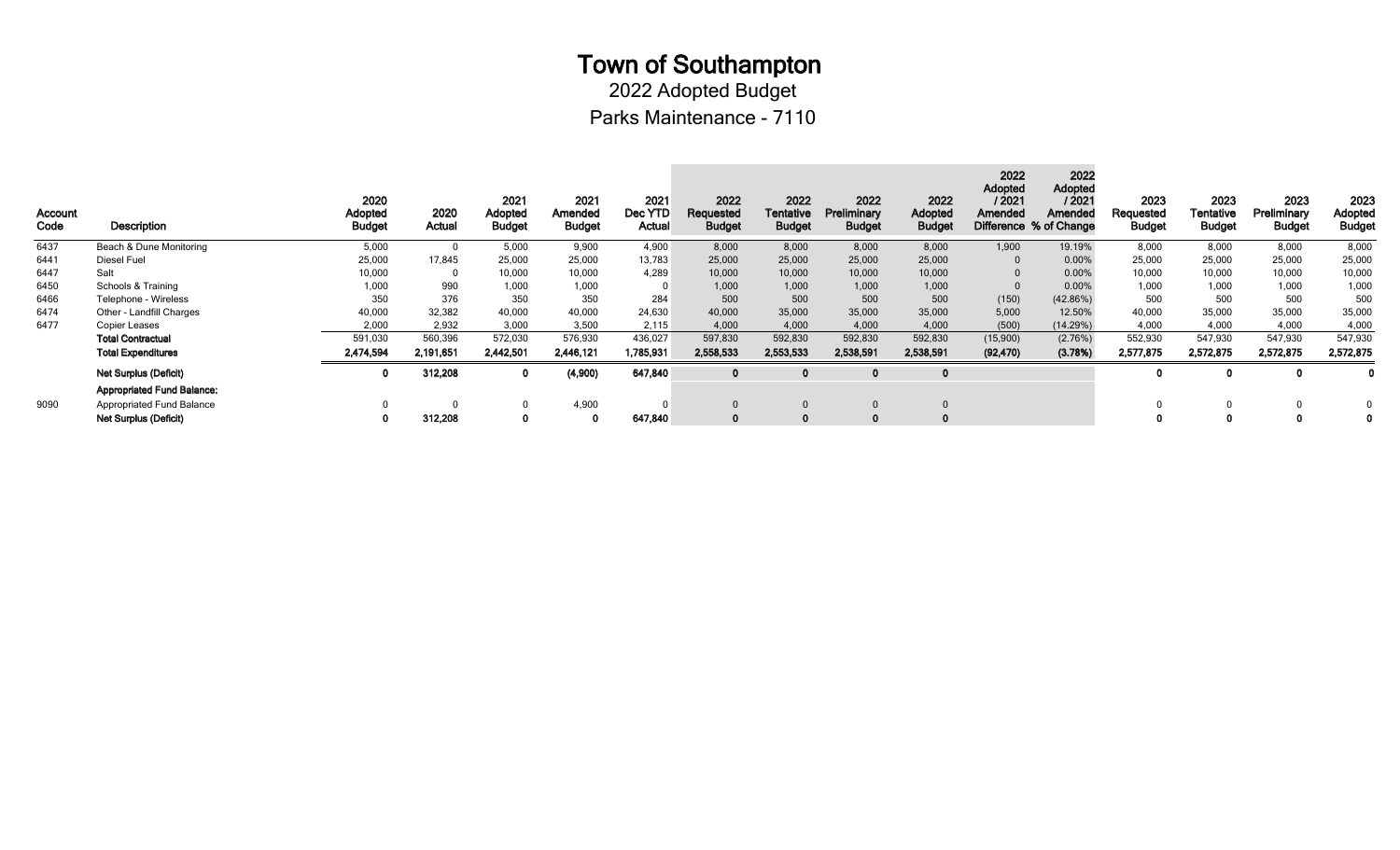## **HAMLET BEAUTIFICATION - SUMMARY**

*Department: Hamlet Beautification*

**Budget Year:** 2022

**Division:** Parks & Recreation Department **Tax District:** Full Town

**Cost Center #:** 7115 **Manager:** Kristen Doulos

### **Departmental Mission & Responsibilities:**

The Hamlet Beautification allocation supports the maintenance of center medians, roundabouts and flagpole areas not included in park settings, bus shelter areas, and traffic calming features.

### **Workload:**

The Hamlet Beautification cost center is the liaison between the Town of Southampton and various civic groups including, but not limited to, the Hampton Bays Beautification Association (HBBA) and the Bridgehampton Village Improvement Society (BVIS). This cost center covers expenses related to downtown areas for landscaping enhancements in medians and roundabouts, as well as bus shelter maintenance. The Parks and Recreation Department disburses funds and ensures the proper use of those funds by the recipient organizations for the use of community beautification and landscape maintenance services.

### **Goals & Objectives:**

The Hamlet Beautification allocation supports community beautification and improvement organizations in order to provide well maintained public areas for the use and benefit of the public.

**Legal Authority:**

Town Board Resolution and funding through the Annual Operating Budget.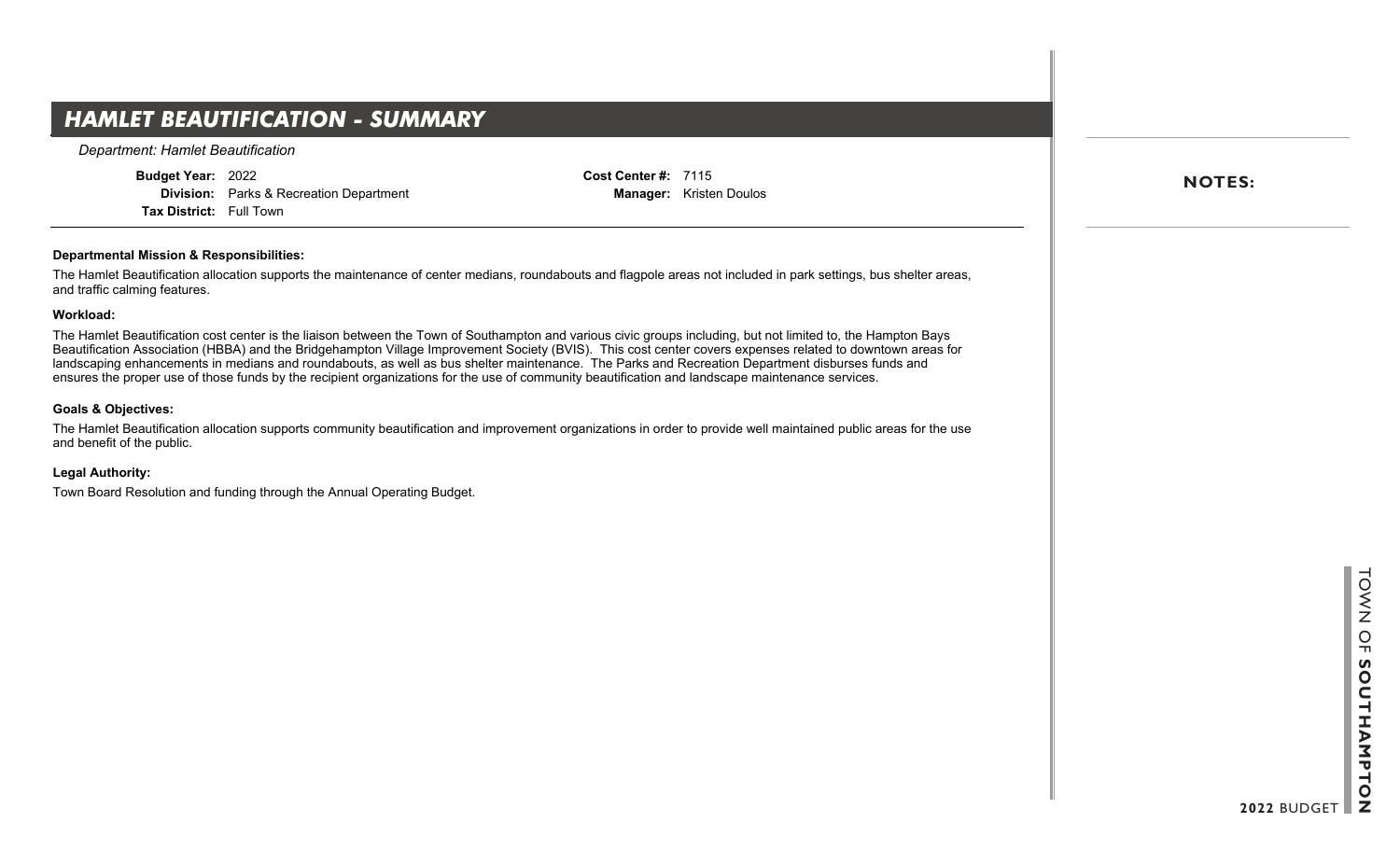2022 Adopted Budget

Hamlet Beautification - 7115

| Account<br>Code | Description                      | 2020<br>Adopted<br><b>Budget</b> | 2020<br>Actual | 2021<br>Adopted<br><b>Budget</b> | 2021<br>Amended<br><b>Budget</b> | 2021<br>Dec YTD<br><b>Actual</b> | 2022<br>Requested<br><b>Budget</b> | 2022<br>Tentative<br><b>Budget</b> | 2022<br>Preliminary<br><b>Budget</b> | 2022<br>Adopted<br><b>Budget</b> | 2022<br>Adopted<br>/2021<br>Amended | 2022<br><b>Adopted</b><br>/2021<br>Amended<br>Difference % of Change | 2023<br>Requested<br><b>Budget</b> | 2023<br><b>Tentative</b><br><b>Budget</b> | 2023<br>Preliminary<br><b>Budget</b> | 2023<br>Adopted<br><b>Budget</b> |
|-----------------|----------------------------------|----------------------------------|----------------|----------------------------------|----------------------------------|----------------------------------|------------------------------------|------------------------------------|--------------------------------------|----------------------------------|-------------------------------------|----------------------------------------------------------------------|------------------------------------|-------------------------------------------|--------------------------------------|----------------------------------|
|                 | <b>Real Property Taxes:</b>      |                                  |                |                                  |                                  |                                  |                                    |                                    |                                      |                                  |                                     |                                                                      |                                    |                                           |                                      |                                  |
| 1001            | <b>Property Taxes</b>            | 32,200                           | 32,200         | 32,200                           | 32,200                           | 32,200                           | 32,200                             | 32,200                             | 32,200                               | 32,200                           | $\overline{0}$                      | 0.00%                                                                | 12,200                             | 12,200                                    | 12,200                               | 12,200                           |
|                 | <b>Total Real Property Taxes</b> | 32,200                           | 32,200         | 32,200                           | 32,200                           | 32,200                           | 32,200                             | 32,200                             | 32,200                               | 32,200                           | $\mathbf{0}$                        | 0.00%                                                                | 12,200                             | 12,200                                    | 12,200                               | 12,200                           |
|                 | <b>Other Revenue:</b>            |                                  |                |                                  |                                  |                                  |                                    |                                    |                                      |                                  |                                     |                                                                      |                                    |                                           |                                      |                                  |
| 5031            | Interfund Transfer - Revenue     | $\mathbf{0}$                     |                | $\Omega$                         | 13,000                           |                                  | $\Omega$                           |                                    |                                      | $\mathbf{0}$                     | (13,000)                            | $(100.00\%)$                                                         | $\Omega$                           | $\mathbf 0$                               |                                      |                                  |
|                 | <b>Total Other Revenue</b>       | $\Omega$                         |                |                                  | 13,000                           |                                  |                                    |                                    |                                      |                                  | (13,000)                            | $(100.00\%)$                                                         |                                    | $\Omega$                                  |                                      |                                  |
|                 | <b>Total Revenue</b>             | 32,200                           | 32,200         | 32,200                           | 45,200                           | 32,200                           | 32,200                             | 32,200                             | 32,200                               | 32,200                           | (13,000)                            | (28.76%)                                                             | 12,200                             | 12,200                                    | 12,200                               | 12,200                           |
|                 | <b>Total Employee Costs</b>      |                                  |                |                                  |                                  |                                  |                                    |                                    |                                      |                                  | $\bf{0}$                            | 0.00%                                                                |                                    |                                           |                                      |                                  |
|                 | <b>Contractual:</b>              |                                  |                |                                  |                                  |                                  |                                    |                                    |                                      |                                  |                                     |                                                                      |                                    |                                           |                                      |                                  |
| 6401            | Contracts                        | 20,000                           | 165            | 20,000                           | 33,000                           | 13,000                           | 20,000                             | 20,000                             | 20,000                               | 20,000                           | 13,000                              | 39.39%                                                               | $\Omega$                           | $\mathbf 0$                               |                                      |                                  |
| 6420            | Other                            | 7,000                            |                | 7,000                            | 7,000                            |                                  | 7,000                              | 7,000                              | 7,000                                | 7,000                            | $\Omega$                            | 0.00%                                                                | 7,000                              | 7,000                                     | 7,000                                | 7,000                            |
| 6475            | P&R Chargeback - Watering        | 5,200                            | 3,191          | 5,200                            | 5,200                            | 1,362                            | 5,200                              | 5,200                              | 5,200                                | 5,200                            |                                     | 0.00%                                                                | 5,200                              | 5,200                                     | 5,200                                | 5,200                            |
|                 | <b>Total Contractual</b>         | 32,200                           | 3,357          | 32,200                           | 45,200                           | 14,362                           | 32,200                             | 32,200                             | 32,200                               | 32,200                           | 13,000                              | 28.76%                                                               | 12,200                             | 12,200                                    | 12,200                               | 12,200                           |
|                 | <b>Total Expenditures</b>        | 32,200                           | 3,357          | 32,200                           | 45,200                           | 14,362                           | 32,200                             | 32,200                             | 32,200                               | 32,200                           | 13,000                              | 28.76%                                                               | 12,200                             | 12,200                                    | 12,200                               | 12,200                           |
|                 | <b>Net Surplus (Deficit)</b>     | 0                                | 28,844         |                                  | 0                                | 17,838                           | $\mathbf{0}$                       |                                    |                                      | $\mathbf 0$                      |                                     |                                                                      |                                    | 0                                         |                                      |                                  |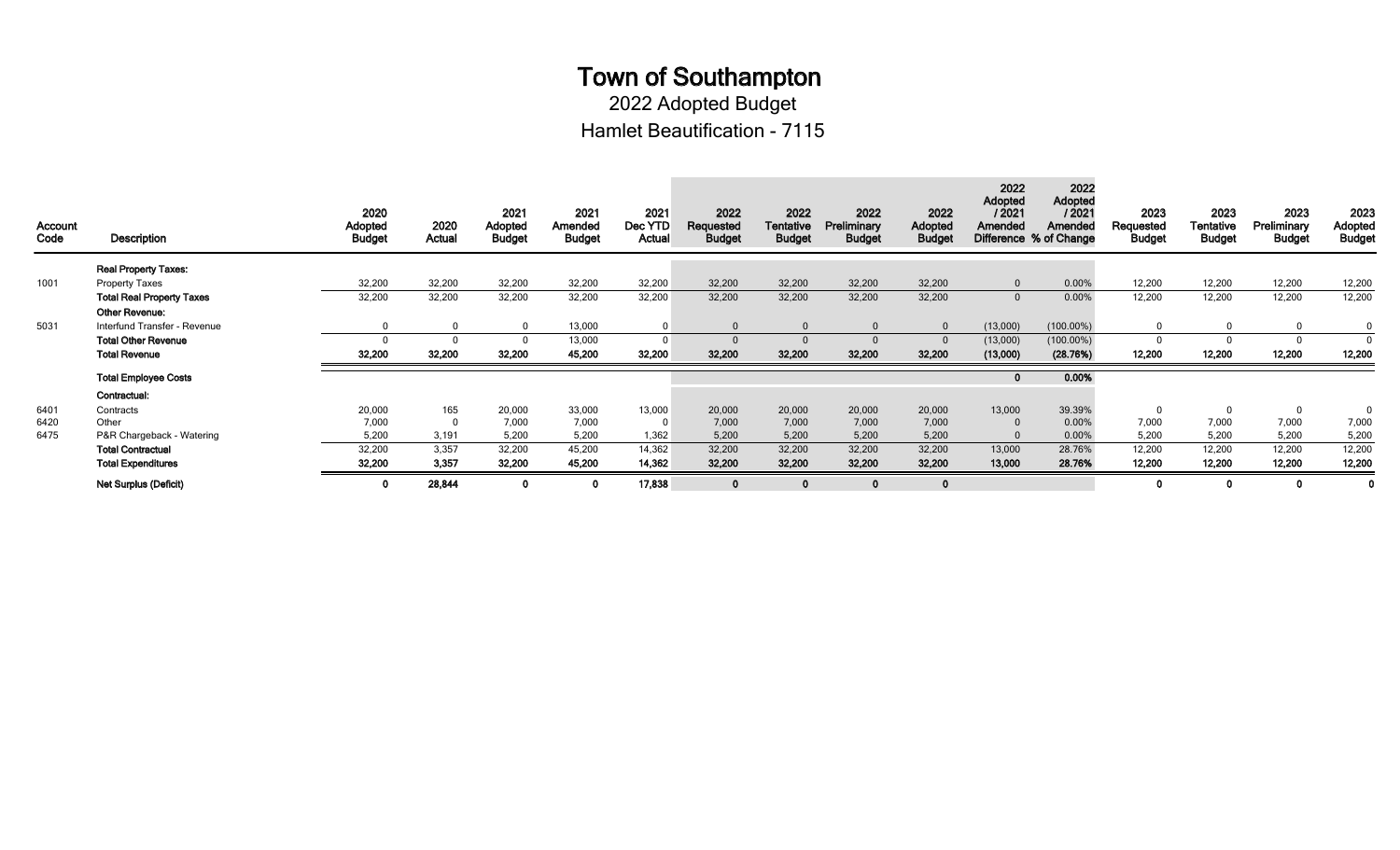## **BEACH OPERATIONS - SUMMARY**

*Department: Beach Operations*

**Budget Year:** 2022

**Division:** Parks & Recreation Department **Tax District:** Beaches

**Cost Center #:** 7180 **Manager:** Kristen Doulos

### **Departmental Mission & Responsibilities:**

The Parks Department's Division of Beach Operations provides oversight for the nine (8) Suffolk County Health Department approved bathing beaches located in various hamlets in Southampton Town. The Beach Operations Division has the following as its core mission: providing safe enhanced public access to all waterfront areas, while taking appropriate actions necessary to preserve and protect the integrity and beauty of the Town's beaches.

#### **Workload:**

Each County approved bathing beach facility is staffed with parking attendants and certified lifeguards seven (7) days per week from 10 am-5pm, from the end of June through Labor Day. In addition to seasonal staff, fulltime staff is needed to repair and maintain over twenty seven (27) pavilions, restrooms, ticket booths and first aid areas. Parking lots are also maintained at the bathing beaches, as well as other access points. Annually, the Parks Department administers nearly 45,000 beach parking permits for the approximately 4,000 permit parking spaces currently in place at various beach facilities and access roads regulated as seasonal Parking by Permit Only Areas.

### **Goals & Objectives:**

1. Improve communication between office administration and staff at bathing beaches.

2. Continue funding for Parks Patrol to pay for night supervision of the beach and park areas using Town Public Safety and Bay Constable personnel, for the enforcement of rules and regulations, dog control ordinances and facility use permit requirements.

- 3. Continue to purchase updated radios and other equipment.
- 4. Increase recruitment of staff in eastern beach facilities.
- 5. Complete the renovation of Ponquogue Beach facility, and improvements at Hot Dog Beach.
- 6. Increase security at attendants' booths.
- 7. Move beach operations into RecPro software system.

**Legal Authority:**

General Municipal Law, Article 13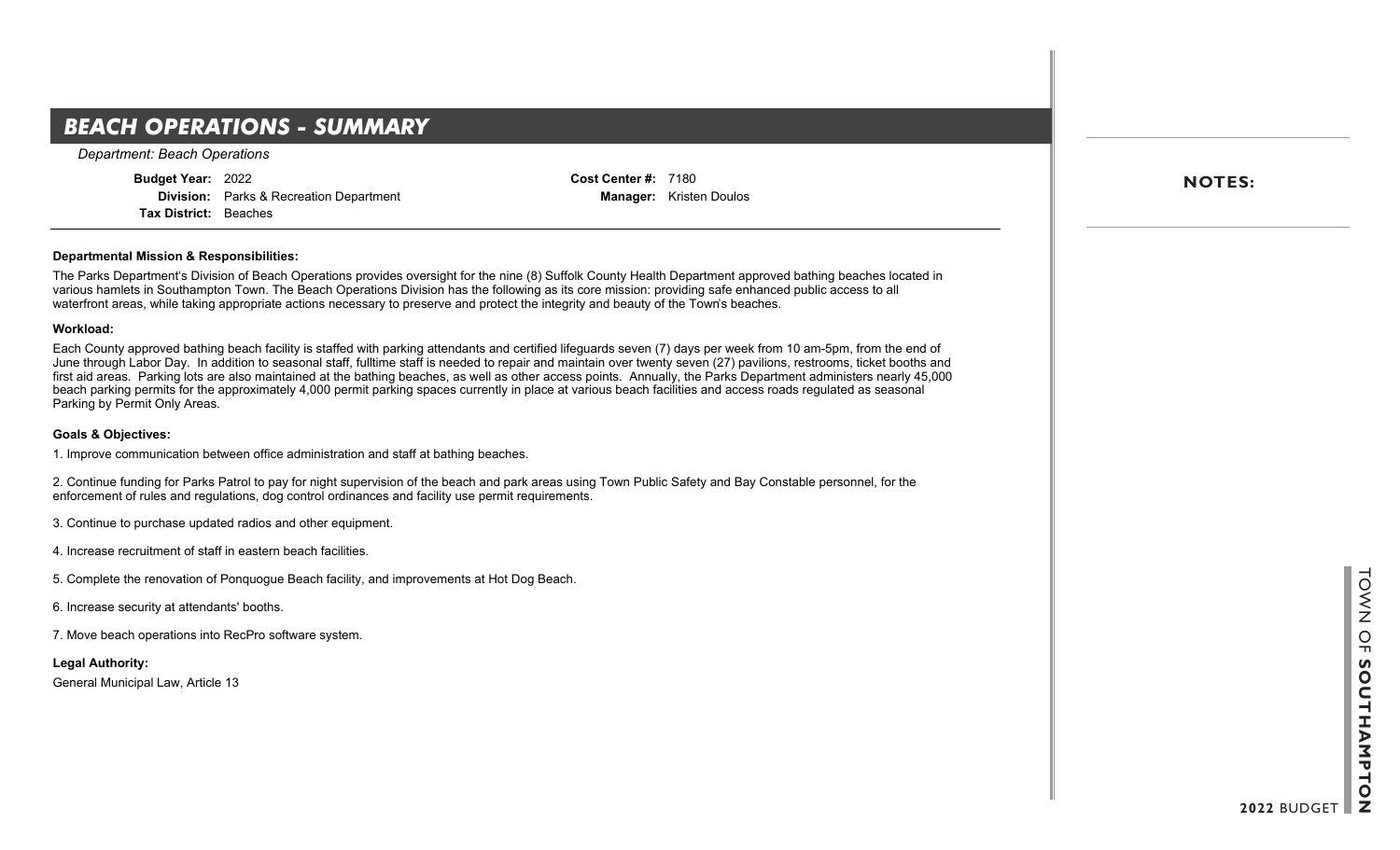|                                          |                                                                  | Base      |                  | Other       | Total     | Medical         | Employer |                        | Other           | Total           | <b>Total</b><br>Comp. & | Yrs  | Srv Alloc. |
|------------------------------------------|------------------------------------------------------------------|-----------|------------------|-------------|-----------|-----------------|----------|------------------------|-----------------|-----------------|-------------------------|------|------------|
| <b>Position</b>                          | Class/Grade/Step                                                 |           | Salary Longevity | Comp        | Comp      | <b>Benefits</b> |          | <b>FICA Retirement</b> | <b>Benefits</b> | <b>Benefits</b> | Benefits 1/1/22         |      |            |
| <b>Parks &amp; Recreation Department</b> |                                                                  |           |                  |             |           |                 |          |                        |                 |                 |                         |      |            |
| Beaches                                  |                                                                  |           |                  |             |           |                 |          |                        |                 |                 |                         |      |            |
| <b>Beach Operations - 7180</b>           |                                                                  |           |                  |             |           |                 |          |                        |                 |                 |                         |      |            |
| Assistant Superintendent of Recreation   | CSEA40HOUR - 7-1-2010 /<br>CSEA40HOUR - 7-1-2010 - L /<br>Step 2 | 83,050    | $\mathbf 0$      | 623         | 83,673    | 13,536          | 6,427    | 10,796                 | 644             | 31,403          | 115,076                 | 1.5  | 100.0      |
| Maintenance Mechanic I                   | CSEA40HOUR - 7-1-2010 /<br>CSEA40HOUR - 7-1-2010 - C /<br>Step 3 | 19,744    | $\mathbf 0$      | $\mathbf 0$ | 19,744    | 11,544          | 1,557    | 2,615                  | 684             | 16,401          | 36,145                  | 1.8  | 40.0       |
| Maintenance Mechanic II                  | CSEA40HOUR-NEW /<br>CSEA40HOUR-NEW - E / Step<br>6               | 60,823    | 4,866            | $\mathbf 0$ | 65,689    | 14,868          | 5,169    | 8,682                  | 2,121           | 30,839          | 96,528                  | 16.8 | 100.0      |
| Office Assistants (3)                    | PART-TIME                                                        | 7,500     | 0                | $\mathbf 0$ | 7,500     | $\mathbf 0$     | 576      | 0                      | 74              | 650             | 8,150                   |      | 100.0      |
| Assistant Beach Managers (group of 15)   | <b>SEASONAL</b>                                                  | 85,500    | $\mathbf 0$      | - 0         | 85,500    | 0               | 6,664    | 0                      | 1,930           | 8,594           | 94,094                  |      | 100.0      |
| Beach Attendants (group of 10)           | SEASONAL                                                         | 49,500    | $\mathbf 0$      | - 0         | 49,500    | 0               | 3,858    | 0                      | 1,125           | 4,983           | 54,483                  |      | 100.0      |
| Beach Attendants (group of 10)           | <b>SEASONAL</b>                                                  | 49,500    | $\mathbf 0$      | $\Omega$    | 49,500    | $\mathbf 0$     | 3,858    | $\Omega$               | 1,125           | 4,983           | 54,483                  |      | 100.0      |
| Beach Attendants (group of 10)           | <b>SEASONAL</b>                                                  | 49,500    | $\Omega$         | $\Omega$    | 49,500    | 0               | 3,858    | $\Omega$               | 1,125           | 4,983           | 54,483                  |      | 100.0      |
| Beach Attendants (group of 12)           | SEASONAL                                                         | 59,400    | 0                | - 0         | 59,400    | 0               | 4,630    | 0                      | 1,346           | 5,976           | 65,376                  |      | 100.0      |
| Beach Managers (group of 8)              | <b>SEASONAL</b>                                                  | 55,200    | $\Omega$         | $\Omega$    | 55,200    | 0               | 4,303    | $\Omega$               | 1,252           | 5,555           | 60,755                  |      | 100.0      |
| Assistant Chief Lifeguards (group of 16) | <b>LIFEGUARDS</b>                                                | 134,400   | $\Omega$         | $\Omega$    | 134,400   | $\Omega$        | 8,607    | $\Omega$               | 3,023           | 11,631          | 146,031                 |      | 100.0      |
| Chief Lifeguards (2)                     | <b>LIFEGUARDS</b>                                                | 21,600    | $\Omega$         | - 0         | 21,600    | $\Omega$        | 1,684    | $\Omega$               | 501             | 2,184           | 23,784                  |      | 100.0      |
| Lifeguards (group of 10)                 | <b>LIFEGUARDS</b>                                                | 66,000    | $\Omega$         | $\Omega$    | 66,000    | $\Omega$        | 5,144    | $\Omega$               | 1,494           | 6,638           | 72,638                  |      | 100.0      |
| Lifeguards (group of 10)                 | <b>LIFEGUARDS</b>                                                | 66,000    | $\Omega$         | $\Omega$    | 66,000    | 0               | 5,144    | $\Omega$               | 1,494           | 6,638           | 72,638                  |      | 100.0      |
| Lifeguards (group of 10)                 | <b>LIFEGUARDS</b>                                                | 66,000    | $\mathbf 0$      | $\Omega$    | 66,000    | $\Omega$        | 5,144    | $\Omega$               | 1,494           | 6,638           | 72,638                  |      | 100.0      |
| Lifeguards (group of 10)                 | <b>LIFEGUARDS</b>                                                | 66,000    | $\Omega$         | $\Omega$    | 66,000    | 0               | 5,144    | $\Omega$               | 1,494           | 6,638           | 72,638                  |      | 100.0      |
| Lifeguards (group of 7)                  | <b>LIFEGUARDS</b>                                                | 46,200    | $\Omega$         | - 0         | 46,200    | 0               | 3,601    | $\Omega$               | 1,051           | 4,652           | 50,852                  |      | 100.0      |
| Senior Lifeguards (group of 10)          | <b>LIFEGUARDS</b>                                                | 72,000    | $\mathbf 0$      | $\Omega$    | 72,000    | 0               | 5,612    | $\Omega$               | 1,628           | 7,240           | 79,240                  |      | 100.0      |
| Senior Lifeguards (group of 10)          | <b>LIFEGUARDS</b>                                                | 72,000    | $\Omega$         | $\Omega$    | 72,000    | 0               | 5,612    | $\Omega$               | 1,628           | 7,240           | 79,240                  |      | 100.0      |
| Senior Lifeguards (group of 10)          | <b>LIFEGUARDS</b>                                                | 72,000    | $\Omega$         | $\Omega$    | 72,000    | $\Omega$        | 5,612    | $\Omega$               | 1,628           | 7,240           | 79,240                  |      | 100.0      |
| Senior Lifeguards (group of 10)          | <b>LIFEGUARDS</b>                                                | 72,000    | $\mathbf 0$      | $\Omega$    | 72,000    | $\Omega$        | 5,612    | $\Omega$               | 1,628           | 7,240           | 79,240                  |      | 100.0      |
| <b>Total Beach Operations - 7180</b>     |                                                                  | 1,273,918 | 4,866            | 623         | 1,279,407 | 39,948          | 97,819   | 22,093                 | 28,486          | 188,346         | 1,467,752               |      |            |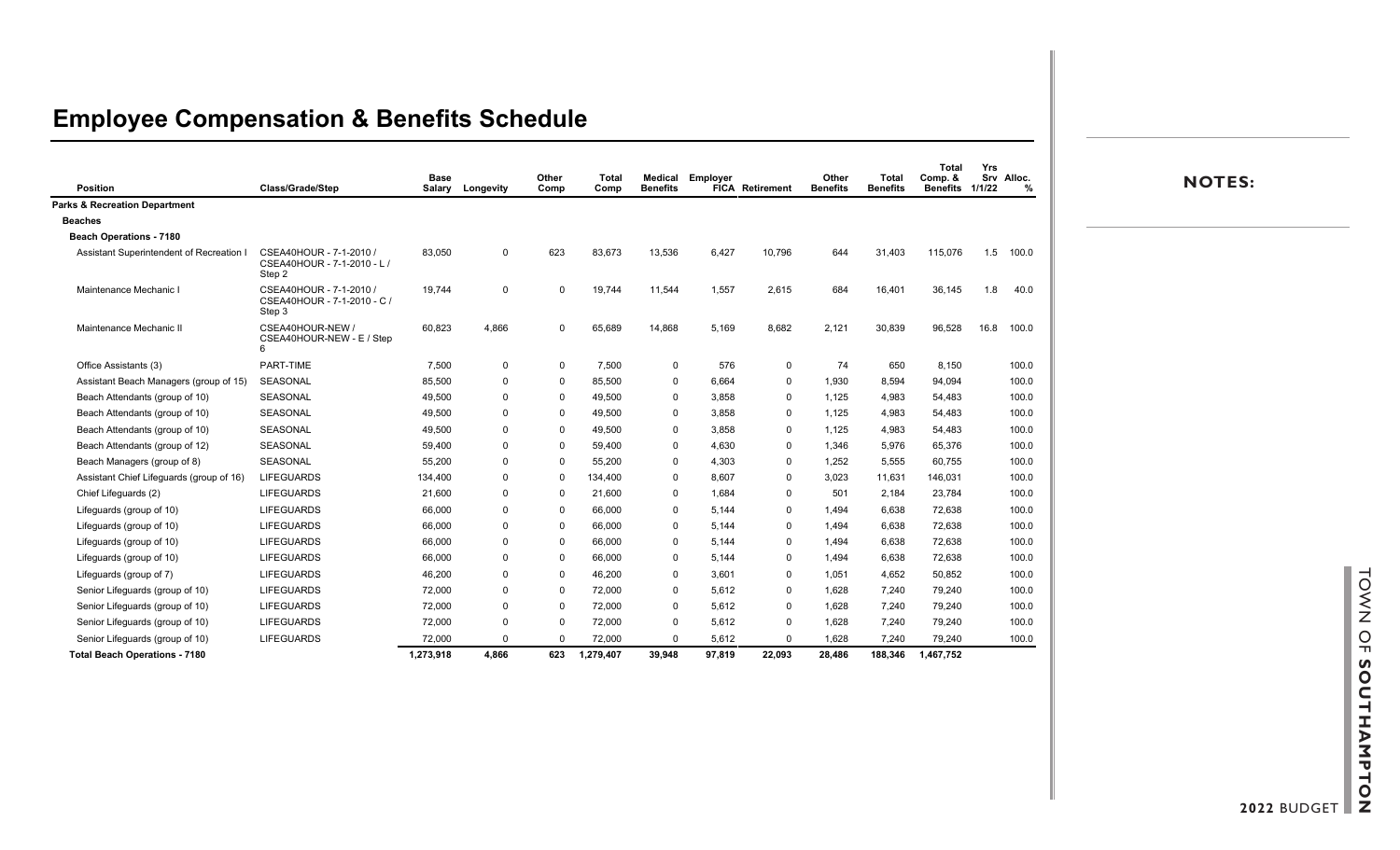2022 Adopted Budget

Beach Operations - 7180

| <b>Account</b><br>Code | Description                              | 2020<br>Adopted<br><b>Budget</b> | 2020<br>Actual | 2021<br>Adopted<br><b>Budget</b> | 2021<br>Amended<br><b>Budget</b> | 2021<br>Dec YTD<br>Actual | 2022<br>Requested<br><b>Budget</b> | 2022<br><b>Tentative</b><br><b>Budget</b> | 2022<br>Preliminary<br><b>Budget</b> | 2022<br>Adopted<br><b>Budget</b> | 2022<br>Adopted<br>/2021<br>Amended<br>Difference % of Change | 2022<br>Adopted<br>12021<br>Amended | 2023<br>Requested<br><b>Budget</b> | 2023<br><b>Tentative</b><br><b>Budget</b> | 2023<br>Preliminary<br><b>Budget</b> | 2023<br>Adopted<br><b>Budget</b> |
|------------------------|------------------------------------------|----------------------------------|----------------|----------------------------------|----------------------------------|---------------------------|------------------------------------|-------------------------------------------|--------------------------------------|----------------------------------|---------------------------------------------------------------|-------------------------------------|------------------------------------|-------------------------------------------|--------------------------------------|----------------------------------|
|                        | <b>Other Revenue:</b>                    |                                  |                |                                  |                                  |                           |                                    |                                           |                                      |                                  |                                                               |                                     |                                    |                                           |                                      |                                  |
| 1201                   | <b>Interest And Earnings</b>             | 4,000                            | 696            | 2,000                            | 2,000                            | 66                        | 700                                | 700                                       | 700                                  | 700                              | (1,300)                                                       | (65.01%)                            | 700                                | 700                                       | 700                                  | 700                              |
| 2011                   | Rentals                                  | 90,000                           | 69.919         | 90,000                           | 90.000                           | 66,741                    | 90,000                             | 90,000                                    | 90,000                               | 90,000                           | $\Omega$                                                      | 0.00%                               | 90,000                             | 90,000                                    | 90.000                               | 90,000                           |
| 2025                   | <b>Beach Parking Fees</b>                | 1,911,381                        | 1,822,254      | 1,870,967                        | 1,901,687                        | 2,073,058                 | 2,020,128                          | 2,015,128                                 | 2,015,128                            | 2,015,128                        | 113,441                                                       | 5.97%                               | 2,041,926                          | 2,061,926                                 | 2,061,926                            | 2,061,926                        |
| 2228                   | Revenue from Other Governments           | $\Omega$                         | $\Omega$       | $\Omega$                         | $\Omega$                         | 10,000                    | $\Omega$                           | $\Omega$                                  |                                      | $\Omega$                         | $\Omega$                                                      | 0.00%                               | $\Omega$                           | $\mathbf 0$                               | $\overline{0}$                       | $\Omega$                         |
| 2701                   | Miscellaneous Tax Receipts               | $\Omega$                         | $\Omega$       | $\Omega$                         | $\Omega$                         | 2,046                     | $\Omega$                           | $\Omega$                                  |                                      | $\sqrt{ }$                       | $\Omega$                                                      | 0.00%                               | $\Omega$                           | $\mathbf 0$                               | $\Omega$                             |                                  |
| 2770                   | Miscellaneous                            |                                  | $\Omega$       | $\Omega$                         | $\Omega$                         | 542                       | $\Omega$                           |                                           |                                      | $\mathbf{0}$                     | $\Omega$                                                      | 0.00%                               | $\Omega$                           | $\mathbf{0}$                              | $\mathbf{0}$                         |                                  |
|                        | <b>Total Other Revenue</b>               | 2,005,381                        | 1,892,870      | 1,962,967                        | 1,993,687                        | 2,152,452                 | 2,110,828                          | 2,105,828                                 | 2,105,828                            | 2,105,828                        | 112,141                                                       | 5.62%                               | 2,132,626                          | 2,152,626                                 | 2,152,626                            | 2,152,626                        |
|                        | <b>Total Revenue</b>                     | 2,005,381                        | 1,892,870      | 1,962,967                        | 1,993,687                        | 2,152,452                 | 2,110,828                          | 2,105,828                                 | 2,105,828                            | 2,105,828                        | 112,141                                                       | 5.62%                               | 2,132,626                          | 2,152,626                                 | 2,152,626                            | 2,152,626                        |
|                        | Salaries:                                |                                  |                |                                  |                                  |                           |                                    |                                           |                                      |                                  |                                                               |                                     |                                    |                                           |                                      |                                  |
| 6100                   | <b>Salaries</b>                          | 144,686                          | 93,433         | 158,949                          | 158,949                          | 134,736                   | 163,618                            | 163,618                                   | 163,618                              | 163,618                          | (4,669)                                                       | $(2.94\%)$                          | 168,406                            | 168,406                                   | 168,406                              | 168,406                          |
| 6101                   | Overtime                                 | 20,000                           | 3,660          | 20,000                           | 34,000                           | 32,068                    | 20,000                             | 20,000                                    | 20,000                               | 20,000                           | 14,000                                                        | 41.18%                              | 20,000                             | 20,000                                    | 20,000                               | 20,000                           |
| 6103                   | <b>Accumulated Sick/Personal Days</b>    | $\Omega$                         | 2,816          | $\Omega$                         | $\Omega$                         | $\Omega$                  | 623                                | 623                                       | 623                                  | 623                              | (623)                                                         | $(100.00\%)$                        | 623                                | 623                                       | 623                                  | 623                              |
| 6105                   | <b>Part Time Salaries</b>                | 926,398                          | 1,153,827      | 1,000,000                        | 1,000,000                        | 961,382                   | 1,110,300                          | 1,110,300                                 | 1,110,300                            | 1,110,300                        | (110, 300)                                                    | (11.03%)                            | 1,132,506                          | 1,132,506                                 | 1,132,506                            | 1,132,506                        |
| 6110                   | Longevity                                | 6,209                            | 4,649          | 3,578                            | 3,578                            | $\overline{0}$            | 4,866                              | 4,866                                     | 4,866                                | 4,866                            | (1,288)                                                       | $(36.00\%)$                         | 4,963                              | 4,963                                     | 4,963                                | 4,963                            |
| 6127                   | Cash in Lieu of Health Benefits          | 6,023                            | $\Omega$       | $\Omega$                         | $\Omega$                         | $\Omega$                  | $\Omega$                           | $\Omega$                                  | $\Omega$                             | $\overline{0}$                   | $\Omega$                                                      | 0.00%                               | $\Omega$                           | $\mathbf{0}$                              | $\overline{0}$                       | $\Omega$                         |
|                        | <b>Total Salaries</b>                    | 1,103,316                        | 1,258,385      | 1,182,527                        | 1,196,527                        | 1,128,185                 | 1,299,407                          | 1,299,407                                 | 1,299,407                            | 1,299,407                        | (102, 880)                                                    | $(8.60\%)$                          | 1,326,497                          | 1,326,497                                 | 1,326,497                            | 1,326,497                        |
|                        | <b>Employee Benefits - Current:</b>      |                                  |                |                                  |                                  |                           |                                    |                                           |                                      |                                  |                                                               |                                     |                                    |                                           |                                      |                                  |
| 6810                   | Emplovee Retirement - Active             | 20,249                           | 75,439         | 23,153                           | 23,153                           | 23,474                    | 22,093                             | 22,093                                    | 22,093                               | 22,093                           | 1,060                                                         | 4.58%                               | 22,730                             | 22,730                                    | 22,730                               | 22,730                           |
| 6830                   | <b>FICA Tax Expenditure</b>              | 88,197                           | 96,027         | 92,950                           | 93,639                           | 86,101                    | 100,119                            | 100,119                                   | 100,119                              | 100,119                          | (6, 480)                                                      | $(6.92\%)$                          | 102,059                            | 102,059                                   | 102,059                              | 102,059                          |
| 6835                   | MTA Tax                                  | 3,927                            | 4,225          | 4,139                            | 4,170                            | 3,612                     | 4,541                              | 4,541                                     | 4,541                                | 4,541                            | (371)                                                         | $(8.89\%)$                          | 4,635                              | 4,635                                     | 4,635                                | 4,635                            |
| 6840                   | <b>Worker's Compensation</b>             | 39,520                           | 30,450         | 22,447                           | 22,447                           | 17,498                    | 23,696                             | 23,696                                    | 23,696                               | 23,696                           | (1,248)                                                       | $(5.56\%)$                          | 24,183                             | 24,183                                    | 24,183                               | 24,183                           |
| 6860                   | Medical Insurance - Active Employees     | 23,863                           | 15,093         | 23,863                           | 36,863                           | 30,381                    | 36,175                             | 36,175                                    | 36,175                               | 36,175                           | 688                                                           | 1.87%                               | 36,175                             | 36,175                                    | 36,175                               | 36,175                           |
| 6865                   | Dental & Optical                         | 3,312                            | 1,765          | 3,312                            | 3,312                            | 2,979                     | 3,773                              | 3,773                                     | 3,773                                | 3,773                            | (461)                                                         | $(13.91\%)$                         | 3,773                              | 3,773                                     | 3,773                                | 3,773                            |
| 6875                   | Disability                               | 3.017                            | 715            | 3,017                            | 3,017                            | 639                       | 360                                | 360                                       | 360                                  | 360                              | 2,657                                                         | 88.07%                              | 360                                | 360                                       | 360                                  | 360                              |
|                        | <b>Total Employee Benefits - Current</b> | 182,085                          | 223,715        | 172,881                          | 186,601                          | 164,682                   | 190,756                            | 190,756                                   | 190,756                              | 190,756                          | (4, 154)                                                      | (2.23%)                             | 193,914                            | 193,914                                   | 193,914                              | 193,914                          |
|                        | <b>Total Employee Costs</b>              | 1,285,400                        | 1,482,099      | 1,355,408                        | 1,383,128                        | 1,292,868                 | 1.490.162                          | 1,490,162                                 | 1.490.162                            | 1,490,162                        | (107, 034)                                                    | (7.74%)                             | 1,520,411                          | 1,520,411                                 | 1,520,411                            | 1,520,411                        |
|                        | Equipment:                               |                                  |                |                                  |                                  |                           |                                    |                                           |                                      |                                  |                                                               |                                     |                                    |                                           |                                      |                                  |
| 6220                   | <b>Building Improvements</b>             | 25,000                           | $\mathbf{0}$   | 25,000                           | 20,000                           | 1,900                     | 25,000                             | $\Omega$                                  |                                      | $\Omega$                         | 20,000                                                        | 100.00%                             | 25,000                             | 25,000                                    | 25,000                               | 25,000                           |
|                        | <b>Total Equipment</b>                   | 25,000                           | $\Omega$       | 25,000                           | 20,000                           | 1,900                     | 25,000                             | $\Omega$                                  | $\Omega$                             | $\Omega$                         | 20,000                                                        | 100.00%                             | 25,000                             | 25,000                                    | 25,000                               | 25,000                           |
|                        | Contractual:                             |                                  |                |                                  |                                  |                           |                                    |                                           |                                      |                                  |                                                               |                                     |                                    |                                           |                                      |                                  |
| 6401                   | Contracts                                | 25,580                           | 43,626         | 25,580                           | 55,880                           | 31,979                    | 25,580                             | 25,580                                    | 25,580                               | 25,580                           | 30,300                                                        | 54.22%                              | 25,580                             | 25,580                                    | 25,580                               | 25,580                           |
| 6404                   | Electric                                 | 15,000                           | 13,905         | 15,000                           | 15,000                           | 10,318                    | 15,000                             | 15,000                                    | 15,000                               | 15,000                           | $\Omega$                                                      | 0.00%                               | 15,000                             | 15,000                                    | 15,000                               | 15,000                           |
| 6406                   | <b>Repair Equipment</b>                  | 20,000                           | 11,742         | 20,000                           | 11,615                           | 4,174                     | 20,000                             | 20,000                                    | 20,000                               | 20,000                           | (8, 385)                                                      | (72.19%)                            | 20,000                             | 20,000                                    | 20,000                               | 20,000                           |
| 6407                   | Repair Building                          | 75,000                           | 52,486         | 75,000                           | 45,600                           | 38,952                    | 75,000                             | 75,000                                    | 75,000                               | 75,000                           | (29, 400)                                                     | (64.47%)                            | 75,000                             | 75,000                                    | 75,000                               | 75,000                           |
| 6411                   | Printing and Stationery                  | 20,000                           | 20,738         | 20,000                           | 22,000                           | 20,640                    | 22,900                             | 22,900                                    | 22.900                               | 22,900                           | (900)                                                         | $(4.09\%)$                          | 20,000                             | 20,000                                    | 20,000                               | 20,000                           |
| 6412                   | Publications                             | 1,000                            | 812            | 1,000                            | 1,000                            | 450                       | 1,000                              | 1,000                                     | 1,000                                | 1,000                            | $\overline{0}$                                                | 0.00%                               | 1,000                              | 1,000                                     | 1,000                                | 1,000                            |
| 6418                   | Uniforms                                 | 18,000                           | 14,469         | 18,000                           | 18,000                           | 18,000                    | 21,000                             | 21,000                                    | 21,000                               | 21,000                           | (3,000)                                                       | (16.67%)                            | 17,000                             | 17,000                                    | 17,000                               | 17,000                           |
| 6420                   | Other                                    | 7,500                            | 23,345         | 7,500                            | 20,985                           | 20,682                    | 7,500                              | 7,500                                     | 7,500                                | 7,500                            | 13,485                                                        | 64.26%                              | 7,500                              | 7,500                                     | 7,500                                | 7,500                            |
| 6423                   | Small Equipment (Non-Capital             | 5,000                            | 7,141          | 5,000                            | 6,000                            | 5,794                     | 5,000                              | 5,000                                     | 5,000                                | 5,000                            | 1,000                                                         | 16.67%                              | 5,000                              | 5,000                                     | 5,000                                | 5,000                            |
| 6425                   | <b>Office Supplies</b>                   | 500                              | 487            | 500                              | 500                              | 489                       | 500                                | 500                                       | 500                                  | 500                              | $\Omega$                                                      | 0.00%                               | 500                                | 500                                       | 500                                  | 500                              |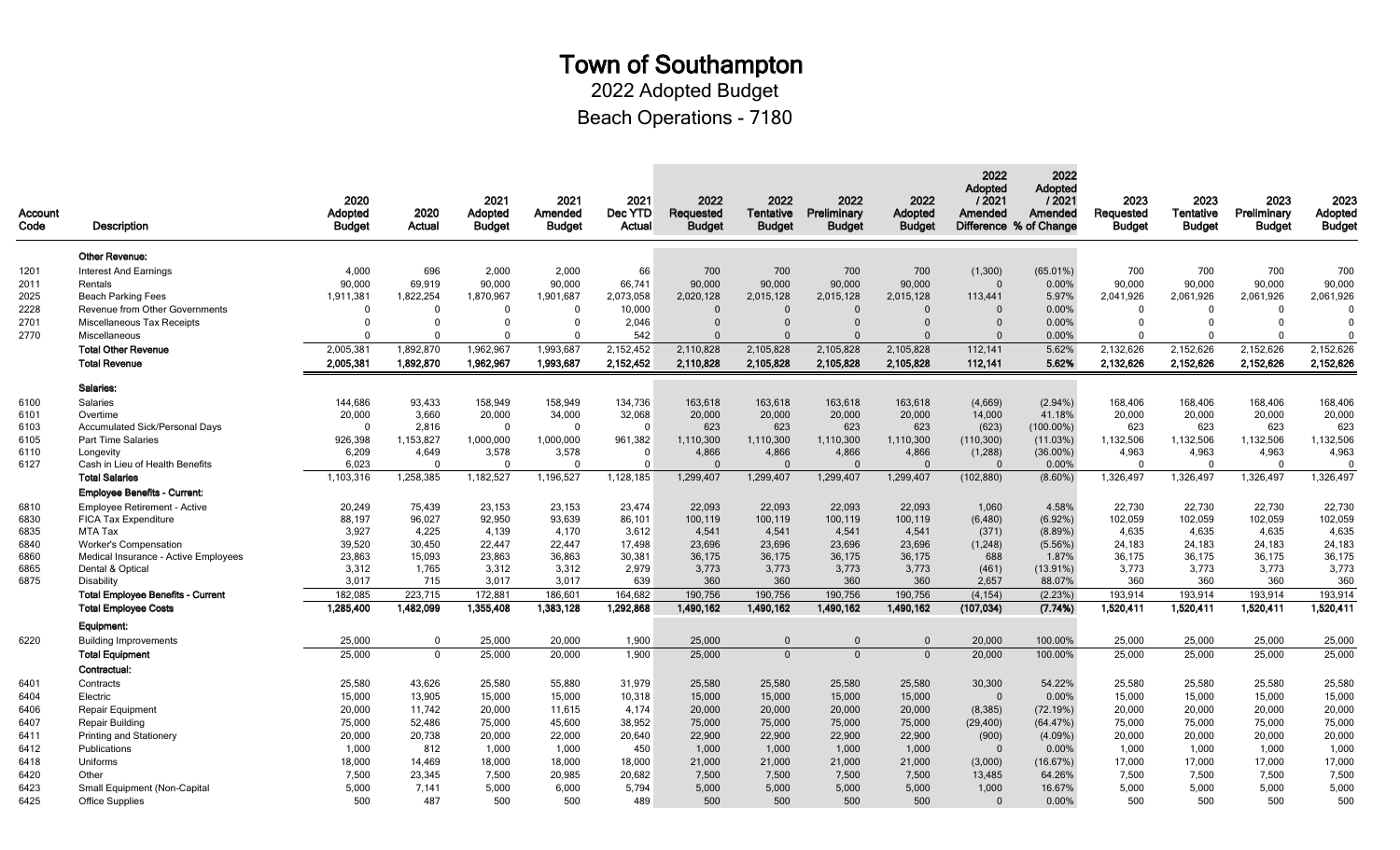2022 Adopted Budget

Beach Operations - 7180

| 6426<br>21,000<br>15,706<br>20,175<br>21,000<br>21,000<br>$0.00\%$<br>21,000<br>Supplies - Other<br>21,000<br>21,000<br>21,000<br>21,000<br>21,000<br>899<br>2,000<br>2,000<br>2,000<br>2,000<br>2,000<br>2,000<br>2,000<br>6444<br>2,000<br>1,093<br>0.00%<br>2,000<br>Mileage Reimbursement<br>193,419<br>0.00%<br>6455<br>384,514<br>$\overline{0}$<br>Depreciation<br>$\Omega$<br>345<br>345<br>345<br>345<br>345<br>1,000<br>74.35%<br>345<br>6466<br>345<br>1,153<br>345<br>1,345<br>636<br>Telephone - Wireless<br>65,000<br>65,000<br>65,000<br>65,000<br>(22,000)<br>45,000<br>45,000<br>32,423<br>45,000<br>43,000<br>21,492<br>45,000<br>(51.16%)<br>6474<br>Other - Landfill Charges<br>100<br>100<br>100<br>Uniform Cleaning<br>90<br>100<br>100<br>$(0.20\%)$<br>100<br>100<br>6485<br>100<br>100<br>281,926<br>(6.78%)<br>275,025<br>256,025<br>623,536<br>256,025<br>264,025<br>388,291<br>261,926<br>281,926<br>281,926<br>(17,900)<br>255,025<br><b>Total Contractual</b><br><b>Debt Service:</b><br>3.70%<br>6600<br>270,000<br>260,000<br>260,000<br>260,000<br>260,000<br>265,000<br>265,000<br>Debt Service Principal Expense<br>343,347<br>$\mathbf{0}$<br>270,000<br>10,000<br>73,740<br>73,740<br>73,740<br>7,794<br>9.56%<br>6700<br>99,608<br>79,473<br>81,534<br>81,534<br>51,658<br>73,740<br>67,190<br>67,190<br>Debt Service Interest Expense<br>100.00%<br>75,000<br>75,000<br>75,000<br>6900<br>Interfund Transfer Expense<br>196,000<br>196,000<br>75,000<br>$\Omega$<br>- 0<br>333,740<br>333,740<br>333,740<br>333,740<br>92,794<br>21.76%<br>332,190<br>638,955<br>275,473<br>426,534<br>426,534<br>126,658<br>332,190<br><b>Total Debt Service</b><br>2,105,828<br>2,062,967<br>2,093,687<br>2,110,828<br>2,105,828<br>2,105,828<br>(0.58%)<br><b>Total Expenditures</b><br>2,205,381<br>2,381,108<br>1,809,717<br>(12, 140)<br>2,132,626<br>2,152,626<br>(200,000)<br>(488, 239)<br>(100,000)<br>342,735<br>(100,000)<br><b>Net Surplus (Deficit)</b><br>$\mathbf 0$<br>$\mathbf 0$<br>0<br>0<br><b>Appropriated Fund Balance:</b><br>200,000<br>100,000<br>100,000<br>9090<br><b>Appropriated Fund Balance</b><br>(488, 239)<br>342,735<br><b>Net Surplus (Deficit)</b><br>0 | Account<br>Code | Description | 2020<br>Adopted<br><b>Budget</b> | 2020<br>Actual | 2021<br>Adopted<br><b>Budget</b> | 2021<br>Amended<br><b>Budget</b> | 2021<br>Dec YTD<br>Actual | 2022<br>Requested<br><b>Budget</b> | 2022<br>Tentative<br><b>Budget</b> | 2022<br>Preliminary<br><b>Budget</b> | 2022<br>Adopted<br><b>Budget</b> | 2022<br>Adopted<br>/ 2021<br>Amended | 2022<br>Adopted<br>/2021<br>Amended<br>Difference % of Change | 2023<br>Requested<br><b>Budget</b> | 2023<br><b>Tentative</b><br><b>Budget</b> | 2023<br>Preliminary<br><b>Budget</b> | 2023<br>Adopted<br><b>Budget</b> |
|----------------------------------------------------------------------------------------------------------------------------------------------------------------------------------------------------------------------------------------------------------------------------------------------------------------------------------------------------------------------------------------------------------------------------------------------------------------------------------------------------------------------------------------------------------------------------------------------------------------------------------------------------------------------------------------------------------------------------------------------------------------------------------------------------------------------------------------------------------------------------------------------------------------------------------------------------------------------------------------------------------------------------------------------------------------------------------------------------------------------------------------------------------------------------------------------------------------------------------------------------------------------------------------------------------------------------------------------------------------------------------------------------------------------------------------------------------------------------------------------------------------------------------------------------------------------------------------------------------------------------------------------------------------------------------------------------------------------------------------------------------------------------------------------------------------------------------------------------------------------------------------------------------------------------------------------------------------------------------------------------------------------------------------------------------------------------------------------------------------------------------------------------------------------------------------------------------------------|-----------------|-------------|----------------------------------|----------------|----------------------------------|----------------------------------|---------------------------|------------------------------------|------------------------------------|--------------------------------------|----------------------------------|--------------------------------------|---------------------------------------------------------------|------------------------------------|-------------------------------------------|--------------------------------------|----------------------------------|
|                                                                                                                                                                                                                                                                                                                                                                                                                                                                                                                                                                                                                                                                                                                                                                                                                                                                                                                                                                                                                                                                                                                                                                                                                                                                                                                                                                                                                                                                                                                                                                                                                                                                                                                                                                                                                                                                                                                                                                                                                                                                                                                                                                                                                      |                 |             |                                  |                |                                  |                                  |                           |                                    |                                    |                                      |                                  |                                      |                                                               |                                    |                                           | 21,000                               | 21,000                           |
|                                                                                                                                                                                                                                                                                                                                                                                                                                                                                                                                                                                                                                                                                                                                                                                                                                                                                                                                                                                                                                                                                                                                                                                                                                                                                                                                                                                                                                                                                                                                                                                                                                                                                                                                                                                                                                                                                                                                                                                                                                                                                                                                                                                                                      |                 |             |                                  |                |                                  |                                  |                           |                                    |                                    |                                      |                                  |                                      |                                                               |                                    |                                           | 2,000                                | 2,000                            |
|                                                                                                                                                                                                                                                                                                                                                                                                                                                                                                                                                                                                                                                                                                                                                                                                                                                                                                                                                                                                                                                                                                                                                                                                                                                                                                                                                                                                                                                                                                                                                                                                                                                                                                                                                                                                                                                                                                                                                                                                                                                                                                                                                                                                                      |                 |             |                                  |                |                                  |                                  |                           |                                    |                                    |                                      |                                  |                                      |                                                               |                                    |                                           |                                      |                                  |
|                                                                                                                                                                                                                                                                                                                                                                                                                                                                                                                                                                                                                                                                                                                                                                                                                                                                                                                                                                                                                                                                                                                                                                                                                                                                                                                                                                                                                                                                                                                                                                                                                                                                                                                                                                                                                                                                                                                                                                                                                                                                                                                                                                                                                      |                 |             |                                  |                |                                  |                                  |                           |                                    |                                    |                                      |                                  |                                      |                                                               |                                    |                                           | 345                                  | 345                              |
|                                                                                                                                                                                                                                                                                                                                                                                                                                                                                                                                                                                                                                                                                                                                                                                                                                                                                                                                                                                                                                                                                                                                                                                                                                                                                                                                                                                                                                                                                                                                                                                                                                                                                                                                                                                                                                                                                                                                                                                                                                                                                                                                                                                                                      |                 |             |                                  |                |                                  |                                  |                           |                                    |                                    |                                      |                                  |                                      |                                                               |                                    |                                           | 65,000                               | 65,000                           |
|                                                                                                                                                                                                                                                                                                                                                                                                                                                                                                                                                                                                                                                                                                                                                                                                                                                                                                                                                                                                                                                                                                                                                                                                                                                                                                                                                                                                                                                                                                                                                                                                                                                                                                                                                                                                                                                                                                                                                                                                                                                                                                                                                                                                                      |                 |             |                                  |                |                                  |                                  |                           |                                    |                                    |                                      |                                  |                                      |                                                               |                                    |                                           | 100                                  | 100                              |
|                                                                                                                                                                                                                                                                                                                                                                                                                                                                                                                                                                                                                                                                                                                                                                                                                                                                                                                                                                                                                                                                                                                                                                                                                                                                                                                                                                                                                                                                                                                                                                                                                                                                                                                                                                                                                                                                                                                                                                                                                                                                                                                                                                                                                      |                 |             |                                  |                |                                  |                                  |                           |                                    |                                    |                                      |                                  |                                      |                                                               |                                    |                                           | 275,025                              | 275,025                          |
|                                                                                                                                                                                                                                                                                                                                                                                                                                                                                                                                                                                                                                                                                                                                                                                                                                                                                                                                                                                                                                                                                                                                                                                                                                                                                                                                                                                                                                                                                                                                                                                                                                                                                                                                                                                                                                                                                                                                                                                                                                                                                                                                                                                                                      |                 |             |                                  |                |                                  |                                  |                           |                                    |                                    |                                      |                                  |                                      |                                                               |                                    |                                           |                                      |                                  |
|                                                                                                                                                                                                                                                                                                                                                                                                                                                                                                                                                                                                                                                                                                                                                                                                                                                                                                                                                                                                                                                                                                                                                                                                                                                                                                                                                                                                                                                                                                                                                                                                                                                                                                                                                                                                                                                                                                                                                                                                                                                                                                                                                                                                                      |                 |             |                                  |                |                                  |                                  |                           |                                    |                                    |                                      |                                  |                                      |                                                               |                                    |                                           | 265,000                              | 265,000                          |
|                                                                                                                                                                                                                                                                                                                                                                                                                                                                                                                                                                                                                                                                                                                                                                                                                                                                                                                                                                                                                                                                                                                                                                                                                                                                                                                                                                                                                                                                                                                                                                                                                                                                                                                                                                                                                                                                                                                                                                                                                                                                                                                                                                                                                      |                 |             |                                  |                |                                  |                                  |                           |                                    |                                    |                                      |                                  |                                      |                                                               |                                    |                                           | 67,190                               | 67,190                           |
|                                                                                                                                                                                                                                                                                                                                                                                                                                                                                                                                                                                                                                                                                                                                                                                                                                                                                                                                                                                                                                                                                                                                                                                                                                                                                                                                                                                                                                                                                                                                                                                                                                                                                                                                                                                                                                                                                                                                                                                                                                                                                                                                                                                                                      |                 |             |                                  |                |                                  |                                  |                           |                                    |                                    |                                      |                                  |                                      |                                                               |                                    |                                           | $\Omega$                             |                                  |
|                                                                                                                                                                                                                                                                                                                                                                                                                                                                                                                                                                                                                                                                                                                                                                                                                                                                                                                                                                                                                                                                                                                                                                                                                                                                                                                                                                                                                                                                                                                                                                                                                                                                                                                                                                                                                                                                                                                                                                                                                                                                                                                                                                                                                      |                 |             |                                  |                |                                  |                                  |                           |                                    |                                    |                                      |                                  |                                      |                                                               |                                    |                                           | 332,190                              | 332,190                          |
|                                                                                                                                                                                                                                                                                                                                                                                                                                                                                                                                                                                                                                                                                                                                                                                                                                                                                                                                                                                                                                                                                                                                                                                                                                                                                                                                                                                                                                                                                                                                                                                                                                                                                                                                                                                                                                                                                                                                                                                                                                                                                                                                                                                                                      |                 |             |                                  |                |                                  |                                  |                           |                                    |                                    |                                      |                                  |                                      |                                                               |                                    |                                           | 2,152,626                            | 2,152,626                        |
|                                                                                                                                                                                                                                                                                                                                                                                                                                                                                                                                                                                                                                                                                                                                                                                                                                                                                                                                                                                                                                                                                                                                                                                                                                                                                                                                                                                                                                                                                                                                                                                                                                                                                                                                                                                                                                                                                                                                                                                                                                                                                                                                                                                                                      |                 |             |                                  |                |                                  |                                  |                           |                                    |                                    |                                      |                                  |                                      |                                                               |                                    |                                           | 0                                    |                                  |
|                                                                                                                                                                                                                                                                                                                                                                                                                                                                                                                                                                                                                                                                                                                                                                                                                                                                                                                                                                                                                                                                                                                                                                                                                                                                                                                                                                                                                                                                                                                                                                                                                                                                                                                                                                                                                                                                                                                                                                                                                                                                                                                                                                                                                      |                 |             |                                  |                |                                  |                                  |                           |                                    |                                    |                                      |                                  |                                      |                                                               |                                    |                                           |                                      |                                  |
|                                                                                                                                                                                                                                                                                                                                                                                                                                                                                                                                                                                                                                                                                                                                                                                                                                                                                                                                                                                                                                                                                                                                                                                                                                                                                                                                                                                                                                                                                                                                                                                                                                                                                                                                                                                                                                                                                                                                                                                                                                                                                                                                                                                                                      |                 |             |                                  |                |                                  |                                  |                           |                                    |                                    |                                      |                                  |                                      |                                                               |                                    |                                           |                                      |                                  |
|                                                                                                                                                                                                                                                                                                                                                                                                                                                                                                                                                                                                                                                                                                                                                                                                                                                                                                                                                                                                                                                                                                                                                                                                                                                                                                                                                                                                                                                                                                                                                                                                                                                                                                                                                                                                                                                                                                                                                                                                                                                                                                                                                                                                                      |                 |             |                                  |                |                                  |                                  |                           |                                    |                                    |                                      |                                  |                                      |                                                               |                                    |                                           |                                      |                                  |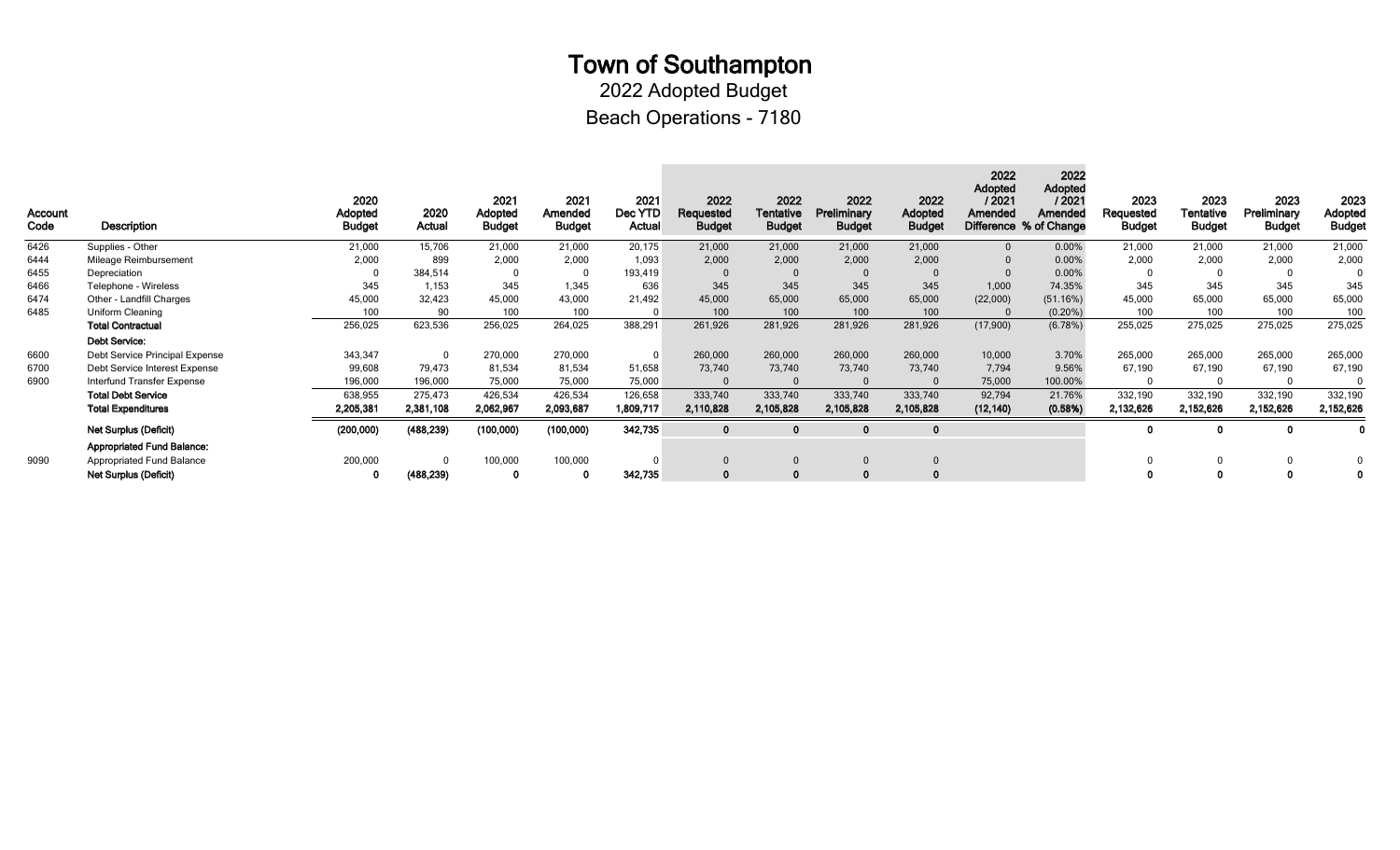## **CONSCIENCE POINT MARINA - SUMMARY**

*Department: Conscience Point Marina*

**Budget Year:** 2022 **Division:** Parks & Recreation Department **Tax District:** Conscience Point Marina

**Cost Center #:** 7182 **Manager:** Kristen Doulos

### **Departmental Mission & Responsibilities:**

The Parks Department administers the operation of the Town's first recreational marina at the former Conscience Point Inn in the Hamlet of North Sea.

Dockage is offered at the fees noted in the Department of Parks and Recreation Fee Schedule and accommodates approximately 64 boats in addition to a couple of transient slips. Slip rental fees include electric power, water, gasoline service, and assistance from part-time park attendants under the supervision of Parks Maintenance crews. The Conscience Point Marina is operated as its own "Enterprise Fund" operation with all revenues being used to pay operational costs and offset future capital improvements.

#### **Workload:**

This budget provides general year round supervision of the facility. Seasonal operations at this Town-owned marina from May 1 to October 30 will be supplemented through seasonal staffing. In addition, winter dry dock storage and in-water storage are offered at the fees noted in the Department of Parks and Recreation Fee Schedule.

The Department of Parks and Recreation's Senior Clerk Typist provides clerical support, accounting functions, and other administrative services for the Conscience Point Marina operation.

### **Goals & Objectives:**

Explore a new fueling and POS system for facility. Increase oversight of electrical meters, install new security camera system, and repair or replace facility lighting.

### **Legal Authority:**

Established pursuant to Southampton Town Law #290.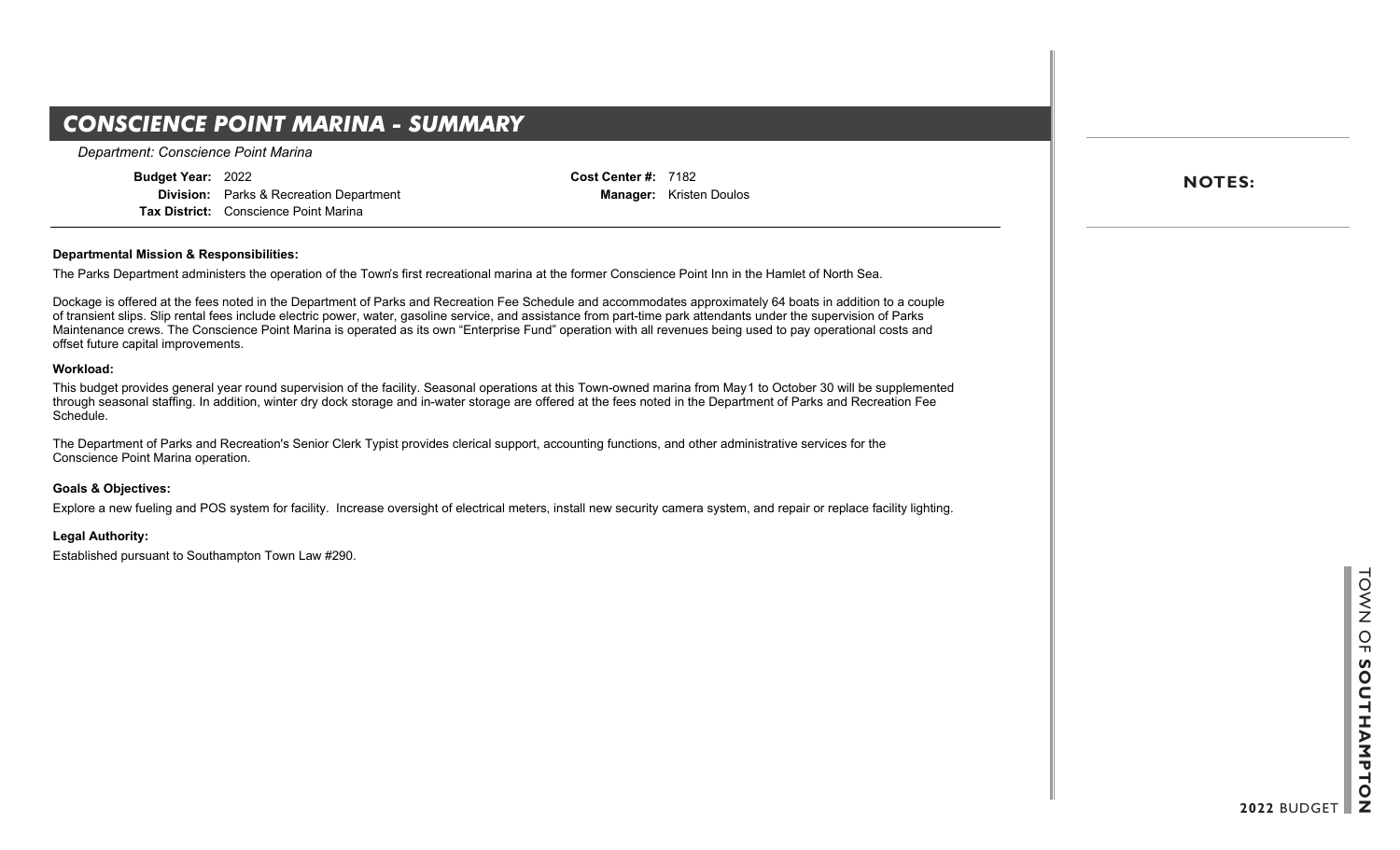| <b>Position</b>                             | Class/Grade/Step                                                 | <b>Base</b><br>Salary | Longevity   | Other<br>Comp | Total<br>Comp | <b>Medical</b><br><b>Benefits</b> | Employer | <b>FICA Retirement</b> | Other<br><b>Benefits</b> | Total<br><b>Benefits</b> | <b>Total</b><br>Comp. &<br>Benefits | Yrs<br>Srv Alloc.<br>1/1/22 | % |
|---------------------------------------------|------------------------------------------------------------------|-----------------------|-------------|---------------|---------------|-----------------------------------|----------|------------------------|--------------------------|--------------------------|-------------------------------------|-----------------------------|---|
| <b>Parks &amp; Recreation Department</b>    |                                                                  |                       |             |               |               |                                   |          |                        |                          |                          |                                     |                             |   |
| <b>Docks &amp; Marinas</b>                  |                                                                  |                       |             |               |               |                                   |          |                        |                          |                          |                                     |                             |   |
| <b>Conscience Point Marina - 7182</b>       |                                                                  |                       |             |               |               |                                   |          |                        |                          |                          |                                     |                             |   |
| Maintenance Mechanic I                      | CSEA40HOUR - 7-1-2010 /<br>CSEA40HOUR - 7-1-2010 - C /<br>Step 3 | 4,936                 | 0           | $\mathbf 0$   | 4,936         | 2,886                             | 389      | 654                    | 171                      | 4,100                    | 9,036                               | 10.0<br>1.8                 |   |
| Maintenance Mechanic III                    | CSEA40HOUR - 7-1-2010 /<br>CSEA40HOUR - 7-1-2010 - G /<br>Step 6 | 6,761                 | 270         | $\Omega$      | 7.031         | 2,886                             | 558      | 937                    | 287                      | 4.668                    | 11,699                              | 8.8<br>10.0                 |   |
| Dock Manager                                | PART-TIME                                                        | 3,329                 | 0           | $\Omega$      | 3.329         | $\mathbf 0$                       | 263      | $\mathbf{0}$           | 118                      | 380                      | 3,710                               | 20.0                        |   |
| Park Attendant                              | SEASONAL                                                         | 7,216                 | $\mathbf 0$ | $\Omega$      | 7.216         | $\Omega$                          | 569      | $\Omega$               | 265                      | 834                      | 8,050                               | 100.0                       |   |
| Park Attendant                              | SEASONAL                                                         | 15,918                | $\mathbf 0$ | $\Omega$      | 15,918        | $\mathbf{0}$                      | 1,255    | $\Omega$               | 564                      | 1,819                    | 17,737                              | 100.0                       |   |
| <b>Total Conscience Point Marina - 7182</b> |                                                                  | 38,161                | 270         |               | 38,431        | 5,772                             | 3,034    | 1,591                  | 1,405                    | 11,801                   | 50,232                              |                             |   |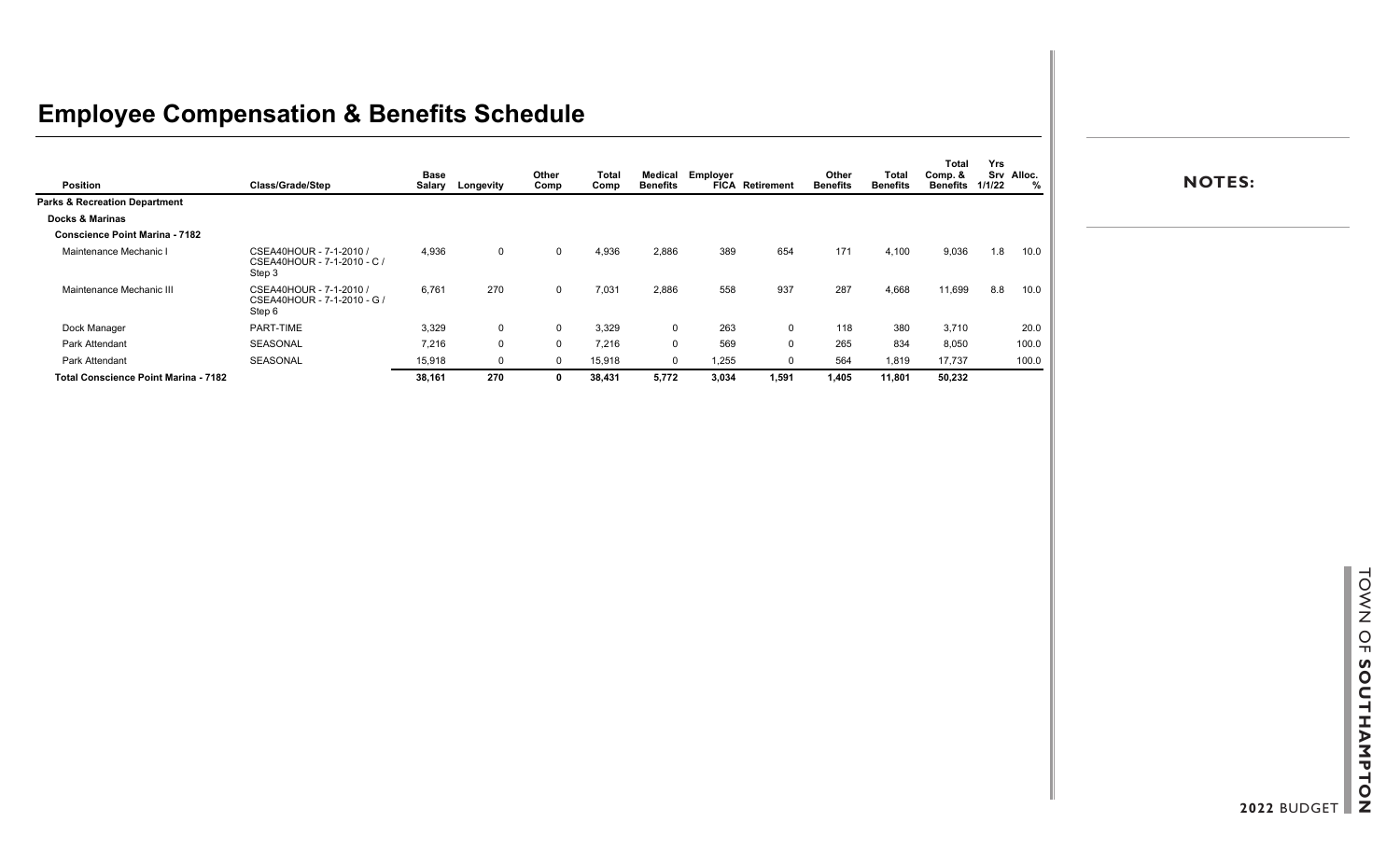Conscience Point Marina - 7182 2022 Adopted Budget

| Account<br>Code | <b>Description</b>                                     | 2020<br>Adopted<br><b>Budget</b> | 2020<br>Actual | 2021<br>Adopted<br><b>Budget</b> | 2021<br>Amended<br><b>Budget</b> | 2021<br>Dec YTD<br>Actual | 2022<br>Requested<br><b>Budget</b> | 2022<br><b>Tentative</b><br><b>Budget</b> | 2022<br>Preliminary<br>Budget | 2022<br>Adopted<br><b>Budget</b> | 2022<br>Adopted<br>12021<br>Amended<br>Difference % of Change | 2022<br>Adopted<br>12021<br>Amended | 2023<br>Requested<br><b>Budget</b> | 2023<br><b>Tentative</b><br><b>Budget</b> | 2023<br>Preliminary<br><b>Budget</b> | 2023<br>Adopted<br><b>Budget</b> |
|-----------------|--------------------------------------------------------|----------------------------------|----------------|----------------------------------|----------------------------------|---------------------------|------------------------------------|-------------------------------------------|-------------------------------|----------------------------------|---------------------------------------------------------------|-------------------------------------|------------------------------------|-------------------------------------------|--------------------------------------|----------------------------------|
|                 | <b>Real Property Taxes:</b>                            |                                  |                |                                  |                                  |                           |                                    |                                           |                               |                                  |                                                               |                                     |                                    |                                           |                                      |                                  |
| 1001            | <b>Property Taxes</b>                                  | 121,101                          | 121,101        | 24,650                           | 24,650                           | 24,650                    | 20,627                             | 20,627                                    | 20,627                        | 20,627                           | (4,023)                                                       | (16.32%)                            | $\mathbf 0$                        | $\mathbf 0$                               | $\mathbf 0$                          | $\Omega$                         |
|                 | <b>Total Real Property Taxes</b>                       | 121,101                          | 121,101        | 24,650                           | 24,650                           | 24,650                    | 20,627                             | 20,627                                    | 20,627                        | 20,627                           | (4,023)                                                       | (16.32%)                            | $\overline{0}$                     | $\overline{0}$                            | $\Omega$                             | $\Omega$                         |
|                 | Other Revenue:                                         |                                  |                |                                  |                                  |                           |                                    |                                           |                               |                                  |                                                               |                                     |                                    |                                           |                                      |                                  |
| 1201            | <b>Interest And Earnings</b>                           | 750                              | 719            | 700                              | 700                              | 153                       | 200                                | 200                                       | 200                           | 200                              | (500)                                                         | (71.43%)                            | 216                                | 216                                       | 216                                  | 216                              |
| 2411            | Rentals - Dockage/Storage                              | 233,000                          | 231,277        | 233,000                          | 233,000                          | 219,610                   | 233,000                            | 233,000                                   | 233,000                       | 233,000                          | $\overline{0}$                                                | 0.00%                               | 233,000                            | 233,000                                   | 233,000                              | 233,000                          |
| 2598            | <b>Diesel Sales</b>                                    | 12,000                           | 9,267          | 12,000                           | 12,000                           | 8,250                     | 12,000                             | 12,000                                    | 12,000                        | 12,000                           | $\mathbf 0$                                                   | 0.00%                               | 12,000                             | 12,000                                    | 12,000                               | 12,000                           |
| 2770            | Miscellaneous                                          | 3,000                            | 3,918          | 3,000                            | 3,000                            | 2,411                     | 3,000                              | 3,000                                     | 3,000                         | 3,000                            | $\mathbf{0}$                                                  | 0.00%                               | 3,000                              | 3,000                                     | 3,000                                | 3,000                            |
| 2803            | <b>Gasoline Sales</b>                                  | 115,000                          | 130,336        | 115,000                          | 115,000                          | 100,770                   | 115,000                            | 115,000                                   | 115,000                       | 115,000                          | $\Omega$                                                      | 0.00%                               | 115,000                            | 115,000                                   | 115,000                              | 115,000                          |
|                 | <b>Total Other Revenue</b>                             | 363,750                          | 375,517        | 363,700                          | 363,700                          | 331,195                   | 363,200                            | 363,200                                   | 363,200                       | 363,200                          | (500)                                                         | $(0.14\%)$                          | 363,216                            | 363,216                                   | 363,216                              | 363,216                          |
|                 | <b>Total Revenue</b>                                   | 484,851                          | 496,618        | 388,350                          | 388,350                          | 355,845                   | 383,827                            | 383,827                                   | 383,827                       | 383,827                          | (4,523)                                                       | (1.16%)                             | 363,216                            | 363,216                                   | 363,216                              | 363,216                          |
|                 | Salaries:                                              |                                  |                |                                  |                                  |                           |                                    |                                           |                               |                                  |                                                               |                                     |                                    |                                           |                                      |                                  |
| 6100            | <b>Salaries</b>                                        | 11,292                           | 6,347          | 11,310                           | 11,310                           | 8,463                     | 11,697                             | 11,697                                    | 11,697                        | 11,697                           | (387)                                                         | (3.42%)                             | 12,101                             | 12,101                                    | 12,101                               | 12,101                           |
| 6105            | <b>Part Time Salaries</b>                              | 25,500                           | 15,888         | 25,945                           | 25,945                           | 6,586                     | 26,464                             | 26,464                                    | 26,464                        | 26,464                           | (519)                                                         | $(2.00\%)$                          | 26,993                             | 26,993                                    | 26,993                               | 26,993                           |
| 6110            | Longevity                                              | 267                              | 254            | 262                              | 262                              | $\Omega$                  | 270                                | 270                                       | 270                           | 270                              | (9)                                                           | $(3.40\%)$                          | 280                                | 280                                       | 280                                  | 280                              |
|                 | <b>Total Salaries</b>                                  | 37,059                           | 22,488         | 37,516                           | 37,516                           | 15,049                    | 38,431                             | 38,431                                    | 38,431                        | 38,431                           | (915)                                                         | $(2.44\%)$                          | 39,374                             | 39,374                                    | 39,374                               | 39,374                           |
|                 | <b>Employee Benefits - Current:</b>                    |                                  |                |                                  |                                  |                           |                                    |                                           |                               |                                  |                                                               |                                     |                                    |                                           |                                      |                                  |
| 6810            | <b>Employee Retirement - Active</b>                    | 1,519                            | 1,141          | 1,676                            | 1,676                            | 978                       | 1,591                              | 1,591                                     | 1,591                         | 1,591                            | 85                                                            | 5.08%                               | 1,646                              | 1,646                                     | 1,646                                | 1,646                            |
| 6830            | FICA Tax Expenditure                                   | 2,967                            | 1,699          | 2,959                            | 2,959                            | 1,122                     | 3,034                              | 3,034                                     | 3,034                         | 3,034                            | (74)                                                          | (2.51%)                             | 3,108                              | 3,108                                     | 3,108                                | 3,108                            |
| 6835            | MTA Tax                                                | 132                              | 76             | 132                              | 132                              | 56                        | 135                                | 135                                       | 135                           | 135                              | (3)                                                           | (2.52%)                             | 138                                | 138                                       | 138                                  | 138                              |
| 6840            | <b>Worker's Compensation</b>                           | 1,721                            | 1,326          | 1,170                            | 1,170                            | 912                       | 1,227                              | 1,227                                     | 1,227                         | 1,227                            | (57)                                                          | $(4.91\%)$                          | 1,258                              | 1,258                                     | 1,258                                | 1,258                            |
| 6860            | Medical Insurance - Active Employees                   | 5,422                            | 2,561          | 5,422                            | 5,422                            | 3,973                     | 5,458                              | 5,458                                     | 5,458                         | 5,458                            | (36)                                                          | $(0.66\%)$                          | 5,458                              | 5,458                                     | 5,458                                | 5,458                            |
| 6865            | Dental & Optical                                       | 276<br>42                        | 141<br>-5      | 276<br>42                        | 276<br>42                        | 218<br>$\overline{4}$     | 314<br>42                          | 314<br>42                                 | 314<br>42                     | 314<br>42                        | (38)                                                          | (13.91%)                            | 314<br>42                          | 314<br>42                                 | 314<br>42                            | 314<br>42                        |
| 6875            | Disability<br><b>Total Employee Benefits - Current</b> | 12,077                           | 6,948          | 11,676                           | 11,676                           | 7,262                     | 11,801                             | 11,801                                    | 11,801                        | 11,801                           | (1)<br>(125)                                                  | $(1.36\%)$<br>(1.07%)               | 11,964                             | 11,964                                    | 11,964                               | 11,964                           |
|                 | <b>Total Employee Costs</b>                            | 49,136                           | 29,436         | 49.192                           | 49,192                           | 22,311                    | 50,232                             | 50.232                                    | 50.232                        | 50,232                           | (1,040)                                                       | (2.11%)                             | 51.338                             | 51.338                                    | 51.338                               | 51,338                           |
|                 | Contractual:                                           |                                  |                |                                  |                                  |                           |                                    |                                           |                               |                                  |                                                               |                                     |                                    |                                           |                                      |                                  |
| 6401            | Contracts                                              | 4,101                            | 4,047          | 4.101                            | 4.101                            | 3,745                     | 4,101                              | 4,101                                     | 4,101                         | 4,101                            | $\Omega$                                                      | 0.00%                               | 4,100                              | 4,100                                     | 4.100                                | 4,100                            |
| 6403            | Gasoline                                               | 115,000                          | 91,652         | 115,000                          | 115,000                          | 90,775                    | 115,000                            | 115,000                                   | 115,000                       | 115,000                          | $\Omega$                                                      | 0.00%                               | 115,000                            | 115,000                                   | 115,000                              | 115,000                          |
| 6404            | Electric                                               | 23,000                           | 16,262         | 23,000                           | 23,000                           | 12,506                    | 23,000                             | 23,000                                    | 23,000                        | 23,000                           | $\Omega$                                                      | 0.00%                               | 23,000                             | 23,000                                    | 23,000                               | 23,000                           |
| 6406            | Repair Equipment                                       | 12,000                           | 4,967          | 12,000                           | 12,000                           | 2,275                     | 12,000                             | 12,000                                    | 12,000                        | 12,000                           | $\Omega$                                                      | 0.00%                               | 50,000                             | 50,000                                    | 50,000                               | 50,000                           |
| 6407            | Repair Building                                        | 5,000                            | 4,044          | 5,000                            | 5,000                            | 4,492                     | 5,000                              | 5,000                                     | 5,000                         | 5,000                            | $\Omega$                                                      | 0.00%                               | 5,000                              | 5,000                                     | 5,000                                | 5,000                            |
| 6420            | Other                                                  | 6,000                            | 3,572          | 6,000                            | 6,000                            | 4,785                     | 6,000                              | 6,000                                     | 6,000                         | 6,000                            | $\Omega$                                                      | 0.00%                               | 8,000                              | 8,000                                     | 8,000                                | 8,000                            |
| 6421            | <b>Legal Notices</b>                                   | 500                              | 197            | 500                              | 500                              | 123                       | 500                                | 500                                       | 500                           | 500                              | $\Omega$                                                      | 0.00%                               | 500                                | 500                                       | 500                                  | 500                              |
| 6423            | Small Equipment (Non-Capital                           | $\Omega$                         | $\Omega$       | $\Omega$                         | $\Omega$                         | $\Omega$                  | $\Omega$                           | $\Omega$                                  | $\Omega$                      | $\Omega$                         | $\Omega$                                                      | 0.00%                               | 90,700                             | 90,700                                    | 90,700                               | 90,700                           |
| 6425            | Office Supplies                                        | 100                              | 86             | 100                              | 100                              | 74                        | 100                                | 100                                       | 100                           | 100                              | $\Omega$                                                      | 0.00%                               | 100                                | 100                                       | 100                                  | 100                              |
| 6426            | Supplies - Other                                       | 1,960                            | 1,134          | 1,960                            | 1,960                            | 138                       | 1,960                              | 1,960                                     | 1,960                         | 1,960                            | $\Omega$                                                      | 0.00%                               | 1,998                              | 1,998                                     | 1,998                                | 1,998                            |
| 6441            | Diesel Fuel                                            | 12.000                           | 3,910          | 12,000                           | 12,000                           | 5,145                     | 12,000                             | 12,000                                    | 12,000                        | 12,000                           | $\Omega$                                                      | 0.00%                               | 12,000                             | 12,000                                    | 12,000                               | 12,000                           |
| 6445            | Food                                                   | $\Omega$                         | $\Omega$       | $\Omega$                         | $\Omega$                         | $\Omega$                  | $\Omega$                           | $\Omega$                                  | $\Omega$                      | $\Omega$                         | $\Omega$                                                      | 0.00%                               | 980                                | 980                                       | 980                                  | 980                              |
| 6455            | Depreciation                                           | $\Omega$                         | 172.785        | $\Omega$                         | $\Omega$                         | 86.392                    | $\Omega$                           | $\Omega$                                  | $\Omega$                      | $\Omega$                         | $\Omega$                                                      | 0.00%                               | $\Omega$                           | $\Omega$                                  | $\Omega$                             | $\Omega$                         |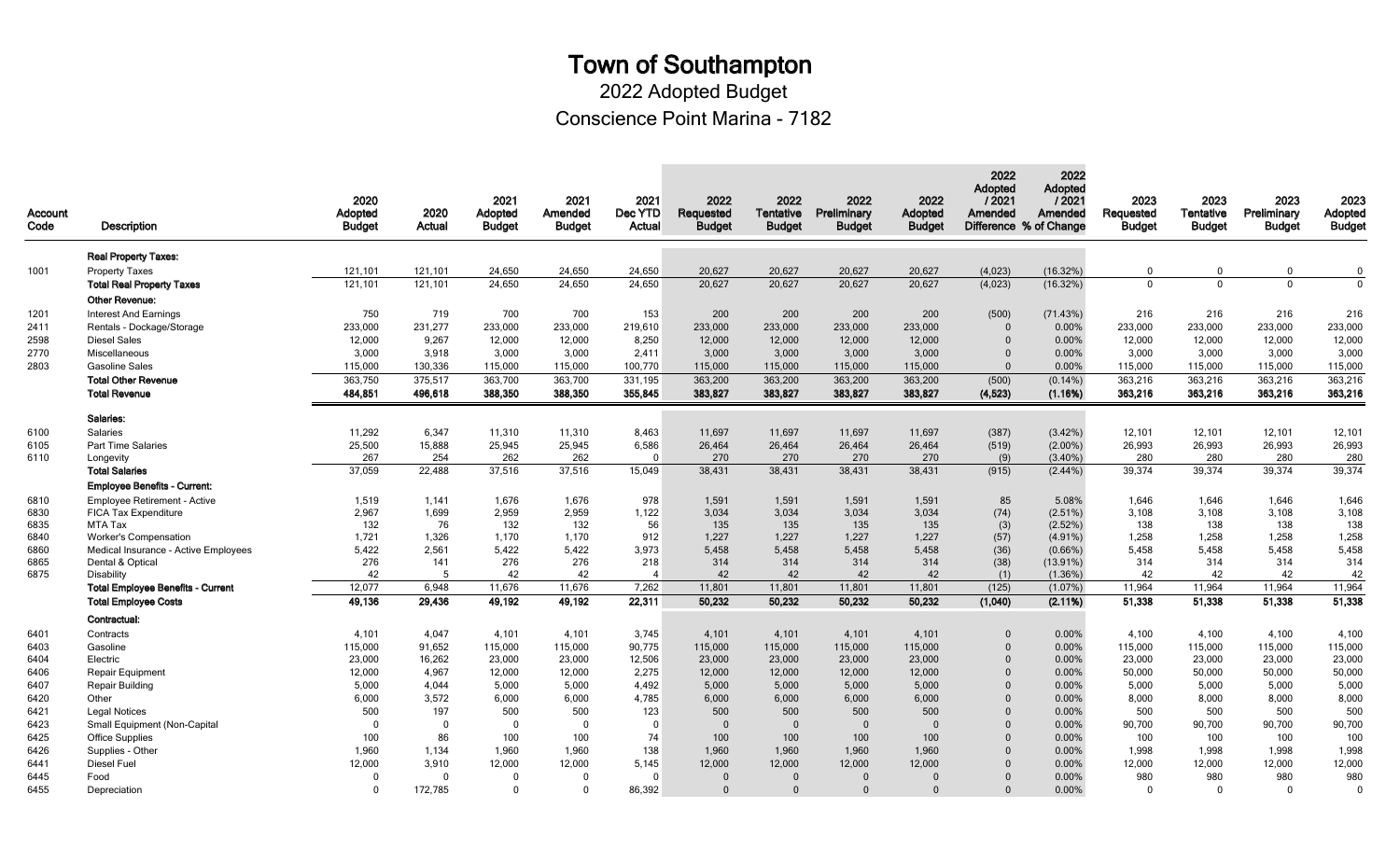2022 Adopted Budget

Conscience Point Marina - 7182

**Contract** 

| Account<br>Code | <b>Description</b>             | 2020<br>Adopted<br><b>Budget</b> | 2020<br>Actual | 2021<br>Adopted<br><b>Budget</b> | 2021<br>Amended<br><b>Budget</b> | 2021<br>Dec YTD<br>Actual | 2022<br>Requested<br><b>Budget</b> | 2022<br>Tentative<br><b>Budget</b> | 2022<br>Preliminary<br><b>Budget</b> | 2022<br>Adopted<br><b>Budget</b> | 2022<br>Adopted<br>/ 2021<br>Amended | 2022<br><b>Adopted</b><br>$1202 -$<br>Amended<br>Difference % of Change | 2023<br>Requested<br><b>Budget</b> | 2023<br><b>Fentative</b><br><b>Budget</b> | 2023<br>Preliminary<br><b>Budget</b> | 2023<br>Adopted<br><b>Budget</b> |
|-----------------|--------------------------------|----------------------------------|----------------|----------------------------------|----------------------------------|---------------------------|------------------------------------|------------------------------------|--------------------------------------|----------------------------------|--------------------------------------|-------------------------------------------------------------------------|------------------------------------|-------------------------------------------|--------------------------------------|----------------------------------|
| 6466            | Telephone - Wireless           | 500                              |                | 500                              |                                  |                           | 500                                | 500                                | 500                                  | 500                              |                                      | 0.00%                                                                   | 500                                | 500                                       | 500                                  | 500                              |
|                 | <b>Total Contractual</b>       | 180,161                          | 302,656        | 180,161                          | 180,161                          | 210,451                   | 180,161                            | 180,161                            | 180,161                              | 180,161                          |                                      | 0.00%                                                                   | 311,878                            | 311,878                                   | 311,878                              | 311,878                          |
|                 | <b>Debt Service:</b>           |                                  |                |                                  |                                  |                           |                                    |                                    |                                      |                                  |                                      |                                                                         |                                    |                                           |                                      |                                  |
| 6600            | Debt Service Principal Expense | 239,029                          |                | 152,189                          | 152,189                          | $\Omega$                  | 150,811                            | 150,811                            | 150,811                              | 150,811                          | 1,378                                | 0.91%                                                                   |                                    |                                           |                                      |                                  |
| 6700            | Debt Service Interest Expense  | 16,525                           | 10,385         | 6,808                            | 6,808                            | 6,807                     | 2,623                              | 2,623                              | 2,623                                | 2,623                            | 4,185                                | 61.47%                                                                  |                                    |                                           |                                      |                                  |
|                 | <b>Total Debt Service</b>      | 255,554                          | 10,385         | 158,997                          | 158,997                          | 6,807                     | 153,434                            | 153,434                            | 153,434                              | 153,434                          | 5,563                                | 3.50%                                                                   |                                    |                                           |                                      |                                  |
|                 | <b>Total Expenditures</b>      | 484,851                          | 342,476        | 388,350                          | 388,350                          | 239,569                   | 383,827                            | 383,827                            | 383,827                              | 383,827                          | 4,523                                | 1.16%                                                                   | 363,216                            | 363,216                                   | 363,216                              | 363,216                          |
|                 | Net Surplus (Deficit)          |                                  | 154,142        |                                  | 0                                | 116,276                   |                                    |                                    |                                      |                                  |                                      |                                                                         |                                    | 0                                         |                                      |                                  |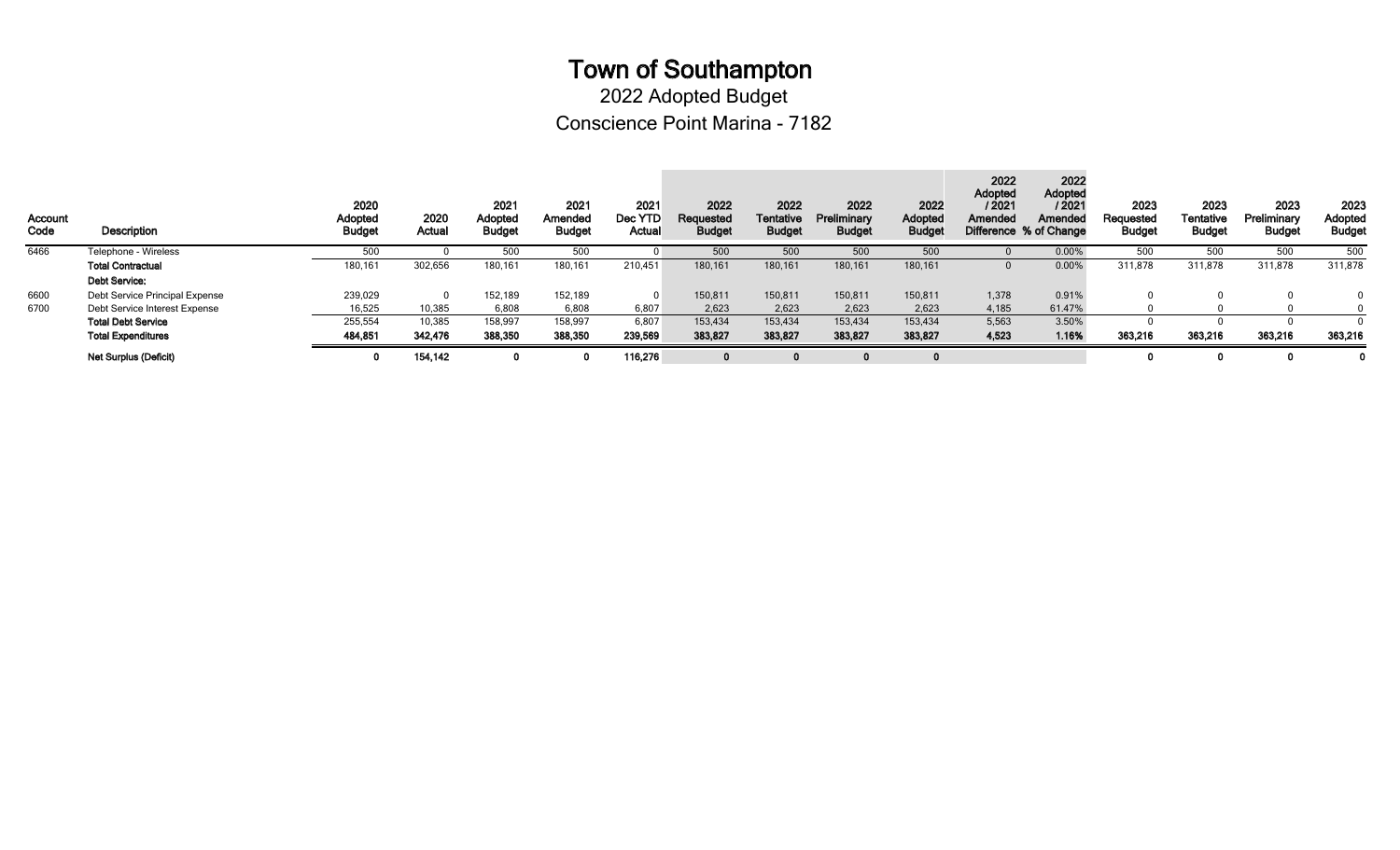## **EAST QUOGUE MARINA - SUMMARY**

*Department: East Quogue Marina*

**Budget Year:** 2022 **Division:** Parks & Recreation Department **Tax District:** East Quogue Marina

**Cost Center #:** 7183 **Manager:** Kristen Doulos

### **Departmental Mission & Responsibilities:**

The Parks and Recreation East Quogue Marina Division maintains and improves the ten-slip marina at Bay Avenue, East Quogue. In addition, the surrounding area will be renovated to encourage its use as a waterfront park and picnic area. The East Quogue Marina is part of the Docks & Marinas Enterprise Fund.

### **Workload:**

Approximately twelve (12) plastic floating docks are used to moor vessels up to twenty five (25) feet. Rental fees are based on the surrounding areas and were set at \$100 per foot per slip and did not include electric. The East Quogue Marina is administered through the Parks Maintenance Division.

### **Goals & Objectives:**

Complete a project to replace bulkheading and dredge at facility.

**Legal Authority:**

Pursuant to Town Board Resolution.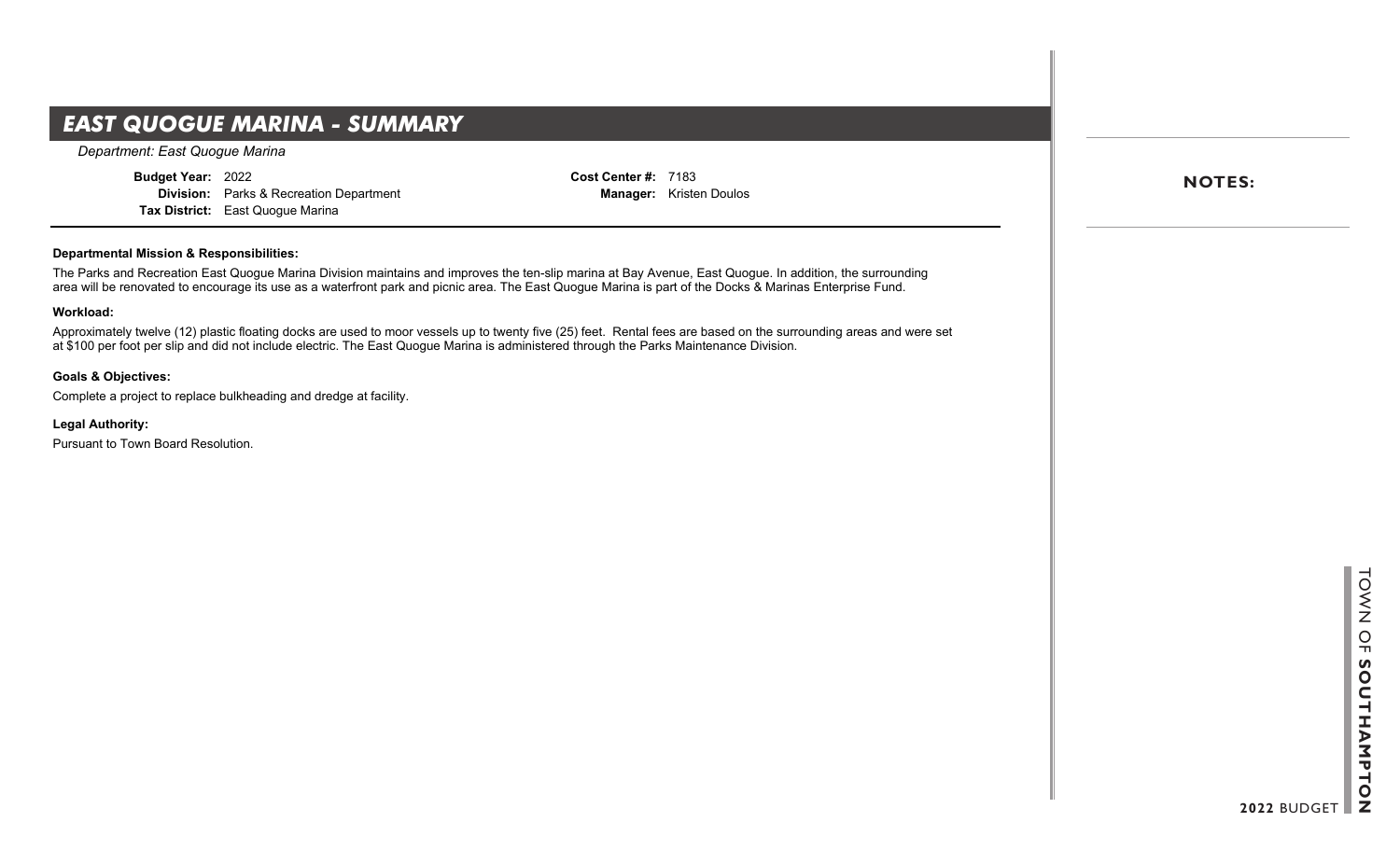| Position                                 | Class/Grade/Step                                                 | <b>Base</b><br>Salary | Longevity   | Other<br>Comp | <b>Total</b><br>Comp | Medical<br><b>Benefits</b> | Employer | <b>FICA Retirement</b> | Other<br><b>Benefits</b> | <b>Total</b><br>Benefits | Total<br>Comp. &<br><b>Benefits</b> | Yrs<br>1/1/22 | Srv Alloc. |
|------------------------------------------|------------------------------------------------------------------|-----------------------|-------------|---------------|----------------------|----------------------------|----------|------------------------|--------------------------|--------------------------|-------------------------------------|---------------|------------|
| <b>Parks &amp; Recreation Department</b> |                                                                  |                       |             |               |                      |                            |          |                        |                          |                          |                                     |               |            |
| <b>Docks &amp; Marinas</b>               |                                                                  |                       |             |               |                      |                            |          |                        |                          |                          |                                     |               |            |
| East Quogue Marina - 7183                |                                                                  |                       |             |               |                      |                            |          |                        |                          |                          |                                     |               |            |
| Maintenance Mechanic I                   | CSEA40HOUR - 7-1-2010 /<br>CSEA40HOUR - 7-1-2010 - C /<br>Step 3 | 4,936                 | $\mathbf 0$ | $\Omega$      | 4,936                | 2,886                      | 389      | 654                    | 171                      | 4,100                    | 9,036                               | 1.8           | 10.0       |
| Maintenance Mechanic III                 | CSEA40HOUR - 7-1-2010 /<br>CSEA40HOUR - 7-1-2010 - G /<br>Step 6 | 6,761                 | 270         | $\Omega$      | 7,031                | 2,886                      | 558      | 937                    | 287                      | 4,668                    | 11,699                              | 8.8           | 10.0       |
| Dock Manager                             | PART-TIME                                                        | 1,665                 | $\Omega$    | $\Omega$      | 1,665                | $\Omega$                   | 131      | $\mathbf 0$            | 59                       | 190                      | 1,855                               |               | 10.0       |
| <b>Total East Quogue Marina - 7183</b>   |                                                                  | 13,362                | 270         |               | 13,632               | 5,772                      | 1,078    | 1,591                  | 517                      | 8,958                    | 22,590                              |               |            |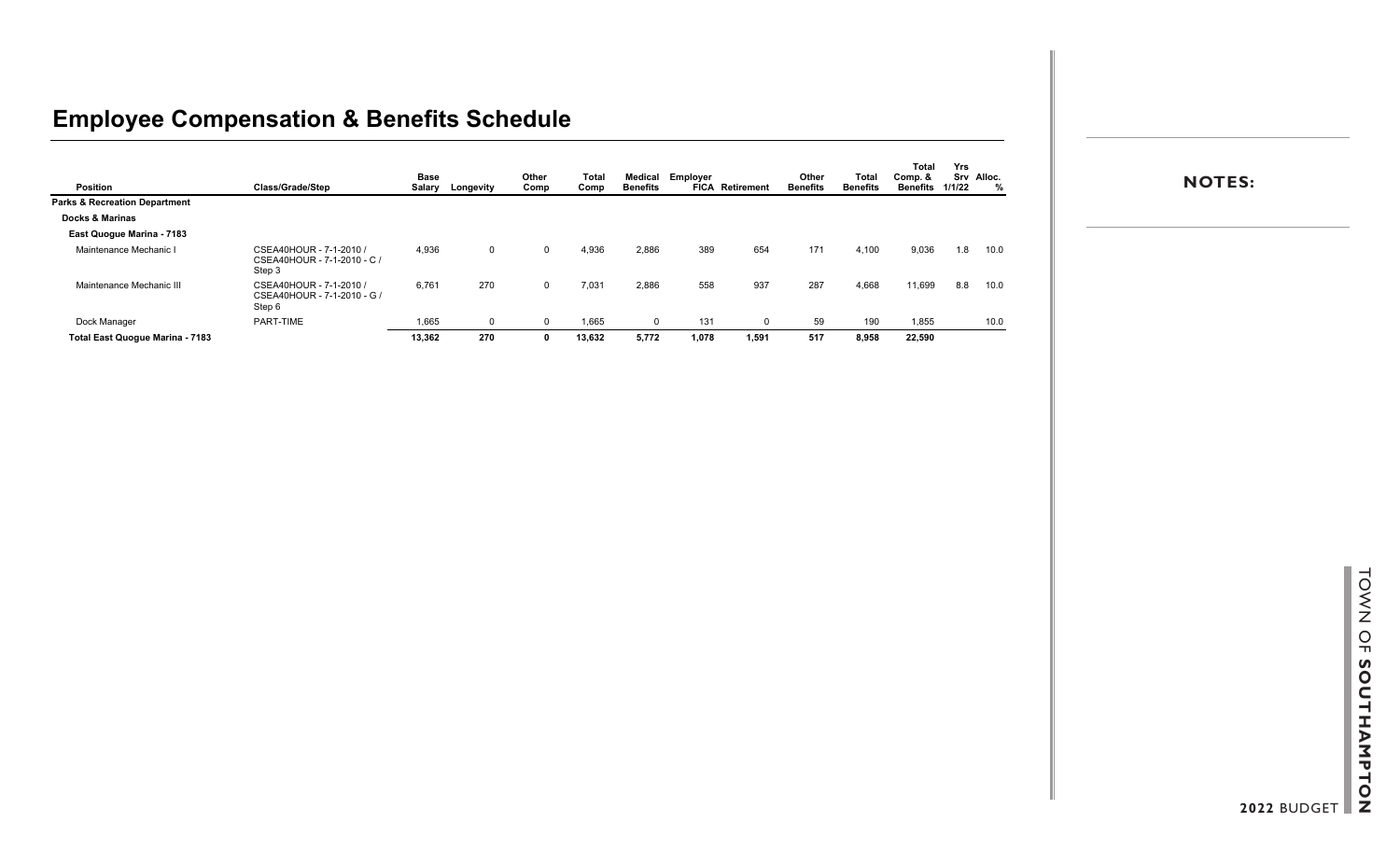2022 Adopted Budget

East Quogue Marina - 7183

| <b>Account</b><br>Code | Description                              | 2020<br>Adopted<br><b>Budget</b> | 2020<br>Actual | 2021<br>Adopted<br><b>Budget</b> | 2021<br>Amended<br><b>Budget</b> | 2021<br>Dec YTD<br><b>Actual</b> | 2022<br>Requested<br><b>Budget</b> | 2022<br>Tentative<br><b>Budget</b> | 2022<br>Preliminary<br><b>Budget</b> | 2022<br>Adopted<br><b>Budget</b> | 2022<br>Adopted<br>/2021<br>Amended | 2022<br>Adopted<br>12021<br>Amended<br>Difference % of Change | 2023<br>Requested<br><b>Budget</b> | 2023<br>Tentative<br><b>Budget</b> | 2023<br>Preliminary<br><b>Budget</b> | 2023<br>Adopted<br><b>Budget</b> |
|------------------------|------------------------------------------|----------------------------------|----------------|----------------------------------|----------------------------------|----------------------------------|------------------------------------|------------------------------------|--------------------------------------|----------------------------------|-------------------------------------|---------------------------------------------------------------|------------------------------------|------------------------------------|--------------------------------------|----------------------------------|
|                        | <b>Other Revenue:</b>                    |                                  |                |                                  |                                  |                                  |                                    |                                    |                                      |                                  |                                     |                                                               |                                    |                                    |                                      |                                  |
| 1201                   | <b>Interest And Earnings</b>             | 100                              |                | 156                              | 156                              | $\overline{2}$                   | 50                                 | 50                                 | 50                                   | 50                               | (106)                               | (67.95%)                                                      | 50                                 | 50                                 | 50                                   | 50                               |
| 2412                   | East Quogue Marina Rental                | 25,576                           | 6.041          | 25,500                           | 25,500                           | 21,880                           | 26,084                             | 26,084                             | 26,084                               | 26,084                           | 584                                 | 2.29%                                                         | 26,143                             | 26,143                             | 26,143                               | 26,143                           |
| 2770                   | Miscellaneous                            | $\Omega$                         | $\Omega$       | $\mathbf{0}$                     | $\overline{0}$                   | 8                                | $\Omega$                           | $\Omega$                           | $\mathbf{0}$                         | $\overline{0}$                   | $\overline{\mathbf{0}}$             | 0.00%                                                         | $\Omega$                           | $\Omega$                           | $\Omega$                             | $\mathbf 0$                      |
|                        | <b>Total Other Revenue</b>               | 25,676                           | 6,042          | 25,656                           | 25,656                           | 21,890                           | 26,134                             | 26,134                             | 26,134                               | 26,134                           | 478                                 | 1.86%                                                         | 26,193                             | 26,193                             | 26,193                               | 26,193                           |
|                        | <b>Total Revenue</b>                     | 25,676                           | 6,042          | 25,656                           | 25,656                           | 21,890                           | 26,134                             | 26,134                             | 26,134                               | 26,134                           | 478                                 | 1.86%                                                         | 26,193                             | 26,193                             | 26,193                               | 26,193                           |
|                        | Salaries:                                |                                  |                |                                  |                                  |                                  |                                    |                                    |                                      |                                  |                                     |                                                               |                                    |                                    |                                      |                                  |
| 6100                   | Salaries                                 | 11,292                           | 6,347          | 11,310                           | 11,310                           | 8,463                            | 11,697                             | 11,697                             | 11,697                               | 11,697                           | (387)                               | $(3.42\%)$                                                    | 12,101                             | 12,101                             | 12,101                               | 12,101                           |
| 6105                   | <b>Part Time Salaries</b>                | 1,632                            | $\Omega$       | 1,632                            | 1,632                            | 1,019                            | 1,665                              | 1,665                              | 1,665                                | 1,665                            | (33)                                | $(2.00\%)$                                                    | 1,698                              | 1,698                              | 1,698                                | 1,698                            |
| 6110                   | Longevity                                | 267                              | 254            | 262                              | 262                              | $\Omega$                         | 270                                | 270                                | 270                                  | 270                              | (9)                                 | $(3.40\%)$                                                    | 280                                | 280                                | 280                                  | 280                              |
|                        | <b>Total Salaries</b>                    | 13,191                           | 6,601          | 13,203                           | 13,203                           | 9,482                            | 13,632                             | 13,632                             | 13,632                               | 13,632                           | (429)                               | (3.25%)                                                       | 14,079                             | 14,079                             | 14,079                               | 14,079                           |
|                        | <b>Employee Benefits - Current:</b>      |                                  |                |                                  |                                  |                                  |                                    |                                    |                                      |                                  |                                     |                                                               |                                    |                                    |                                      |                                  |
| 6810                   | <b>Employee Retirement - Active</b>      | 1,519                            | 1.141          | 1.676                            | 1.676                            | 978                              | 1,591                              | 1,591                              | 1,591                                | 1,591                            | 85                                  | 5.08%                                                         | 1,646                              | 1,646                              | 1,646                                | 1,646                            |
| 6830                   | FICA Tax Expenditure                     | 1,058                            | 483            | 1,044                            | 1,044                            | 696                              | 1,078                              | 1,078                              | 1,078                                | 1,078                            | (35)                                | $(3.31\%)$                                                    | 1,114                              | 1,114                              | 1,114                                | 1,114                            |
| 6835                   | MTA Tax                                  | 47                               | 21             | 46                               | 46                               | 31                               | 48                                 | 48                                 | 48                                   | 48                               | (2)                                 | $(3.30\%)$                                                    | 50                                 | 50                                 | 50                                   | 50                               |
| 6840                   | <b>Worker's Compensation</b>             | 635                              | 489            | 441                              | 441                              | 343                              | 464                                | 464                                | 464                                  | 464                              | (23)                                | (5.23%)                                                       | 479                                | 479                                | 479                                  | 479                              |
| 6860                   | Medical Insurance - Active Employees     | 5,422                            | 2,561          | 5,422                            | 5,422                            | 3,973                            | 5,458                              | 5,458                              | 5,458                                | 5,458                            | (36)                                | $(0.66\%)$                                                    | 5,458                              | 5,458                              | 5,458                                | 5,458                            |
| 6865                   | Dental & Optical                         | 276                              | 141            | 276                              | 276                              | 218                              | 314                                | 314                                | 314                                  | 314                              | (38)                                | $(13.91\%)$                                                   | 314                                | 314                                | 314                                  | 314                              |
| 6875                   | <b>Disability</b>                        |                                  | $\Omega$       | -5                               | 5                                |                                  | 5                                  | 5                                  | 5                                    | 5                                | $\overline{\mathbf{0}}$             | (1.15%)                                                       | -5                                 | 5                                  | -5                                   |                                  |
|                        | <b>Total Employee Benefits - Current</b> | 8,961                            | 4,837          | 8,910                            | 8,910                            | 6,239                            | 8,958                              | 8,958                              | 8,958                                | 8,958                            | (48)                                | $(0.54\%)$                                                    | 9,065                              | 9,065                              | 9,065                                | 9,065                            |
|                        | <b>Total Employee Costs</b>              | 22,152                           | 11,437         | 22,113                           | 22,113                           | 15,721                           | 22,590                             | 22,590                             | 22,590                               | 22,590                           | (477)                               | (2.16%)                                                       | 23,144                             | 23,144                             | 23,144                               | 23,144                           |
|                        | Contractual:                             |                                  |                |                                  |                                  |                                  |                                    |                                    |                                      |                                  |                                     |                                                               |                                    |                                    |                                      |                                  |
| 6404                   | Electric                                 | 1,124                            | 1,836          | 1.143                            | 1,793                            | 1,655                            | 1,143                              | 1,143                              | 1,143                                | 1,143                            | 650                                 | 36.25%                                                        | 649                                | 649                                | 649                                  | 649                              |
| 6406                   | <b>Repair Equipment</b>                  | 1,200                            | 1,124          | 1.200                            | 550                              | $\Omega$                         | 1,200                              | 1,200                              | 1,200                                | 1,200                            | (650)                               | (118.13%)                                                     | 1,200                              | 1,200                              | 1,200                                | 1,200                            |
| 6407                   | Repair Building                          | 1,000                            | 1,010          | 1,000                            | 1,000                            | 821                              | 1,000                              | 1,000                              | 1,000                                | 1,000                            | $\overline{0}$                      | 0.00%                                                         | 1,000                              | 1,000                              | 1,000                                | 1,000                            |
| 6421                   | <b>Legal Notices</b>                     | 200                              | 197            | 200                              | 200                              | $\Omega$                         | 200                                | 200                                | 200                                  | 200                              | $\Omega$                            | 0.00%                                                         | 200                                | 200                                | 200                                  | 200                              |
| 6455                   | Depreciation                             | $\Omega$                         | 1,847          | $\mathbf{0}$                     | $\Omega$                         | 923                              | $\Omega$                           |                                    | $\Omega$                             | $\overline{0}$                   | $\Omega$                            | 0.00%                                                         | $\Omega$                           | $\Omega$                           | $\Omega$                             | $\Omega$                         |
|                        | <b>Total Contractual</b>                 | 3,525                            | 6,013          | 3,544                            | 3,544                            | 3,400                            | 3,544                              | 3,544                              | 3,544                                | 3,544                            | $\overline{0}$                      | 0.00%                                                         | 3,049                              | 3,049                              | 3,049                                | 3,049                            |
|                        | <b>Total Expenditures</b>                | 25,676                           | 17,450         | 25,656                           | 25,656                           | 19,121                           | 26,134                             | 26,134                             | 26,134                               | 26,134                           | (477)                               | (1.86%)                                                       | 26,193                             | 26,193                             | 26,193                               | 26,193                           |
|                        | Net Surplus (Deficit)                    | $\mathbf{0}$                     | (11, 408)      | $\mathbf{0}$                     | $\Omega$                         | 2,769                            | $\mathbf{0}$                       | $\mathbf 0$                        | $\Omega$                             | $\mathbf{0}$                     |                                     |                                                               | $\Omega$                           | $\mathbf 0$                        | $\mathbf 0$                          | $\mathbf 0$                      |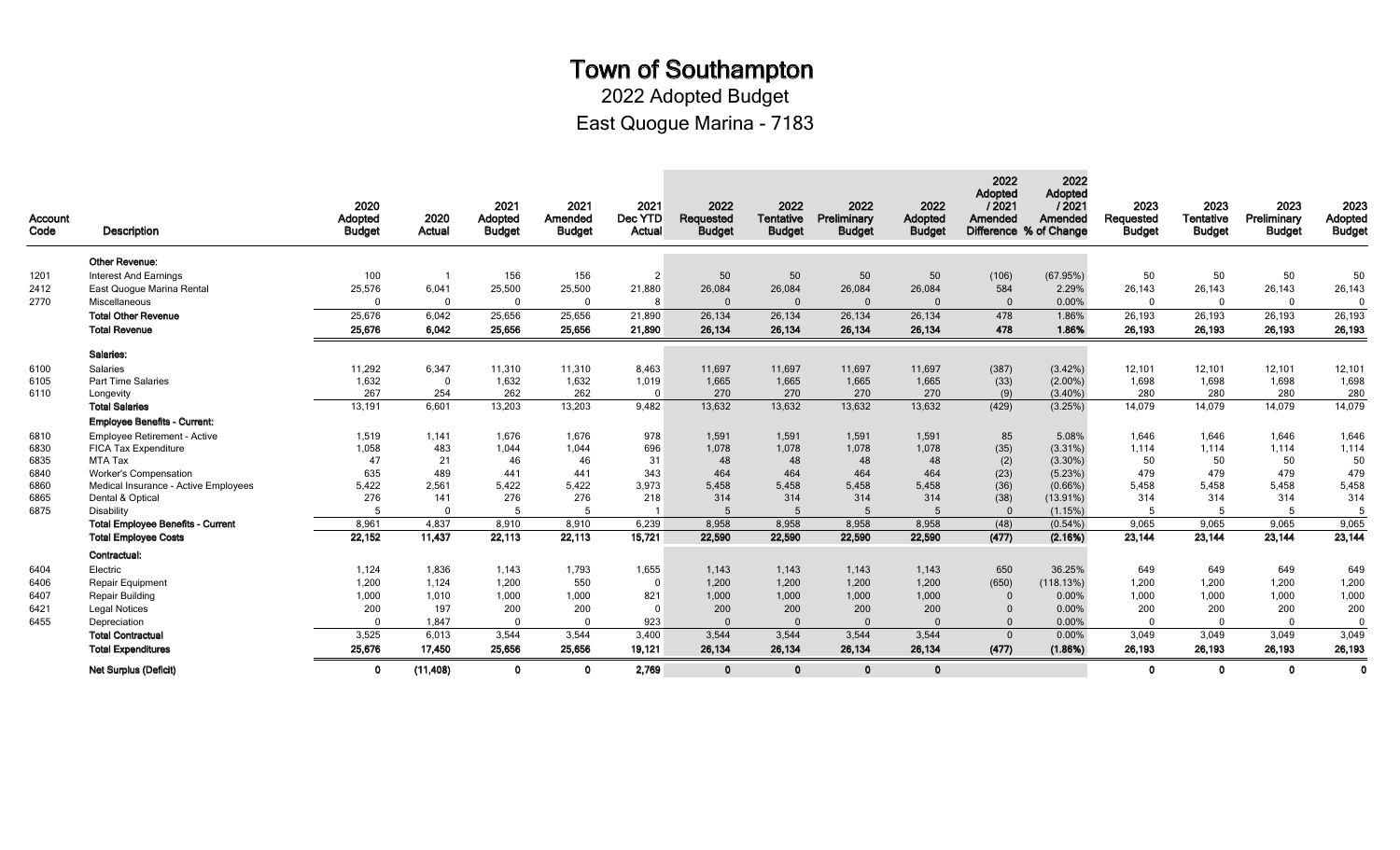## **PINE NECK MARINA - SUMMARY**

*Department: Pine Neck Marina*

**Budget Year:** 2022 **Division:** Parks & Recreation Department **Tax District:** Pine Neck Marina

**Cost Center #:** 7184 **Manager:** Kristen Doulos

### **Departmental Mission & Responsibilities:**

It is the intention of the Parks and Recreation Department to have a Request for Proposals (RFP) issued for the possible use of the vacant building on site to be used as a water sports facility for rental and instruction in the use of kayaks and paddleboards. The facility features 14 floating dock slips (30 ft max), power and water available away from docks.

The Department would also seek to upgrade a part of the facility for a picnic and barbecue area with tables and grills.

**Workload:**

**Goals & Objectives:**

**Legal Authority:**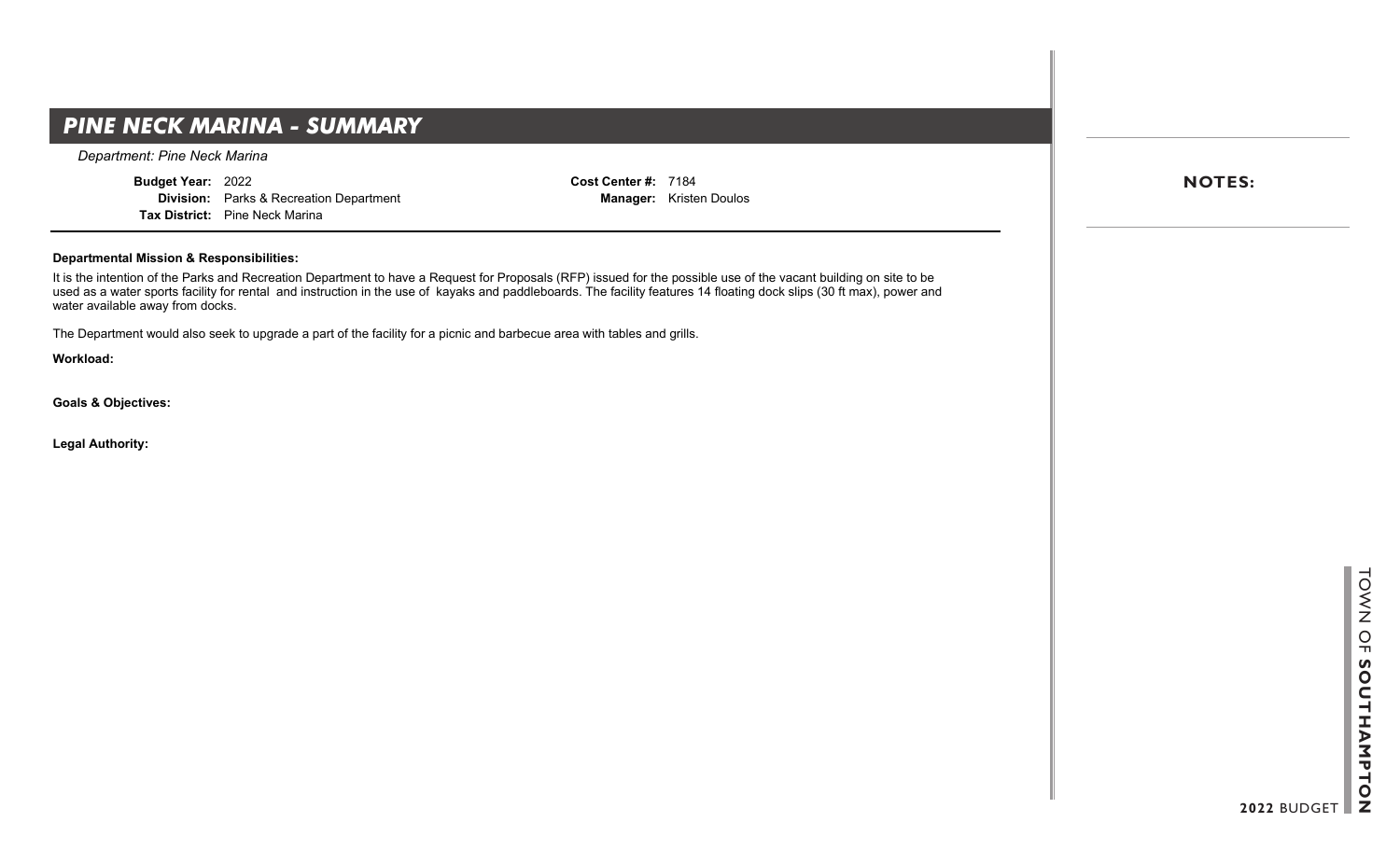| <b>Position</b>                          | Class/Grade/Step                                                 | Base<br>Salary | Longevity   | Other<br>Comp | Total<br>Comp | Benefits | Medical Employer | <b>FICA Retirement</b> | Other<br><b>Benefits</b> | <b>Total</b><br><b>Benefits</b> | <b>Total</b><br>Comp. &<br><b>Benefits</b> | Yrs<br>1/1/22 | Srv Alloc.<br>% |
|------------------------------------------|------------------------------------------------------------------|----------------|-------------|---------------|---------------|----------|------------------|------------------------|--------------------------|---------------------------------|--------------------------------------------|---------------|-----------------|
| <b>Parks &amp; Recreation Department</b> |                                                                  |                |             |               |               |          |                  |                        |                          |                                 |                                            |               |                 |
| <b>Docks &amp; Marinas</b>               |                                                                  |                |             |               |               |          |                  |                        |                          |                                 |                                            |               |                 |
| Pine Neck Marina - 7184                  |                                                                  |                |             |               |               |          |                  |                        |                          |                                 |                                            |               |                 |
| Maintenance Mechanic I                   | CSEA40HOUR - 7-1-2010 /<br>CSEA40HOUR - 7-1-2010 - C /<br>Step 3 | 4,936          | 0           | 0             | 4,936         | 2,886    | 389              | 654                    | 171                      | 4,100                           | 9,036                                      | 1.8           | 10.0            |
| Maintenance Mechanic III                 | CSEA40HOUR - 7-1-2010 /<br>CSEA40HOUR - 7-1-2010 - G /<br>Step 6 | 6,761          | 270         | 0             | 7,031         | 2,886    | 558              | 937                    | 287                      | 4,668                           | 11,699                                     | 8.8           | 10.0            |
| Dock Manager                             | PART-TIME                                                        | 1.665          | $\mathbf 0$ | 0             | 1.665         | 0        | 131              | 0                      | 59                       | 190                             | 1,855                                      |               | 10.0            |
| Total Pine Neck Marina - 7184            |                                                                  | 13,362         | 270         |               | 13,632        | 5,772    | 1,078            | 1,591                  | 517                      | 8,958                           | 22,590                                     |               |                 |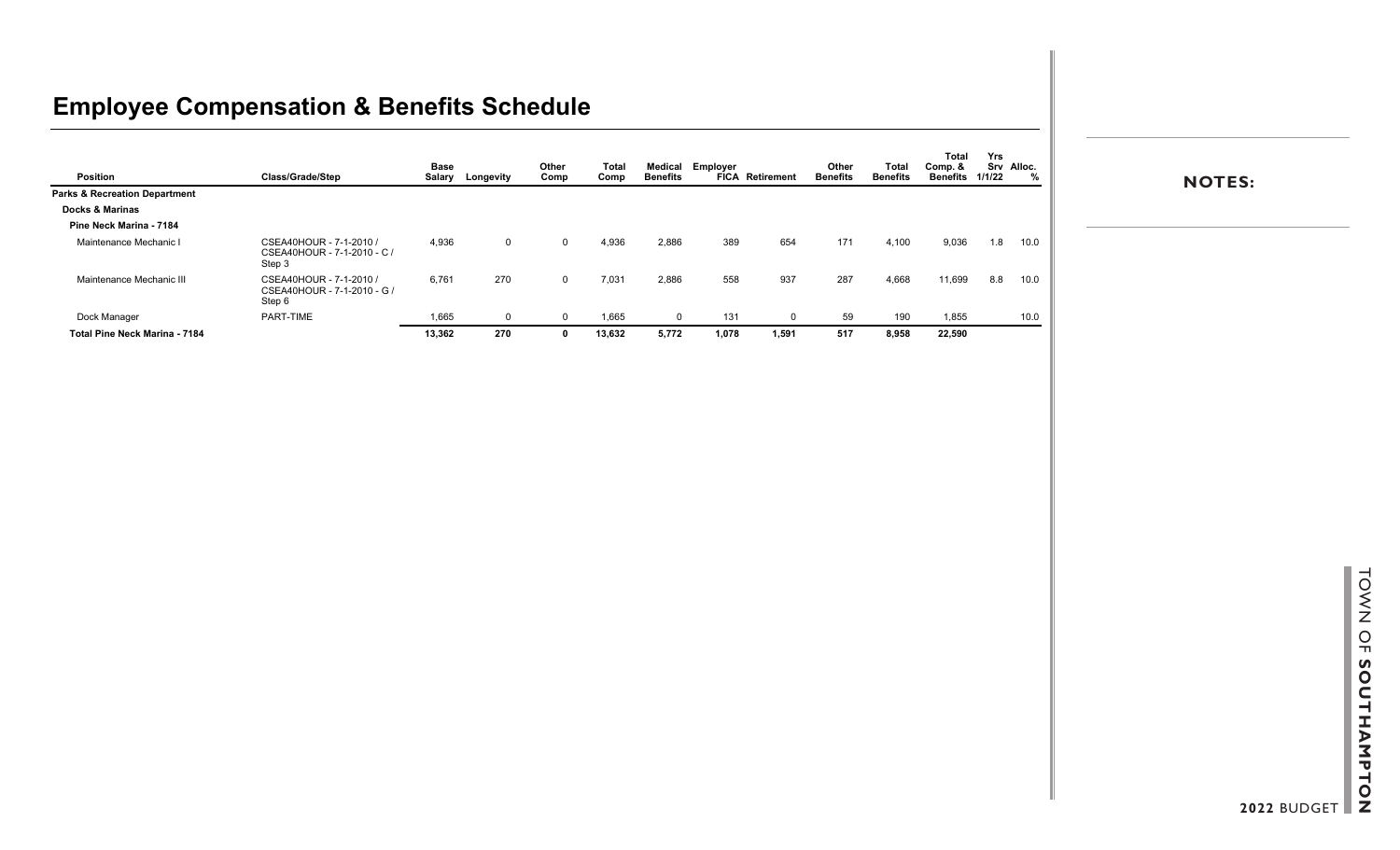2022 Adopted Budget

Pine Neck Marina - 7184

| <b>Account</b><br>Code | <b>Description</b>                       | 2020<br><b>Adopted</b><br><b>Budget</b> | 2020<br><b>Actual</b> | 2021<br>Adopted<br><b>Budget</b> | 2021<br>Amended<br><b>Budget</b> | 2021<br>Dec YTD<br>Actual | 2022<br>Requested<br><b>Budget</b> | 2022<br>Tentative<br><b>Budget</b> | 2022<br>Preliminary<br><b>Budget</b> | 2022<br>Adopted<br><b>Budget</b> | 2022<br>Adopted<br>12021<br>Amended | 2022<br>Adopted<br>/2021<br>Amended<br>Difference % of Change | 2023<br>Requested<br><b>Budget</b> | 2023<br><b>Tentative</b><br><b>Budget</b> | 2023<br>Preliminary<br><b>Budget</b> | 2023<br>Adopted<br><b>Budget</b> |
|------------------------|------------------------------------------|-----------------------------------------|-----------------------|----------------------------------|----------------------------------|---------------------------|------------------------------------|------------------------------------|--------------------------------------|----------------------------------|-------------------------------------|---------------------------------------------------------------|------------------------------------|-------------------------------------------|--------------------------------------|----------------------------------|
|                        | Other Revenue:                           |                                         |                       |                                  |                                  |                           |                                    |                                    |                                      |                                  |                                     |                                                               |                                    |                                           |                                      |                                  |
| 1201                   | <b>Interest And Earnings</b>             | 1,300                                   | 1,213                 | 1,261                            | 1.261                            | 418                       | 900                                | 900                                | 900                                  | 900                              | (361)                               | (28.64%)                                                      | 900                                | 900                                       | 900                                  | 900                              |
| 2411                   | Rentals - Dockage/Storage                | 30,000                                  | 30,100                | 30,000                           | 30,000                           | 32,470                    | 31,190                             | 31,190                             | 31,190                               | 31,190                           | 1,190                               | 3.97%                                                         | 31,014                             | 31,014                                    | 31,014                               | 31,014                           |
| 2770                   | <b>Miscellaneous</b>                     | $\Omega$                                | $\Omega$              | $\Omega$                         | $\overline{0}$                   | 8                         | $\Omega$                           | $\Omega$                           | $\Omega$                             | $\overline{0}$                   | $\overline{0}$                      | 0.00%                                                         | $\Omega$                           | $\Omega$                                  | $\Omega$                             | $\Omega$                         |
|                        | <b>Total Other Revenue</b>               | 31,300                                  | 31,313                | 31,261                           | 31,261                           | 32,896                    | 32,090                             | 32,090                             | 32,090                               | 32,090                           | 829                                 | 2.65%                                                         | 31,914                             | 31,914                                    | 31,914                               | 31,914                           |
|                        | <b>Total Revenue</b>                     | 31,300                                  | 31.313                | 31,261                           | 31,261                           | 32,896                    | 32,090                             | 32,090                             | 32,090                               | 32,090                           | 829                                 | 2.65%                                                         | 31,914                             | 31.914                                    | 31,914                               | 31,914                           |
|                        | Salaries:                                |                                         |                       |                                  |                                  |                           |                                    |                                    |                                      |                                  |                                     |                                                               |                                    |                                           |                                      |                                  |
| 6100                   | Salaries                                 | 11,292                                  | 6,347                 | 11,310                           | 11,310                           | 8,463                     | 11,697                             | 11,697                             | 11,697                               | 11,697                           | (387)                               | $(3.42\%)$                                                    | 12,101                             | 12,101                                    | 12,101                               | 12,101                           |
| 6105                   | <b>Part Time Salaries</b>                | 1,632                                   | $\Omega$              | 1,632                            | 1,632                            | 1,019                     | 1,665                              | 1,665                              | 1,665                                | 1,665                            | (33)                                | $(2.00\%)$                                                    | 1,698                              | 1,698                                     | 1,698                                | 1,698                            |
| 6110                   | Longevity                                | 267                                     | 254                   | 262                              | 262                              | $\Omega$                  | 270                                | 270                                | 270                                  | 270                              | (9)                                 | $(3.40\%)$                                                    | 280                                | 280                                       | 280                                  | 280                              |
|                        | <b>Total Salaries</b>                    | 13,191                                  | 6,601                 | 13,203                           | 13,203                           | 9,482                     | 13,632                             | 13,632                             | 13,632                               | 13,632                           | (429)                               | (3.25%)                                                       | 14,079                             | 14,079                                    | 14,079                               | 14,079                           |
|                        | <b>Employee Benefits - Current:</b>      |                                         |                       |                                  |                                  |                           |                                    |                                    |                                      |                                  |                                     |                                                               |                                    |                                           |                                      |                                  |
| 6810                   | <b>Employee Retirement - Active</b>      | 1,519                                   | 1,141                 | 1,676                            | 1.676                            | 978                       | 1,591                              | 1,591                              | 1,591                                | 1,591                            | 85                                  | 5.08%                                                         | 1,646                              | 1,646                                     | 1,646                                | 1,646                            |
| 6830                   | FICA Tax Expenditure                     | 1,058                                   | 483                   | 1,044                            | 1,044                            | 696                       | 1,078                              | 1,078                              | 1,078                                | 1,078                            | (35)                                | $(3.31\%)$                                                    | 1,114                              | 1,114                                     | 1,114                                | 1,114                            |
| 6835                   | MTA Tax                                  | 47                                      | 21                    | 46                               | 46                               | 31                        | 48                                 | 48                                 | 48                                   | 48                               | (2)                                 | $(3.30\%)$                                                    | 50                                 | 50                                        | 50                                   | 50                               |
| 6840                   | <b>Worker's Compensation</b>             | 635                                     | 489                   | 441                              | 441                              | 343                       | 464                                | 464                                | 464                                  | 464                              | (23)                                | (5.23%)                                                       | 479                                | 479                                       | 479                                  | 479                              |
| 6860                   | Medical Insurance - Active Employees     | 5,422                                   | 2,561                 | 5,422                            | 5,422                            | 3,973                     | 5,458                              | 5,458                              | 5,458                                | 5,458                            | (36)                                | $(0.66\%)$                                                    | 5,458                              | 5,458                                     | 5,458                                | 5,458                            |
| 6865                   | Dental & Optical                         | 276                                     | 141                   | 276                              | 276                              | 218                       | 314                                | 314                                | 314                                  | 314                              | (38)                                | $(13.91\%)$                                                   | 314                                | 314                                       | 314                                  | 314                              |
| 6875                   | Disability                               |                                         | $\Omega$              | 5                                | -5                               |                           | 5                                  |                                    | $\overline{5}$                       | 5                                | $\Omega$                            | (1.15%)                                                       | -5                                 | 5                                         | 5                                    |                                  |
|                        | <b>Total Emplovee Benefits - Current</b> | 8,961                                   | 4,837                 | 8,910                            | 8,910                            | 6,239                     | 8,958                              | 8,958                              | 8,958                                | 8,958                            | (48)                                | $(0.54\%)$                                                    | 9,065                              | 9,065                                     | 9,065                                | 9,065                            |
|                        | <b>Total Employee Costs</b>              | 22,152                                  | 11,437                | 22,113                           | 22,113                           | 15,721                    | 22,590                             | 22,590                             | 22,590                               | 22,590                           | (477)                               | (2.16%)                                                       | 23,144                             | 23,144                                    | 23,144                               | 23,144                           |
|                        | Contractual:                             |                                         |                       |                                  |                                  |                           |                                    |                                    |                                      |                                  |                                     |                                                               |                                    |                                           |                                      |                                  |
| 6404                   | Electric                                 | 2,215                                   | 1,710                 | 2,215                            | 2,215                            | 1,375                     | 2,500                              | 2,500                              | 2,500                                | 2,500                            | (285)                               | (12.87%)                                                      | 2,804                              | 2,804                                     | 2,804                                | 2,804                            |
| 6406                   | <b>Repair Equipment</b>                  | 2,000                                   | 1,223                 | 2,000                            | 2,000                            | $\Omega$                  | 2,000                              | 2,000                              | 2,000                                | 2,000                            | $\overline{0}$                      | 0.00%                                                         | 2,000                              | 2,000                                     | 2,000                                | 2,000                            |
| 6407                   | Repair Building                          | 4,533                                   | 4,396                 | 4,533                            | 4,533                            | 2,863                     | 4,600                              | 4,600                              | 4,600                                | 4,600                            | (67)                                | $(1.48\%)$                                                    | 3,566                              | 3,566                                     | 3,566                                | 3,566                            |
| 6421                   | <b>Legal Notices</b>                     | 400                                     | 255                   | 400                              | 400                              | 233                       | 400                                | 400                                | 400                                  | 400                              | $\Omega$                            | 0.00%                                                         | 400                                | 400                                       | 400                                  | 400                              |
|                        | <b>Total Contractual</b>                 | 9.148                                   | 7,584                 | 9.148                            | 9.148                            | 4.471                     | 9,500                              | 9,500                              | 9,500                                | 9,500                            | (352)                               | (3.85%)                                                       | 8,770                              | 8,770                                     | 8.770                                | 8,770                            |
|                        | <b>Total Expenditures</b>                | 31,300                                  | 19,022                | 31,261                           | 31.261                           | 20,193                    | 32,090                             | 32,090                             | 32,090                               | 32,090                           | (829)                               | (2.65%)                                                       | 31,914                             | 31,914                                    | 31,914                               | 31,914                           |
|                        | <b>Net Surplus (Deficit)</b>             | 0                                       | 12,291                | $\mathbf{0}$                     | $\Omega$                         | 12.703                    | $\mathbf{0}$                       | $\mathbf{0}$                       | $\Omega$                             | $\Omega$                         |                                     |                                                               | -0                                 | $\mathbf{0}$                              | $\mathbf{0}$                         | 0                                |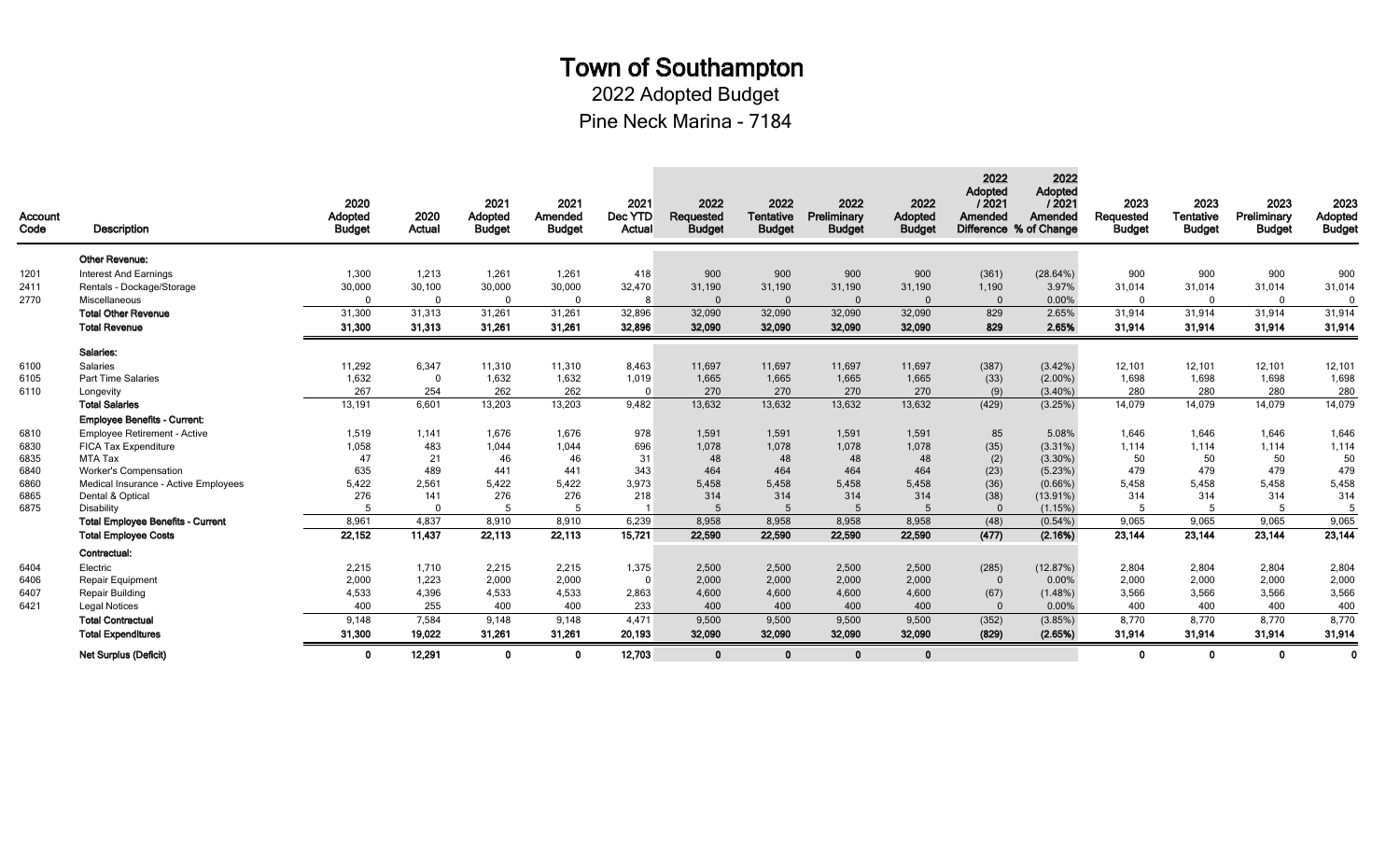## **BEAVER CREEK MARINA - SUMMARY**

*Department: Beaver Creek Marina*

**Budget Year:** 2022

**Division:** Parks & Recreation Department **Tax District:** Beaver Creek Marina

**Cost Center #:** 7186 **Manager:** Kristen Doulos **NOTES:**

### **Departmental Mission & Responsibilities:**

Parks & Recreation Beaver Dam Marina Division maintains and improves the nine (9) slip marina at Beaver Dam Creek Road, Westhampton. In addition, the surrounding areas have been cleared of all structures and will be maintained in a natural state for public enjoyment. The Beaver Dam Marina is part of the Docks & Marinas Enterprise Fund. There are no buildings related to this marina, we supply limited fresh water and limited electric for tenants use.

**Workload:**

**Goals & Objectives:**

**Legal Authority:**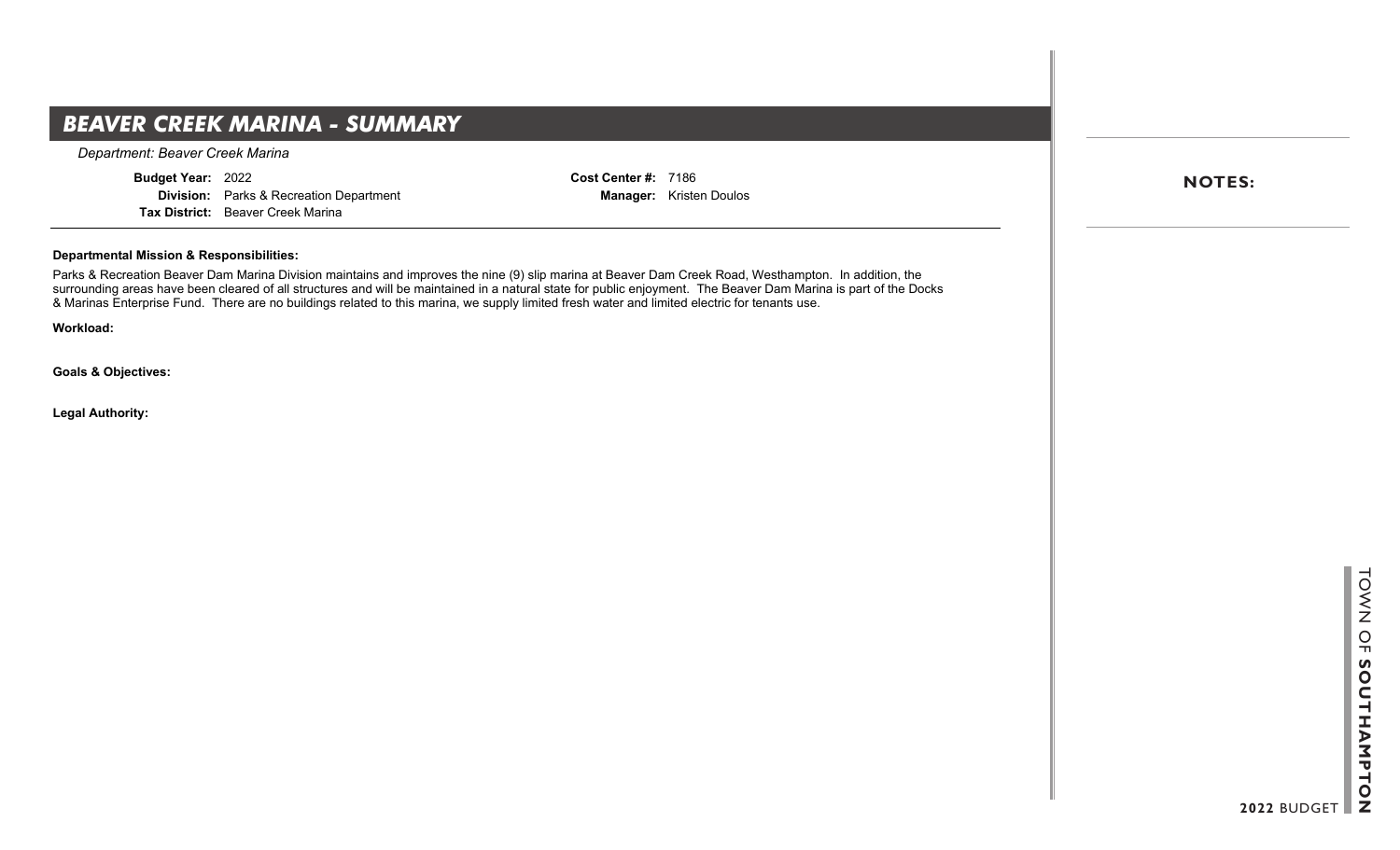| <b>Position</b>                          | Class/Grade/Step                                                 | Base<br>Salary | Longevity | Other<br>Comp | <b>Total</b><br>Comp | Benefits | Medical Employer | <b>FICA Retirement</b> | Other<br><b>Benefits</b> | <b>Total</b><br>Benefits | <b>Total</b><br>Comp. &<br><b>Benefits</b> | Yrs<br>1/1/22 | Srv Alloc.<br>% |
|------------------------------------------|------------------------------------------------------------------|----------------|-----------|---------------|----------------------|----------|------------------|------------------------|--------------------------|--------------------------|--------------------------------------------|---------------|-----------------|
| <b>Parks &amp; Recreation Department</b> |                                                                  |                |           |               |                      |          |                  |                        |                          |                          |                                            |               |                 |
| Docks & Marinas                          |                                                                  |                |           |               |                      |          |                  |                        |                          |                          |                                            |               |                 |
| Beaver Creek Marina - 7186               |                                                                  |                |           |               |                      |          |                  |                        |                          |                          |                                            |               |                 |
| Maintenance Mechanic I                   | CSEA40HOUR - 7-1-2010 /<br>CSEA40HOUR - 7-1-2010 - C /<br>Step 3 | 4,936          | 0         |               | 4,936                | 2,886    | 389              | 654                    | 171                      | 4,100                    | 9,036                                      | 1.8           | 10.0            |
| Maintenance Mechanic III                 | CSEA40HOUR - 7-1-2010 /<br>CSEA40HOUR - 7-1-2010 - G /<br>Step 6 | 6,761          | 270       | $\Omega$      | 7.031                | 2,886    | 558              | 937                    | 287                      | 4.668                    | 11,699                                     | 8.8           | 10.0            |
| Dock Manager                             | PART-TIME                                                        | 1,665          |           |               | 1,665                | 0        | 131              |                        | 59                       | 190                      | 1,855                                      |               | 10.0            |
| Total Beaver Creek Marina - 7186         |                                                                  | 13,362         | 270       |               | 13,632               | 5,772    | 1,078            | 1,591                  | 517                      | 8,958                    | 22,590                                     |               |                 |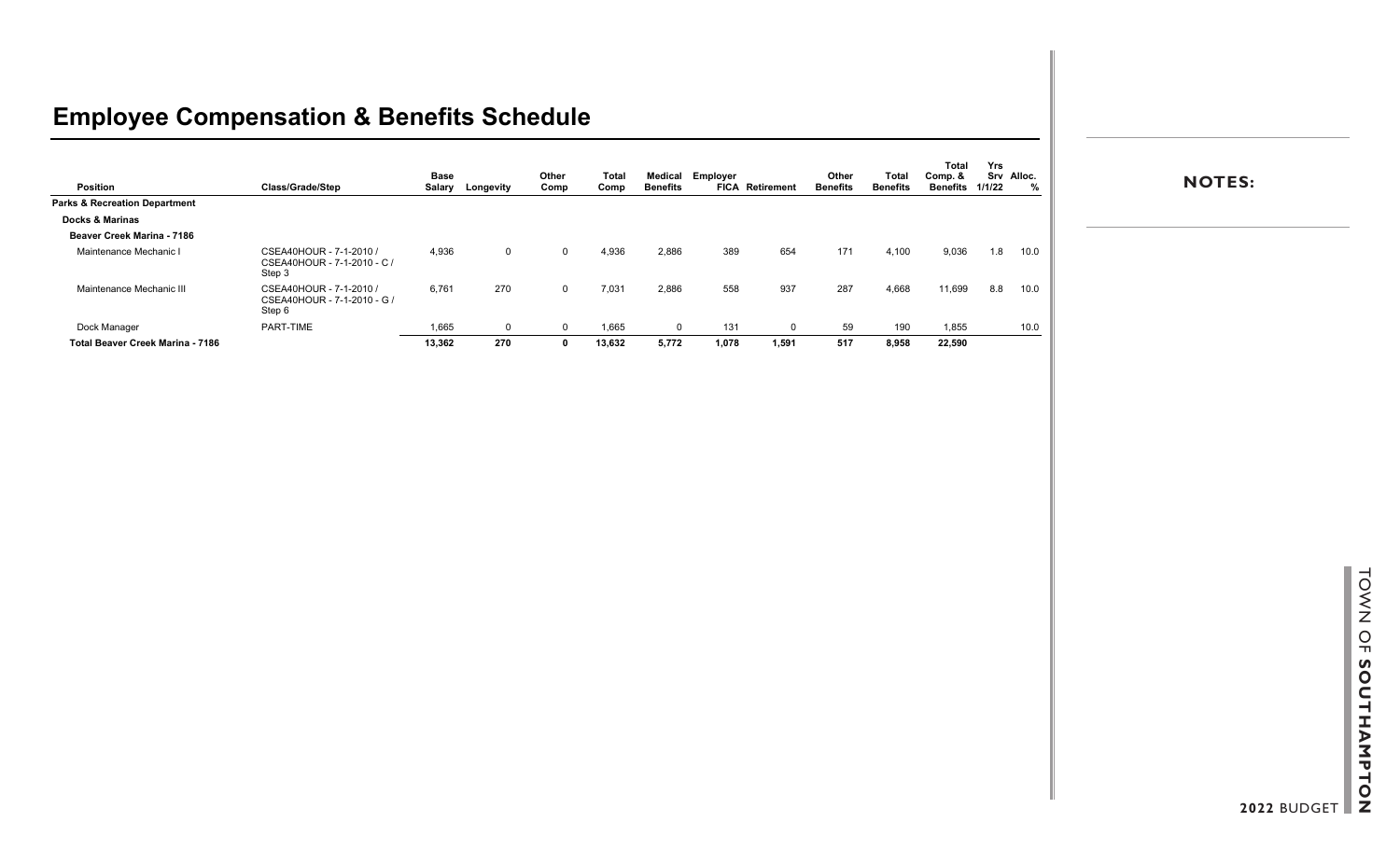Beaver Creek Marina - 7186 2022 Adopted Budget

| Account<br>Code | <b>Description</b>                       | 2020<br>Adopted<br><b>Budget</b> | 2020<br><b>Actual</b> | 2021<br>Adopted<br><b>Budget</b> | 2021<br>Amended<br><b>Budget</b> | 2021<br>Dec YTD<br>Actual | 2022<br>Requested<br><b>Budget</b> | 2022<br><b>Tentative</b><br><b>Budget</b> | 2022<br>Preliminary<br><b>Budget</b> | 2022<br>Adopted<br><b>Budget</b> | 2022<br>Adopted<br>12021<br>Amended | 2022<br>Adopted<br>12021<br>Amended<br>Difference % of Change | 2023<br>Requested<br><b>Budget</b> | 2023<br><b>Tentative</b><br><b>Budget</b> | 2023<br>Preliminary<br><b>Budget</b> | 2023<br>Adopted<br><b>Budget</b> |
|-----------------|------------------------------------------|----------------------------------|-----------------------|----------------------------------|----------------------------------|---------------------------|------------------------------------|-------------------------------------------|--------------------------------------|----------------------------------|-------------------------------------|---------------------------------------------------------------|------------------------------------|-------------------------------------------|--------------------------------------|----------------------------------|
|                 | <b>Other Revenue:</b>                    |                                  |                       |                                  |                                  |                           |                                    |                                           |                                      |                                  |                                     |                                                               |                                    |                                           |                                      |                                  |
| 1201            | <b>Interest And Earnings</b>             | 150                              | 70                    | 81                               | 81                               | 16                        | 44                                 | 44                                        | 44                                   | 44                               | (37)                                | (45.85%)                                                      | 44                                 | 44                                        | 44                                   | 44                               |
| 2411            | Rentals - Dockage/Storage                | 28,802                           | 17,100                | 28,832                           | 28,832                           | 16,810                    | 29,546                             | 29,546                                    | 29,546                               | 29,546                           | 714                                 | 2.48%                                                         | 29,940                             | 29,940                                    | 29,940                               | 29,940                           |
| 2770            | Miscellaneous                            | $\Omega$                         | $\Omega$              | $\Omega$                         | $\theta$                         | 8                         | $\Omega$                           | $\Omega$                                  | $\Omega$                             |                                  | $\Omega$                            | 0.00%                                                         | $\Omega$                           | $\Omega$                                  | $\Omega$                             | $\Omega$                         |
|                 | <b>Total Other Revenue</b>               | 28,952                           | 17.170                | 28.913                           | 28,913                           | 16,834                    | 29,590                             | 29,590                                    | 29,590                               | 29,590                           | 677                                 | 2.34%                                                         | 29.984                             | 29.984                                    | 29.984                               | 29,984                           |
|                 | <b>Total Revenue</b>                     | 28,952                           | 17,170                | 28,913                           | 28,913                           | 16,834                    | 29,590                             | 29,590                                    | 29,590                               | 29,590                           | 677                                 | 2.34%                                                         | 29,984                             | 29,984                                    | 29,984                               | 29,984                           |
|                 | Salaries:                                |                                  |                       |                                  |                                  |                           |                                    |                                           |                                      |                                  |                                     |                                                               |                                    |                                           |                                      |                                  |
| 6100            | Salaries                                 | 11,292                           | 6,347                 | 11,310                           | 11,310                           | 8,463                     | 11,697                             | 11,697                                    | 11,697                               | 11,697                           | (387)                               | $(3.42\%)$                                                    | 12,101                             | 12,101                                    | 12,101                               | 12,101                           |
| 6105            | Part Time Salaries                       | 1,632                            | $\Omega$              | 1,632                            | 1,632                            | 1,019                     | 1,665                              | 1,665                                     | 1,665                                | 1,665                            | (33)                                | $(2.00\%)$                                                    | 1,698                              | 1,698                                     | 1,698                                | 1,698                            |
| 6110            | Longevity                                | 267                              | 254                   | 262                              | 262                              | $\Omega$                  | 270                                | 270                                       | 270                                  | 270                              | (9)                                 | $(3.40\%)$                                                    | 280                                | 280                                       | 280                                  | 280                              |
|                 | <b>Total Salaries</b>                    | 13,191                           | 6,601                 | 13,203                           | 13,203                           | 9,482                     | 13,632                             | 13,632                                    | 13,632                               | 13,632                           | (429)                               | (3.25%)                                                       | 14,079                             | 14,079                                    | 14,079                               | 14,079                           |
|                 | <b>Employee Benefits - Current:</b>      |                                  |                       |                                  |                                  |                           |                                    |                                           |                                      |                                  |                                     |                                                               |                                    |                                           |                                      |                                  |
| 6810            | <b>Employee Retirement - Active</b>      | 1,519                            | 1,141                 | 1,676                            | 1,676                            | 978                       | 1,591                              | 1,591                                     | 1,591                                | 1,591                            | 85                                  | 5.08%                                                         | 1,646                              | 1,646                                     | 1,646                                | 1,646                            |
| 6830            | <b>FICA Tax Expenditure</b>              | 1,058                            | 483                   | 1,044                            | 1,044                            | 696                       | 1,078                              | 1,078                                     | 1,078                                | 1,078                            | (35)                                | $(3.31\%)$                                                    | 1,114                              | 1,114                                     | 1,114                                | 1,114                            |
| 6835            | MTA Tax                                  | 47                               | 21                    | 46                               | 46                               | 31                        | 48                                 | 48                                        | 48                                   | 48                               | (2)                                 | $(3.30\%)$                                                    | 50                                 | 50                                        | 50                                   | 50                               |
| 6840            | <b>Worker's Compensation</b>             | 635                              | 489                   | 441                              | 441                              | 343                       | 464                                | 464                                       | 464                                  | 464                              | (23)                                | (5.23%)                                                       | 479                                | 479                                       | 479                                  | 479                              |
| 6860            | Medical Insurance - Active Employees     | 5,422                            | 2,561                 | 5,422                            | 5,422                            | 3,973                     | 5,458                              | 5,458                                     | 5,458                                | 5,458                            | (36)                                | $(0.66\%)$                                                    | 5,458                              | 5,458                                     | 5,458                                | 5,458                            |
| 6865            | Dental & Optical                         | 276                              | 141                   | 276                              | 276                              | 218                       | 314                                | 314                                       | 314                                  | 314                              | (38)                                | $(13.91\%)$                                                   | 314                                | 314                                       | 314                                  | 314                              |
| 6875            | Disability                               |                                  | $\Omega$              |                                  | 5                                |                           | 5                                  | $\overline{5}$                            | 5                                    |                                  | $\Omega$                            | (1.15%)                                                       | -5                                 | .5                                        | 5                                    |                                  |
|                 | <b>Total Employee Benefits - Current</b> | 8,961                            | 4,837                 | 8,910                            | 8,910                            | 6,239                     | 8.958                              | 8,958                                     | 8,958                                | 8,958                            | (48)                                | $(0.54\%)$                                                    | 9,065                              | 9.065                                     | 9.065                                | 9,065                            |
|                 | <b>Total Employee Costs</b>              | 22,152                           | 11,437                | 22,113                           | 22,113                           | 15,721                    | 22,590                             | 22,590                                    | 22,590                               | 22,590                           | (477)                               | (2.16%)                                                       | 23,144                             | 23,144                                    | 23.144                               | 23,144                           |
|                 | Contractual:                             |                                  |                       |                                  |                                  |                           |                                    |                                           |                                      |                                  |                                     |                                                               |                                    |                                           |                                      |                                  |
| 6404            | Electric                                 | 1,000                            | 740                   | 1,000                            | 1,500                            | 1,325                     | 1,000                              | 1,000                                     | 1,000                                | 1,000                            | 500                                 | 33.33%                                                        | 1,000                              | 1,000                                     | 1.000                                | 1,000                            |
| 6406            | <b>Repair Equipment</b>                  | 5,000                            | 41                    | 5,000                            | 4,500                            | 431                       | 5,000                              | 5,000                                     | 5,000                                | 5,000                            | (500)                               | $(11.11\%)$                                                   | 4,840                              | 4,840                                     | 4,840                                | 4,840                            |
| 6421            | <b>Legal Notices</b>                     | 800                              | 255                   | 800                              | 800                              | $\Omega$                  | 1,000                              | 1,000                                     | 1,000                                | 1,000                            | (200)                               | (24.95%)                                                      | 1,000                              | 1,000                                     | 1,000                                | 1,000                            |
|                 | <b>Total Contractual</b>                 | 6,800                            | 1,036                 | 6,800                            | 6,800                            | 1,756                     | 7,000                              | 7,000                                     | 7,000                                | 7,000                            | (200)                               | $(2.94\%)$                                                    | 6,840                              | 6,840                                     | 6,840                                | 6,840                            |
|                 | <b>Total Expenditures</b>                | 28,952                           | 12,474                | 28,913                           | 28,913                           | 17,477                    | 29,590                             | 29,590                                    | 29,590                               | 29,590                           | (677)                               | (2.34%)                                                       | 29,984                             | 29,984                                    | 29,984                               | 29,984                           |
|                 | <b>Net Surplus (Deficit)</b>             | $\Omega$                         | 4,696                 | $\mathbf{0}$                     | 0                                | (643)                     | $\mathbf 0$                        | $\mathbf{0}$                              | $\mathbf 0$                          | $\mathbf{0}$                     |                                     |                                                               | $\mathbf 0$                        | $\Omega$                                  | $\Omega$                             | 0                                |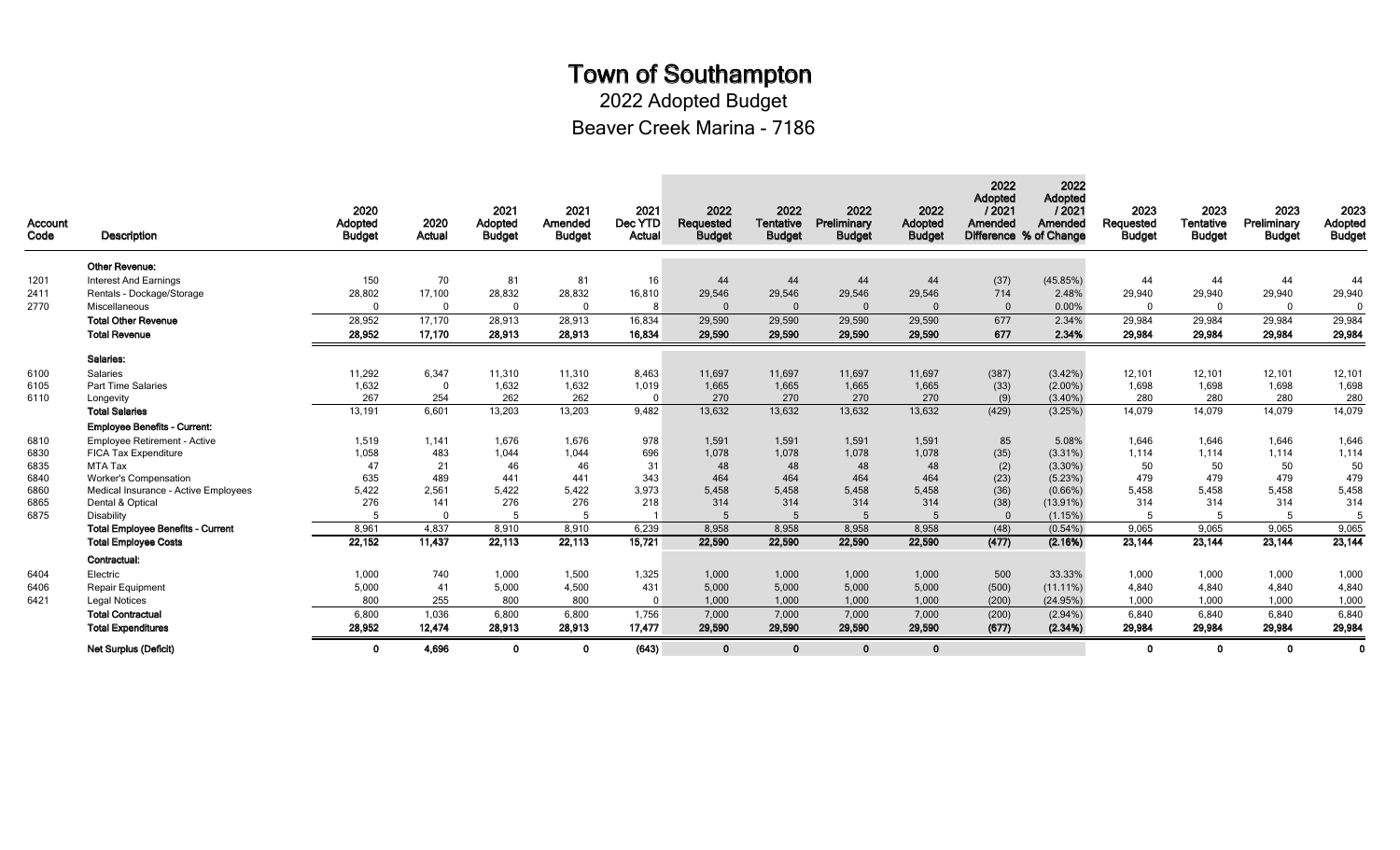## **BISHOP'S MARINA - SUMMARY**

*Department: Bishop's Marina*

**Budget Year:** 2022

**Division:** Parks & Recreation Department **Tax District:** Bishop's Marina

**Cost Center #:** 7187 **Manager:** Kristen Doulos

### **Departmental Mission & Responsibilities:**

It is the intention of the Parks and Recreation Department to operate a 22 slip recreational marina. The facility features fixed pier boat slips. There are no buildings related to this marina. The Town will supply limited fresh water and limited electric for tenants use. We will have to run utilities after the Town takes possession of the marina.

### **Workload:**

There are solid fixed piers to moor vessels up to twenty one (21) feet. Rental fees are based on the surrounding areas and are set at \$ 100 per foot per slip. Bishop's Marina will be administered through the Parks Maintenance Division.

**Goals & Objectives:**

**Legal Authority:**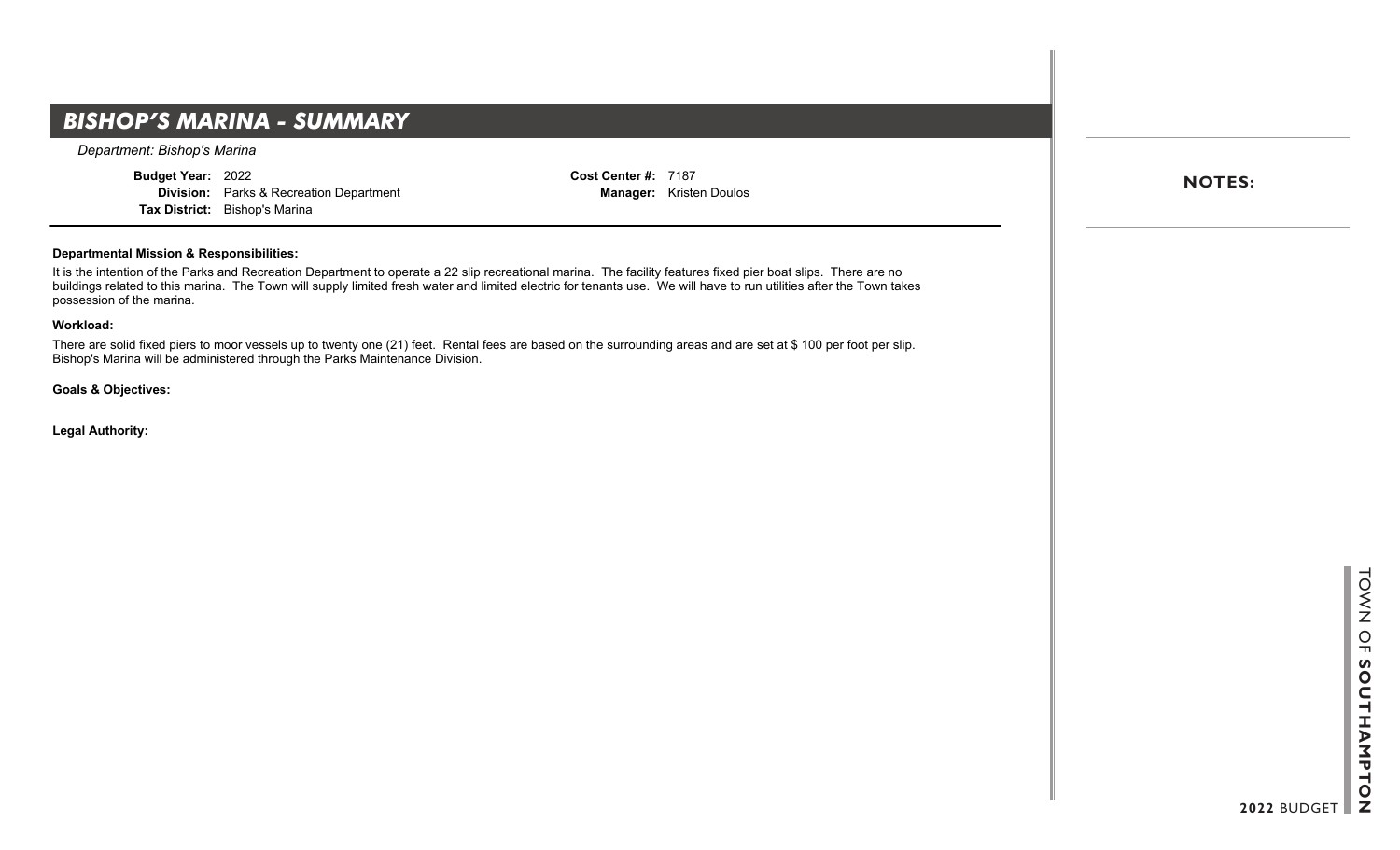| <b>Position</b>                          | Class/Grade/Step                                                 | <b>Base</b><br>Salary | Longevity    | Other<br>Comp | <b>Total</b><br>Comp | Medical<br>Benefits | Employer | <b>FICA Retirement</b> | Other<br><b>Benefits</b> | <b>Total</b><br><b>Benefits</b> | <b>Total</b><br>Comp. &<br><b>Benefits</b> | Yrs<br>1/1/22 | Srv Alloc.<br>% |
|------------------------------------------|------------------------------------------------------------------|-----------------------|--------------|---------------|----------------------|---------------------|----------|------------------------|--------------------------|---------------------------------|--------------------------------------------|---------------|-----------------|
| <b>Parks &amp; Recreation Department</b> |                                                                  |                       |              |               |                      |                     |          |                        |                          |                                 |                                            |               |                 |
| <b>Docks &amp; Marinas</b>               |                                                                  |                       |              |               |                      |                     |          |                        |                          |                                 |                                            |               |                 |
| <b>Bishop's Marina - 7187</b>            |                                                                  |                       |              |               |                      |                     |          |                        |                          |                                 |                                            |               |                 |
| Maintenance Mechanic I                   | CSEA40HOUR - 7-1-2010 /<br>CSEA40HOUR - 7-1-2010 - C /<br>Step 3 | 4,936                 | $\mathbf{0}$ |               | 4,936                | 2,886               | 389      | 654                    | 171                      | 4,100                           | 9,036                                      | 1.8           | 10.0            |
| Maintenance Mechanic III                 | CSEA40HOUR - 7-1-2010 /<br>CSEA40HOUR - 7-1-2010 - G /<br>Step 6 | 6,761                 | 270          | $\Omega$      | 7,031                | 2,886               | 558      | 937                    | 287                      | 4,668                           | 11,699                                     | 8.8           | 10.0            |
| Dock Manager                             | PART-TIME                                                        | 1,665                 | $\mathbf{0}$ |               | 1,665                |                     | 131      | $\Omega$               | 59                       | 190                             | 1,855                                      |               | 10.0            |
| Total Bishop's Marina - 7187             |                                                                  | 13,362                | 270          |               | 13,632               | 5,772               | 1,078    | 1.591                  | 517                      | 8,958                           | 22,590                                     |               |                 |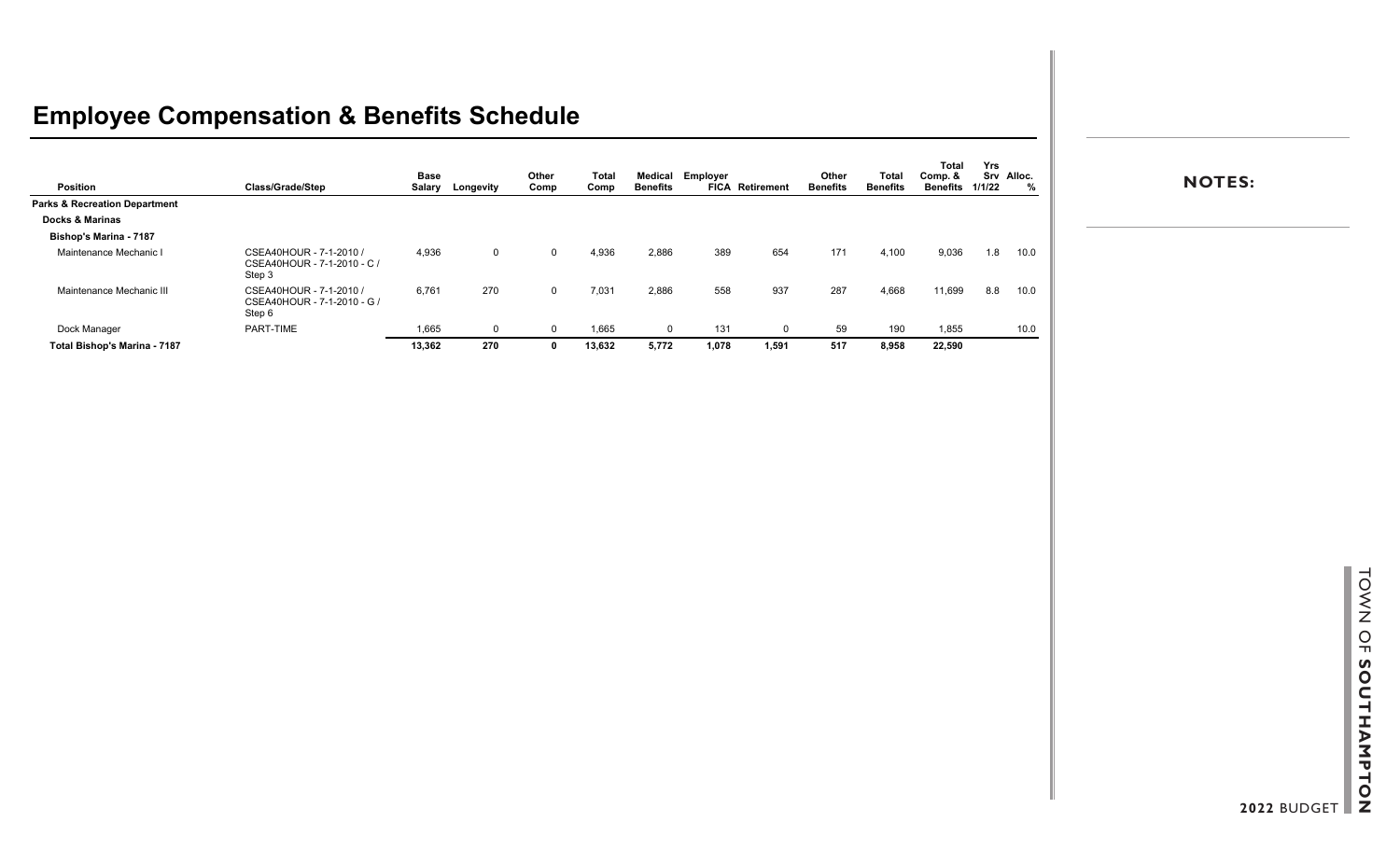Bishop's Marina - 7187 2022 Adopted Budget

| Account<br>Code | <b>Description</b>                                                      | 2020<br>Adopted<br><b>Budget</b> | 2020<br>Actual       | 2021<br>Adopted<br><b>Budget</b> | 2021<br>Amended<br><b>Budget</b> | 2021<br>Dec YTD<br>Actual | 2022<br>Requested<br><b>Budget</b> | 2022<br>Tentative<br><b>Budget</b> | 2022<br>Preliminary<br><b>Budget</b> | 2022<br>Adopted<br><b>Budget</b> | 2022<br>Adopted<br>12021<br>Amended | 2022<br>Adopted<br>12021<br>Amended<br>Difference % of Change | 2023<br>Requested<br><b>Budget</b> | 2023<br><b>Tentative</b><br><b>Budget</b> | 2023<br>Preliminary<br><b>Budget</b> | 2023<br>Adopted<br><b>Budget</b> |
|-----------------|-------------------------------------------------------------------------|----------------------------------|----------------------|----------------------------------|----------------------------------|---------------------------|------------------------------------|------------------------------------|--------------------------------------|----------------------------------|-------------------------------------|---------------------------------------------------------------|------------------------------------|-------------------------------------------|--------------------------------------|----------------------------------|
|                 | <b>Real Property Taxes:</b>                                             |                                  |                      |                                  |                                  |                           |                                    |                                    |                                      |                                  |                                     |                                                               |                                    |                                           |                                      |                                  |
| 1001            | <b>Property Taxes</b>                                                   | $\Omega$                         | $\mathbf{0}$         | 24,613                           | 24,613                           | 24,613                    | 12,090                             | 12,090                             | 12,090                               | 12,090                           | (12, 523)                           | (50.88%)                                                      | 12,644                             | 12,644                                    | 12,644                               | 12,644                           |
|                 | <b>Total Real Property Taxes</b><br><b>Other Revenue:</b>               | $\Omega$                         | $\mathbf{0}$         | 24,613                           | 24,613                           | 24,613                    | 12,090                             | 12,090                             | 12,090                               | 12,090                           | (12, 523)                           | (50.88%)                                                      | 12,644                             | 12,644                                    | 12,644                               | 12,644                           |
| 1201            | <b>Interest And Earnings</b>                                            | 100                              | $\Omega$             | 100                              | 100                              | 6                         | 100                                | 100                                | 100                                  | 100                              | $\overline{0}$                      | 0.00%                                                         | 100                                | 100                                       | 100                                  | 100                              |
| 2411<br>2770    | Rentals - Dockage/Storage<br>Miscellaneous                              | 24,652<br>$\Omega$               | $\Omega$<br>$\Omega$ | $\Omega$<br>$\Omega$             | $\Omega$<br>$\Omega$             | 17,600<br>8               | 13,000<br>$\Omega$                 | 13,000<br>$\Omega$                 | 13,000<br>$\Omega$                   | 13,000<br>$\overline{0}$         | 13,000<br>$\overline{0}$            | 100.00%<br>0.00%                                              | 13,000<br>$\Omega$                 | 13,000<br>$\mathbf 0$                     | 13,000<br>$\overline{0}$             | 13,000<br>$\mathbf{0}$           |
|                 | <b>Total Other Revenue</b>                                              | 24,752                           | $\Omega$             | 100                              | 100                              | 17,614                    | 13,100                             | 13,100                             | 13,100                               | 13,100                           | 13,000                              | 13000.00%                                                     | 13,100                             | 13,100                                    | 13,100                               | 13,100                           |
|                 | <b>Total Revenue</b>                                                    | 24,752                           | $\Omega$             | 24,713                           | 24.713                           | 42.227                    | 25,190                             | 25,190                             | 25,190                               | 25.190                           | 477                                 | 1.93%                                                         | 25,744                             | 25,744                                    | 25,744                               | 25,744                           |
|                 | Salaries:                                                               |                                  |                      |                                  |                                  |                           |                                    |                                    |                                      |                                  |                                     |                                                               |                                    |                                           |                                      |                                  |
| 6100            | Salaries                                                                | 11,292                           | 6,347                | 11,310                           | 11,310                           | 8,463                     | 11,697                             | 11,697                             | 11,697                               | 11,697                           | (387)                               | $(3.42\%)$                                                    | 12,101                             | 12,101                                    | 12,101                               | 12,101                           |
| 6105            | <b>Part Time Salaries</b>                                               | 1,632                            | $\mathbf{0}$         | 1,632                            | 1,632                            | 1,019                     | 1,665                              | 1,665                              | 1,665                                | 1,665                            | (33)                                | $(2.00\%)$                                                    | 1,698                              | 1,698                                     | 1,698                                | 1,698                            |
| 6110            | Longevity                                                               | 267                              | 254                  | 262                              | 262                              | $\Omega$                  | 270                                | 270                                | 270                                  | 270                              | (9)                                 | $(3.40\%)$                                                    | 280                                | 280                                       | 280                                  | 280                              |
|                 | <b>Total Salaries</b>                                                   | 13,191                           | 6,601                | 13,203                           | 13,203                           | 9,482                     | 13,632                             | 13,632                             | 13,632                               | 13,632                           | (429)                               | (3.25%)                                                       | 14,079                             | 14,079                                    | 14,079                               | 14,079                           |
|                 | <b>Employee Benefits - Current:</b>                                     |                                  |                      |                                  |                                  |                           |                                    |                                    |                                      |                                  |                                     |                                                               |                                    |                                           |                                      |                                  |
| 6810            | <b>Employee Retirement - Active</b>                                     | 1,519                            | 1,141                | 1,676                            | 1,676                            | 978                       | 1,591                              | 1,591                              | 1,591                                | 1,591                            | 85                                  | 5.08%                                                         | 1,646                              | 1,646                                     | 1,646                                | 1,646                            |
| 6830            | <b>FICA Tax Expenditure</b>                                             | 1,058                            | 483                  | 1,044                            | 1,044                            | 696                       | 1,078                              | 1,078                              | 1,078                                | 1,078                            | (35)                                | $(3.31\%)$                                                    | 1,114                              | 1,114                                     | 1,114                                | 1,114                            |
| 6835            | MTA Tax                                                                 | 47                               | 21                   | 46                               | 46                               | 31                        | 48                                 | 48                                 | 48                                   | 48                               | (2)                                 | $(3.30\%)$                                                    | 50                                 | 50                                        | 50                                   | 50                               |
| 6840            | <b>Worker's Compensation</b>                                            | 635                              | 489                  | 441                              | 441                              | 343                       | 464                                | 464                                | 464                                  | 464                              | (23)                                | (5.23%)                                                       | 479                                | 479                                       | 479                                  | 479                              |
| 6860            | Medical Insurance - Active Employees                                    | 5,422                            | 2,561                | 5,422                            | 5,422                            | 3,973                     | 5,458                              | 5,458                              | 5,458                                | 5,458                            | (36)                                | $(0.66\%)$                                                    | 5,458                              | 5,458                                     | 5,458                                | 5,458                            |
| 6865            | Dental & Optical                                                        | 276                              | 141                  | 276                              | 276                              | 218                       | 314                                | 314                                | 314                                  | 314                              | (38)                                | $(13.91\%)$                                                   | 314                                | 314                                       | 314                                  | 314                              |
| 6875            | <b>Disability</b>                                                       | 5                                | $\mathbf 0$          | 5                                | -5                               |                           | 5<br>8.958                         | 5<br>8.958                         | 5                                    | 5                                | $\overline{0}$                      | (1.15%)                                                       | -5                                 | 5                                         | 5                                    |                                  |
|                 | <b>Total Employee Benefits - Current</b><br><b>Total Employee Costs</b> | 8,961<br>22,152                  | 4,837<br>11.437      | 8,910<br>22.113                  | 8,910<br>22,113                  | 6.239<br>15.721           | 22.590                             | 22,590                             | 8,958<br>22,590                      | 8,958<br>22.590                  | (48)<br>(477)                       | $(0.54\%)$<br>(2.16%)                                         | 9,065<br>23.144                    | 9,065<br>23,144                           | 9,065<br>23.144                      | 9,065<br>23,144                  |
|                 | Contractual:                                                            |                                  |                      |                                  |                                  |                           |                                    |                                    |                                      |                                  |                                     |                                                               |                                    |                                           |                                      |                                  |
| 6404            | Electric                                                                | 2,200                            | $\Omega$             | 2,200                            | 2,200                            | $\Omega$                  | 2,200                              | 2,200                              | 2,200                                | 2,200                            | $\overline{\mathbf{0}}$             | 0.00%                                                         | 2,200                              | 2,200                                     | 2,200                                | 2,200                            |
| 6421            | <b>Legal Notices</b>                                                    | 400                              | $\Omega$             | 400                              | 400                              | $\Omega$                  | 400                                | 400                                | 400                                  | 400                              | $\Omega$                            | 0.00%                                                         | 400                                | 400                                       | 400                                  | 400                              |
|                 | <b>Total Contractual</b>                                                | 2,600                            | $\mathbf 0$          | 2,600                            | 2,600                            | $\Omega$                  | 2,600                              | 2,600                              | 2,600                                | 2,600                            | $\overline{0}$                      | 0.00%                                                         | 2,600                              | 2,600                                     | 2,600                                | 2,600                            |
|                 | <b>Total Expenditures</b>                                               | 24,752                           | 11,437               | 24,713                           | 24,713                           | 15,721                    | 25,190                             | 25,190                             | 25,190                               | 25,190                           | (477)                               | (1.93%)                                                       | 25,744                             | 25,744                                    | 25,744                               | 25,744                           |
|                 | <b>Net Surplus (Deficit)</b>                                            | 0                                | (11, 437)            | 0                                | $\mathbf{0}$                     | 26,506                    | $\mathbf{0}$                       | $\mathbf{0}$                       | $\mathbf{0}$                         | $\mathbf{0}$                     |                                     |                                                               | $\mathbf 0$                        | 0                                         | $\mathbf 0$                          | 0                                |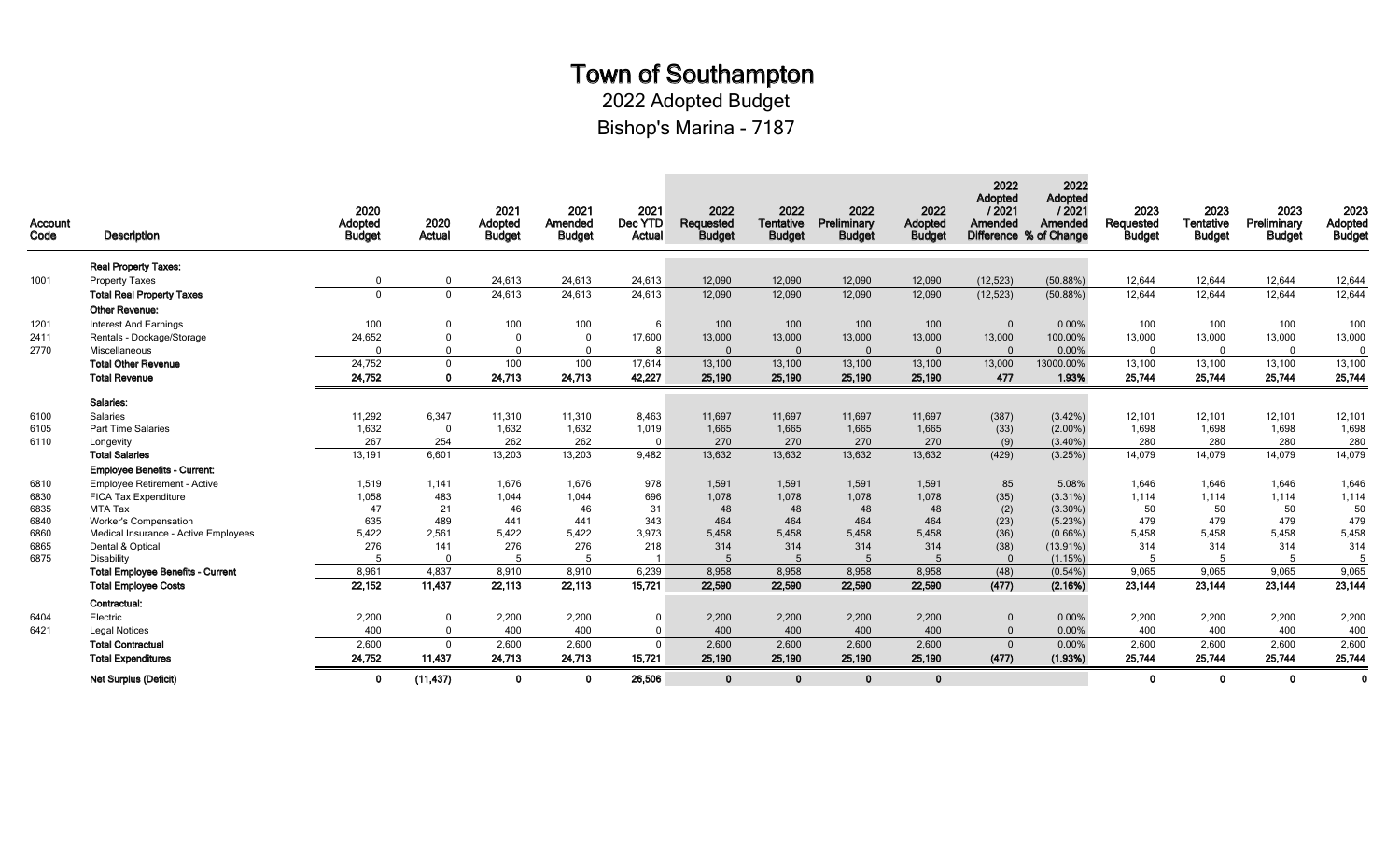## **SHINNECOCK COMMECIAL MARINA - SUMMARY**

*Department: Shinnecock Commercial Dock*

**Budget Year:** 2022 **Division:** Parks & Recreation Department **Tax District:** Full Town

**Cost Center #:** 6420 **Manager:** Kristen Doulos

### **Departmental Mission & Responsibilities:**

The Parks and Recreation Department administers the operation of the Shinnecock Commercial Dock facility located on Dune Road, Hampton Bays. Oversight of the facility is provided by the Park Maintenance Supervisor and maintenance crews. Administrative duties include the issuance of annual dockage permits for commercial fishing boats (fees noted on the Department of Parks and Recreation Fee Schedule) and collecting quarterly rent payments. Duties also include maintenance responsibilities of general cleanup and repairs of the facility including electric and plumbing systems.

#### **Workload:**

The Department of Parks and Recreation handles supervision, maintenance and upkeep of the Shinnecock Commercial Dock and slips with the assistance of parttime staff. Currently, there are twenty two (22) slips for boats from 41 feet 90 feet in length. Rules and regulations are promulgated for the facility by the Superintendent of Parks and Recreation, in accordance with Chapter 111 (Beaches, Parks and Waterways).

The Shinnecock Commercial Dock requires ongoing repairs to the Dock Master's support building, dock bumpers, electrical outlets, lighting fixtures, as well as structural repairs to decking and dolphin systems. In addition, continual monitoring of the storage areas is needed, in order to keep them free from debris generated by the fishermen and deposited by the public.

### **Goals & Objectives:**

1. Complete capital repairs to decking and begin process for permitting and funding of new bulkhead and electrical repairs.

2. Continue oversight of facility with Dock Manager and ensure tenants are abiding to contract rules and fees.

### **Legal Authority:**

The Shinnecock Commercial Dock is managed by the Town of Southampton Parks and Recreation Department as directed by a long term lease agreement with Suffolk County, as directed by Resolution 2002-1094.

Established pursuant to Navigational Law #32.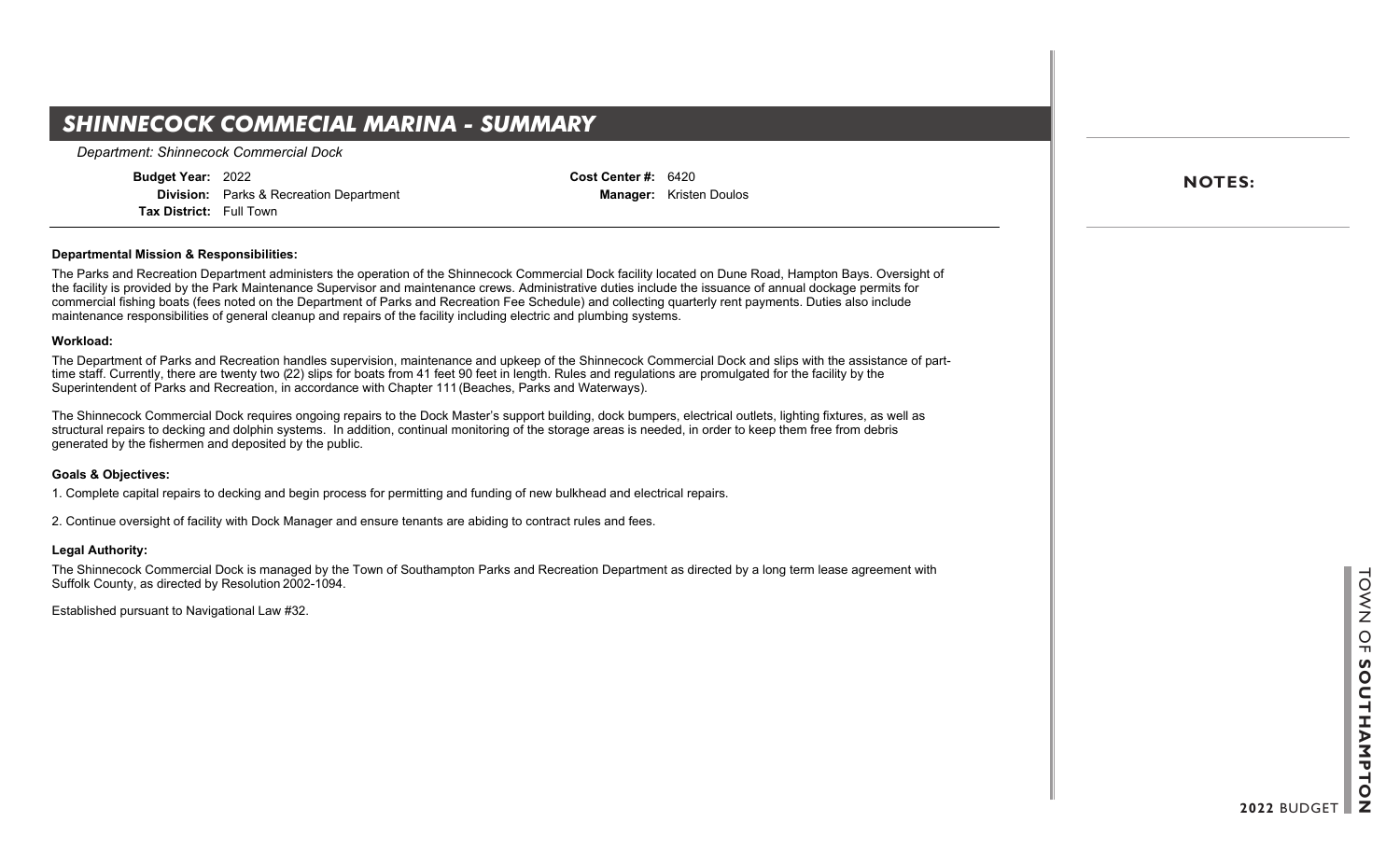| Position                                       | Class/Grade/Step                                                 | <b>Base</b> | Salary Longevity | Other<br>Comp | Total<br>Comp | Medical<br><b>Benefits</b> | Employer | <b>FICA Retirement</b> | Other<br><b>Benefits</b> | <b>Total</b><br><b>Benefits</b> | <b>Total</b><br>Comp. &<br><b>Benefits</b> | <b>Yrs</b><br>1/1/22 | Srv Alloc.<br>% |
|------------------------------------------------|------------------------------------------------------------------|-------------|------------------|---------------|---------------|----------------------------|----------|------------------------|--------------------------|---------------------------------|--------------------------------------------|----------------------|-----------------|
| <b>Parks &amp; Recreation Department</b>       |                                                                  |             |                  |               |               |                            |          |                        |                          |                                 |                                            |                      |                 |
| <b>Docks &amp; Marinas</b>                     |                                                                  |             |                  |               |               |                            |          |                        |                          |                                 |                                            |                      |                 |
| <b>Shinnecock Commercial Dock - 6420</b>       |                                                                  |             |                  |               |               |                            |          |                        |                          |                                 |                                            |                      |                 |
| Maintenance Mechanic I                         | CSEA40HOUR - 7-1-2010 /<br>CSEA40HOUR - 7-1-2010 - C /<br>Step 3 | 4,936       | $\mathbf 0$      | $\Omega$      | 4,936         | 2,886                      | 389      | 654                    | 171                      | 4,100                           | 9,036                                      | 1.8                  | 10.0            |
| Maintenance Mechanic III                       | CSEA40HOUR - 7-1-2010 /<br>CSEA40HOUR - 7-1-2010 - G /<br>Step 6 | 6.761       | 270              | $\Omega$      | 7.031         | 2,886                      | 558      | 937                    | 287                      | 4,668                           | 11,699                                     | 8.8                  | 10.0            |
| Dock Manager                                   | PART-TIME                                                        | 6,659       | $\mathbf{0}$     | $\Omega$      | 6,659         |                            | 525      | 0                      | 236                      | 761                             | 7,419                                      |                      | 40.0            |
| <b>Total Shinnecock Commercial Dock - 6420</b> |                                                                  | 18,356      | 270              |               | 18,626        | 5,772                      | 1,472    | 1,591                  | 693                      | 9,528                           | 28,154                                     |                      |                 |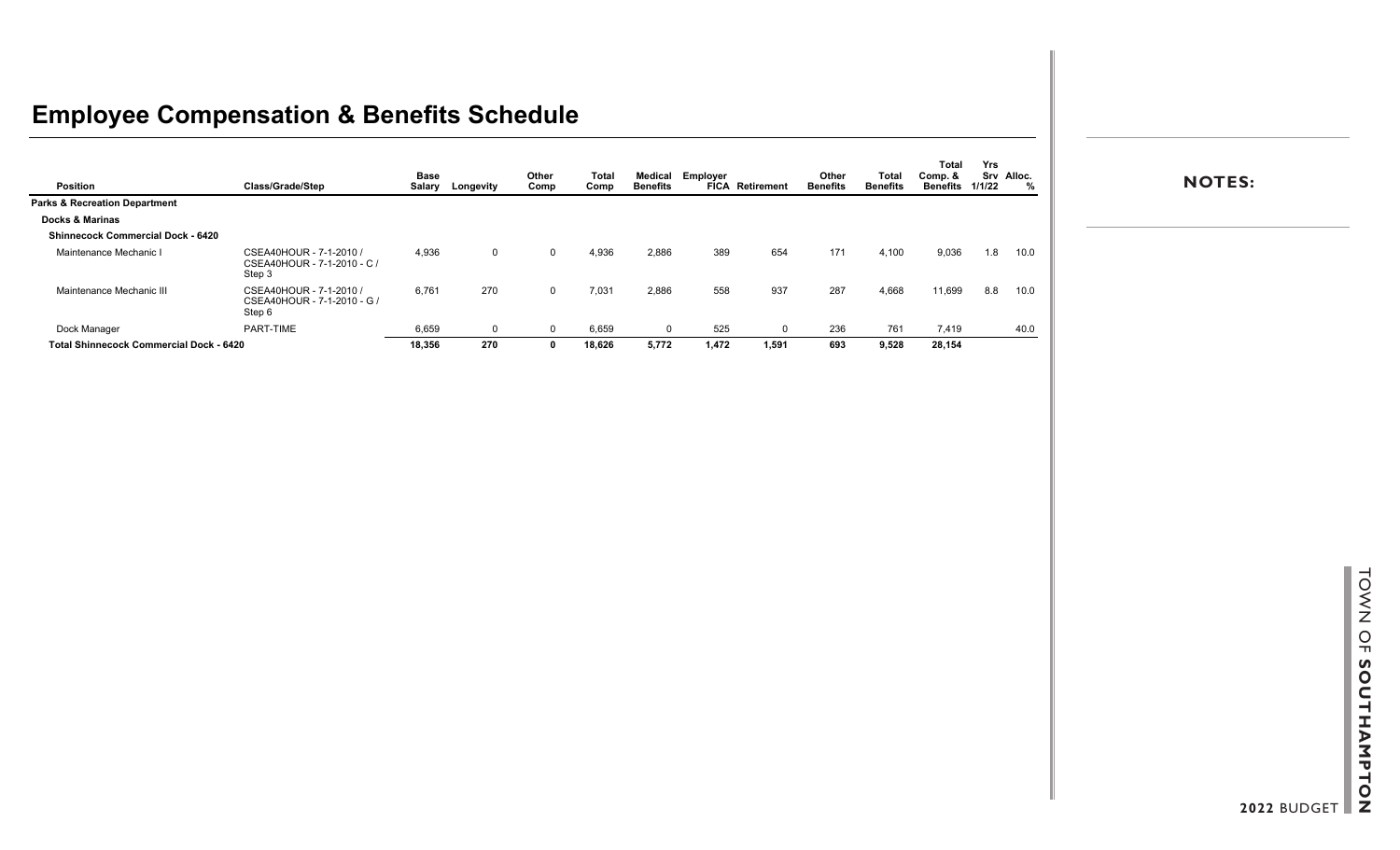Shinnecock Commercial Dock - 6420 2022 Adopted Budget

| Account<br>Code | Description                              | 2020<br>Adopted<br><b>Budget</b> | 2020<br>Actual | 2021<br>Adopted<br><b>Budget</b> | 2021<br>Amended<br><b>Budget</b> | 2021<br>Dec YTD<br>Actual | 2022<br>Requested<br><b>Budget</b> | 2022<br>Tentative<br><b>Budget</b> | 2022<br>Preliminary<br><b>Budget</b> | 2022<br>Adopted<br><b>Budget</b> | 2022<br>Adopted<br>12021<br>Amended | 2022<br>Adopted<br>12021<br>Amended<br>Difference % of Change | 2023<br>Requested<br><b>Budget</b> | 2023<br><b>Tentative</b><br><b>Budget</b> | 2023<br>Preliminary<br><b>Budget</b> | 2023<br>Adopted<br><b>Budget</b> |
|-----------------|------------------------------------------|----------------------------------|----------------|----------------------------------|----------------------------------|---------------------------|------------------------------------|------------------------------------|--------------------------------------|----------------------------------|-------------------------------------|---------------------------------------------------------------|------------------------------------|-------------------------------------------|--------------------------------------|----------------------------------|
|                 | <b>Other Revenue:</b>                    |                                  |                |                                  |                                  |                           |                                    |                                    |                                      |                                  |                                     |                                                               |                                    |                                           |                                      |                                  |
| 2413            | <b>Shinnecock Commercial Dock Rental</b> | 38,000                           | 47,320         | 37,848                           | 37,848                           | 46,115                    | 45,839                             | 45,839                             | 45,678                               | 45,678                           | 7,830                               | 20.69%                                                        | 38,724                             | 38,724                                    | 38,724                               | 38,724                           |
|                 | <b>Total Other Revenue</b>               | 38,000                           | 47,320         | 37,848                           | 37,848                           | 46,115                    | 45,839                             | 45,839                             | 45,678                               | 45,678                           | 7,830                               | 20.69%                                                        | 38,724                             | 38,724                                    | 38,724                               | 38,724                           |
|                 | <b>Total Revenue</b>                     | 38,000                           | 47,320         | 37,848                           | 37,848                           | 46,115                    | 45,839                             | 45,839                             | 45,678                               | 45,678                           | 7,830                               | 20.69%                                                        | 38,724                             | 38,724                                    | 38,724                               | 38,724                           |
|                 | Salaries:                                |                                  |                |                                  |                                  |                           |                                    |                                    |                                      |                                  |                                     |                                                               |                                    |                                           |                                      |                                  |
| 6100            | Salaries                                 | 11,292                           | 6,347          | 11,310                           | 11,310                           | 8,463                     | 11,697                             | 11,697                             | 11,697                               | 11,697                           | (387)                               | $(3.42\%)$                                                    | 12,101                             | 12,101                                    | 12,101                               | 12,101                           |
| 6105            | Part Time Salaries                       | 6,528                            | 1,322          | 6,528                            | 6,528                            | 6,414                     | 6,659                              | 6,659                              | 6,659                                | 6,659                            | (131)                               | $(2.00\%)$                                                    | 6,792                              | 6,792                                     | 6,792                                | 6,792                            |
| 6110            | Longevity                                | 267                              | 254            | 262                              | 262                              |                           | 270                                | 270                                | 270                                  | 270                              | (9)                                 | $(3.40\%)$                                                    | 280                                | 280                                       | 280                                  | 280                              |
|                 | <b>Total Salaries</b>                    | 18,087                           | 7,923          | 18,099                           | 18,099                           | 14,877                    | 18,626                             | 18,626                             | 18,626                               | 18,626                           | (527)                               | $(2.91\%)$                                                    | 19,173                             | 19,173                                    | 19,173                               | 19,173                           |
|                 | <b>Employee Benefits - Current:</b>      |                                  |                |                                  |                                  |                           |                                    |                                    |                                      |                                  |                                     |                                                               |                                    |                                           |                                      |                                  |
| 6810            | <b>Employee Retirement - Active</b>      | 1,519                            | 1,515          | 1,676                            | 1,676                            | 1,351                     | 1,591                              | 1,591                              | 1,430                                | 1,430                            | 246                                 | 14.69%                                                        | 1,646                              | 1,646                                     | 1,646                                | 1,646                            |
| 6830            | <b>FICA Tax Expenditure</b>              | 1,449                            | 584            | 1,430                            | 1,430                            | 1,109                     | 1,472                              | 1,472                              | 1,472                                | 1,472                            | (43)                                | $(2.98\%)$                                                    | 1,515                              | 1,515                                     | 1,515                                | 1,515                            |
| 6835            | MTA Tax                                  | 64                               | 26             | 64                               | 64                               | 44                        | 65                                 | 65                                 | 65                                   | 65                               | (2)                                 | $(3.04\%)$                                                    | 67                                 | 67                                        | 67                                   | 67                               |
| 6840            | <b>Worker's Compensation</b>             | 857                              | 661            | 587                              | 587                              | 458                       | 617                                | 617                                | 617                                  | 617                              | (30)                                | $(5.10\%)$                                                    | 636                                | 636                                       | 636                                  | 636                              |
| 6860            | Medical Insurance - Active Employees     | 5,422                            | 2,561          | 5,422                            | 5,422                            | 3,973                     | 5,458                              | 5,458                              | 5,458                                | 5,458                            | (36)                                | $(0.66\%)$                                                    | 5,458                              | 5,458                                     | 5,458                                | 5,458                            |
| 6865            | Dental & Optical                         | 276                              | 141            | 276                              | 276                              | 218                       | 314                                | 314                                | 314                                  | 314                              | (38)                                | $(13.91\%)$                                                   | 314                                | 314                                       | 314                                  | 314                              |
| 6875            | Disability                               | 10                               | $\mathcal{R}$  | 10 <sup>1</sup>                  | 10                               |                           | 11                                 | 11                                 | 11                                   | 11                               | $\overline{0}$                      | $(1.44\%)$                                                    | 11                                 | 11                                        | 11                                   | 11                               |
|                 | <b>Total Employee Benefits - Current</b> | 9,598                            | 5,491          | 9,465                            | 9,465                            | 7,156                     | 9,528                              | 9,528                              | 9,367                                | 9,367                            | 97                                  | 1.03%                                                         | 9,647                              | 9,647                                     | 9,647                                | 9,647                            |
|                 | <b>Total Employee Costs</b>              | 27,685                           | 13,414         | 27,564                           | 27,564                           | 22,032                    | 28,154                             | 28,154                             | 27,993                               | 27,993                           | (430)                               | (1.56%)                                                       | 28,819                             | 28,819                                    | 28,819                               | 28,819                           |
|                 | <b>Contractual:</b>                      |                                  |                |                                  |                                  |                           |                                    |                                    |                                      |                                  |                                     |                                                               |                                    |                                           |                                      |                                  |
| 6401            | Contracts                                | 1,500                            | 2,671          | 1,500                            | 2,900                            | 2,620                     | 4,900                              | 4,900                              | 4,900                                | 4,900                            | (2,000)                             | (68.95%)                                                      | 1,500                              | 1,500                                     | 1,500                                | 1,500                            |
| 6404            | Electric                                 | 5,000                            | 2,583          | 5,000                            | 5,000                            | 2,079                     | 5,000                              | 5,000                              | 5,000                                | 5,000                            | $\overline{0}$                      | 0.00%                                                         | 5,000                              | 5,000                                     | 5,000                                | 5,000                            |
| 6405            | Fuel Oil                                 | 1,700                            | 801            | 1.700                            | 1.700                            | 866                       | 1,700                              | 1,700                              | 1.700                                | 1.700                            | $\overline{0}$                      | 0.00%                                                         | 1.700                              | 1.700                                     | 1.700                                | 1,700                            |
| 6406            | Repair Equipment                         | 1,504                            | $\Omega$       | 1,473                            | 73                               | $\Omega$                  | 3,473                              | 3,473                              | 3,473                                | 3,473                            | (3,400)                             | (4657.53%)                                                    | 1,238                              | 1,238                                     | 1,238                                | 1,238                            |
| 6407            | Repair Building                          | 500                              | 474            | 500                              | 500                              | 193                       | 2,500                              | 2,500                              | 2,500                                | 2,500                            | (2,000)                             | $(400.00\%)$                                                  | 422                                | 422                                       | 422                                  | 422                              |
| 6499            | Contingent                               | 111                              | $\Omega$       | 111                              | 111                              |                           | 111                                | 111                                | 111                                  | 111                              | $\overline{0}$                      | 0.00%                                                         | 45                                 | 45                                        | 45                                   | 45                               |
|                 | <b>Total Contractual</b>                 | 10,315                           | 6,528          | 10,284                           | 10,284                           | 5,758                     | 17,684                             | 17,684                             | 17,684                               | 17,684                           | (7, 400)                            | (71.95%)                                                      | 9,905                              | 9,905                                     | 9,905                                | 9,905                            |
|                 | <b>Total Expenditures</b>                | 38,000                           | 19,942         | 37,848                           | 37,848                           | 27,791                    | 45,839                             | 45,839                             | 45,678                               | 45,678                           | (7,830)                             | (20.69%)                                                      | 38,724                             | 38,724                                    | 38,724                               | 38,724                           |
|                 | <b>Net Surplus (Deficit)</b>             | $\mathbf 0$                      | 27,378         | $\mathbf{0}$                     | $\mathbf 0$                      | 18,324                    | $\mathbf{0}$                       | $\mathbf{0}$                       | $\mathbf{0}$                         | $\mathbf{0}$                     |                                     |                                                               | $\Omega$                           | $\mathbf{0}$                              | $\mathbf 0$                          | $\mathbf 0$                      |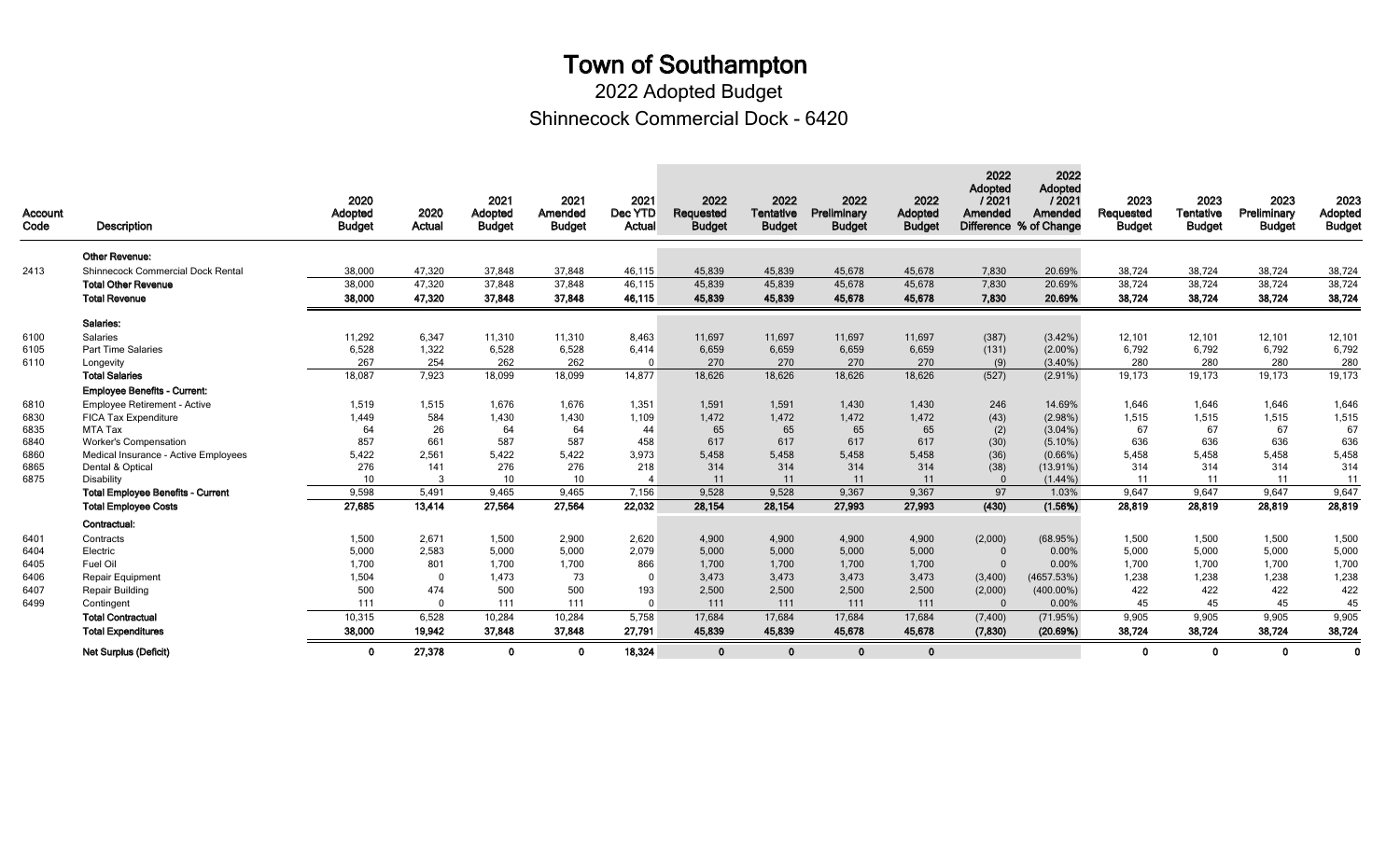## **POXABOGUE GOLF COURSE- SUMMARY**

*Department: Poxabogue Golf Course*

**Budget Year:** 2022 **Division:** Parks & Recreation Department **Tax District:** Poxabogue Golf Course

**Cost Center #:** 7181 **Manager:** Kristen Doulos

#### **Departmental Mission & Responsibilities:**

The Poxabogue Golf Course was purchased jointly by the Town of Southampton and the Town of East Hampton to ensure public access to golf and affordable recreational opportunities. In 2013, the Town of Southampton purchased the Town of East Hampton's share and now owns the property outright. Facility features 9 hole public golf course, complete with driving range and restaurant.

#### **Workload:**

This facility, located in the Village of Sagaponack, is currently operated under two Management Agreements--one for the restaurant and one for the golf operations. The Town has established an Enterprise Fund for revenues and expenditures associated with this recreational amenity.

The Parks & Recreation Department is administering the Management Agreement and overseeing capital improvements.

#### **Goals & Objectives:**

A budget for the Poxabogue Golf Course Enterprise Fund Account will be reviewed and future capital improvements at the facility will be considered. Debt service requirements for any capital improvements will be paid from the revenues in the Enterprise Fund Balance, after operating expenses.

**Legal Authority:**

Established in 2004. Resolution 2004-113, dated January 13, 2004. **NOTES:**

**2022** BUDGET